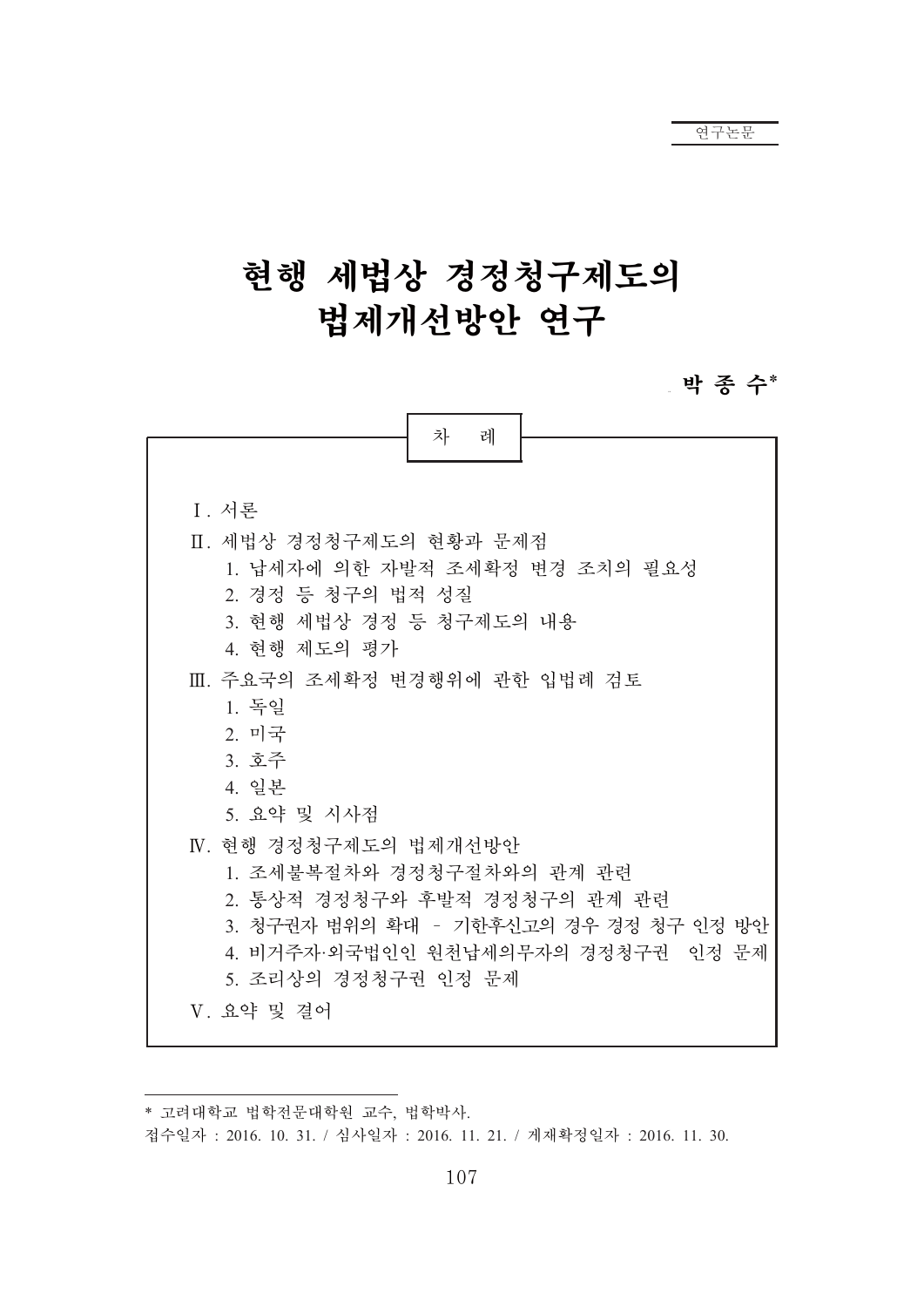1. 서론

납세자의 권익보호 및 권리구제는 우리 「국세기본법」이 추구하는 중 요한 입법목적이다.!) 과거 90년대 이전에는 부과과세세목이 대부분이었 으므로 과세관청의 부과처분이 있은 후에 그 처분의 공정력을 다투는 것 을 통해 납세자의 사후적 권리구제를 도모하도록 하는 것이 원칙이었고, 당시에는 「국세기본법」이 규정하는 조세불복절차가 그 주된 기능을 수 행하였다. 그러나 90년대말 이후 대부분의 세목이 신고납세방식으로 전환 되면서 납세자의 스스로의 행위에 의한 조세확정이 주된 확정수단이 되 었고, 따라서 조세확정 이후에 이를 변경하여야 할 필요성이 제기될 때에 도 조세불복이라는 사후수단에만 의존하기 보다는 납세자 스스로 수정신 고를 통해 조세확정을 변경할 수 있는 자율성이 중요한 역할을 수행하였 었다.2)

그러던 중 1994년 12월 22일 「국세기본법」이 개정되면서,3) 종전 수 정신고 사항 중 증액에 대해서는 종전대로 수정신고로, 감액에 대해서는 새로이 경정청구제도가 신설되었다. 이는 당시 일본의 국세통칙법 제23조 및 동시행령 제6조의 경정청구제도를 모델로 한 것으로서 공권력주체인 과세권자에 비하여 상대적으로 약자인 납세자에게 적극적인 조세확정 변 경신청권을 부여한다는 점에서 납세자를 위한 조세구제제도의 중요한 진 일보로 평가되었다.4)

그러나 도입 20여년이 되는 지금, 경정청구를 통해 권리구제를 도모하 고자 하는 납세자들의 노력에도 불구하고 과세관청은 납세자의 요구가 경정청구 사유가 아된다는 이유로 거부하는 사례가 지속적으로 늘어나고 있고, 특히 후발적 사유로 예시되어 있는 사유가 과연 어느 경우에 해당 할 수 있는지에 대하여도 납세자와 과세관청 간에 합일점이 생기기 어려

<sup>1)</sup> 제1조의 목적조항 참조.

<sup>2)</sup> 당시의 수정신고제도에 대해서는 청구기간이 지나치게 짧은 점, 후발적 사유에 의한 경정의 가능성이 전혀 없는 점 등이 비판적으로 지적되었었다.

<sup>3)</sup> 법률 제4810호.

<sup>4)</sup> 이상 제도연혁에 대해서는 이동식, 국세기본법상 후발적 경정청구제도, 현대 공법이론의 제문제, 석종현교수화갑기념논문집, 2003, 1295쪽 이하.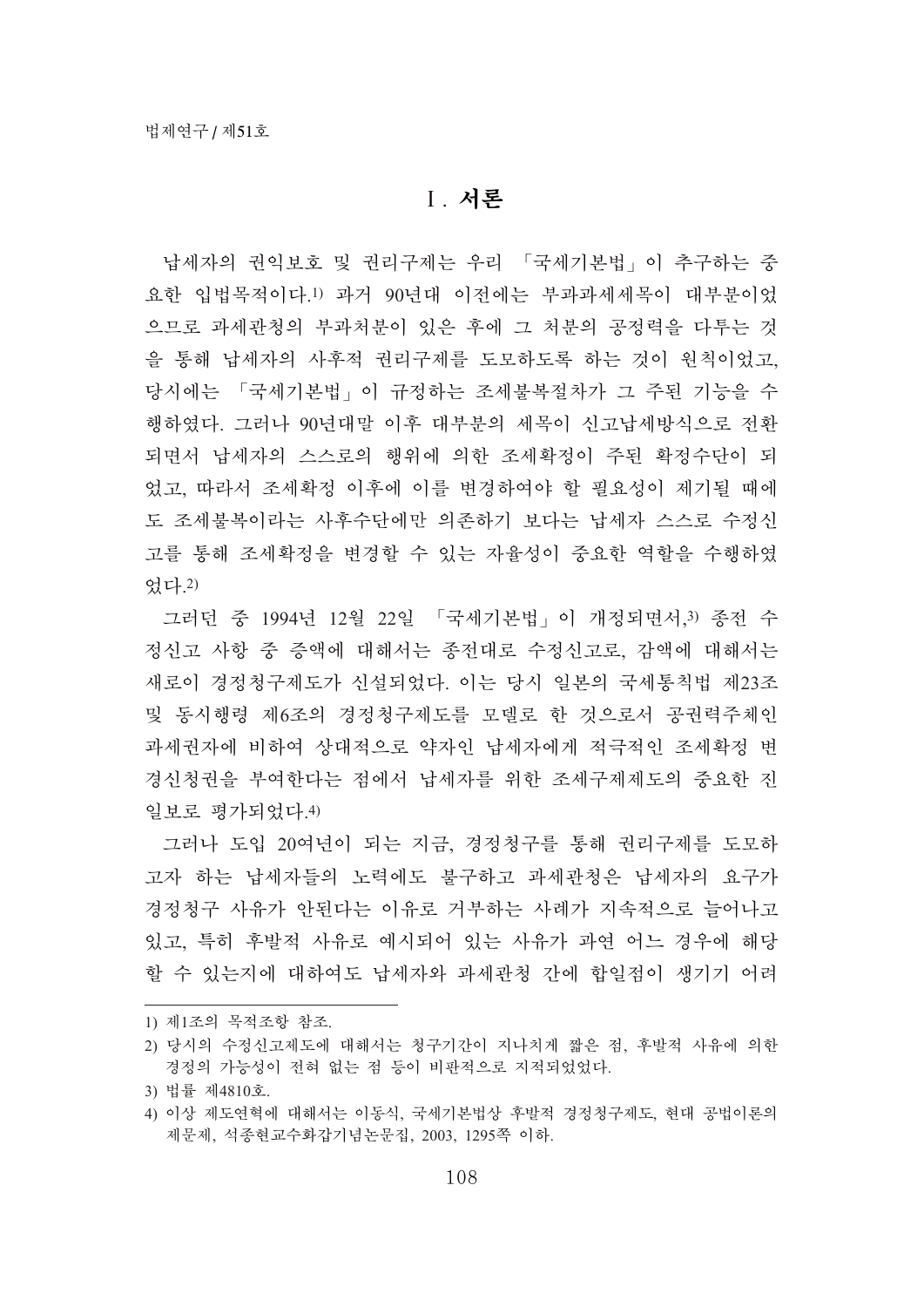운 점 등 그간 운용을 통해 나타난 제도에 내재한 문제점과 다른 제도, 특히 조세불복제도와의 정합성 제고 등 필요한 제도개선이 필요한 시점 이라고 판단된다. 이를 위해서는 주요국에서의 유사 제도에 관한 고찰을 통해 필요한 시사점을 도출해 참고할 필요가 있다.

이에 이하에서는 현행 제도의 내용과 문제점을 요약하고(II.), 주요국의 입법례를 걲토해본 후(III.) 바람직한 법제개선방안을 제시(IV.)해 보고자 한다.

# Ⅱ. 세법상 경정청구제도의 현황과 무제점

1. 납세자에 의한 자발적 조세확정 변경 조치의 필요성

조세는 공법상 금전급부의무의 하나로서 민사상의 사이간 금전채권의 경우와 달리 그 성립과 확정을 엄격히 구별하고 있다. 조세채무의 성립은 일종의 공법상 법정채무의 발생으로서 법상 마련되어 있는 과세요건이 충족되면 당연히 납세의무가 법상 성립하게 된다. 그러나 조세의 부담은 특별한 반대급부 없이 강제적으로 개별 국민에게 담세력에 따라 경제적 급부능력의 원칙에 의거 부과되는 것이기 때문에 개별 납세자들이 이를 수긍하고 인지할 수 있는 확인행위가 필요하다.

조세의 확정이란 이러한 추상적 납세의무의 발생을 확인하는 공적인 수 단을 말하는 것으로서, 성립한 납세의무를 국민이 이행하기에 앞서 이를 공적으로 확인하는 단계로서의 의미를 가지며, 현행법은 원천징수의 경우 처럼 성립과 동시에 자동확정되는 경우를 제외하면, 그러한 확정의 수단 을 세목의 종류에 따라 신고납세방식의 세목에서는 납세의무자가 하는 사 인의 공법행위로서의 신고5에, 부과과세방식의 세목에서는 과세관청의 결 정, 경정 등 과세처분(부과처분)에 의하도록 하고, 「국세기본법」과 각 개 별세법이 정하는 절차와 방법에 따라 확정이 이루어지도록 하고 있다.

<sup>5)</sup> 이에 대해서는 류지태/박종수, 행정법신론, 2016, 134~146쪽 참조.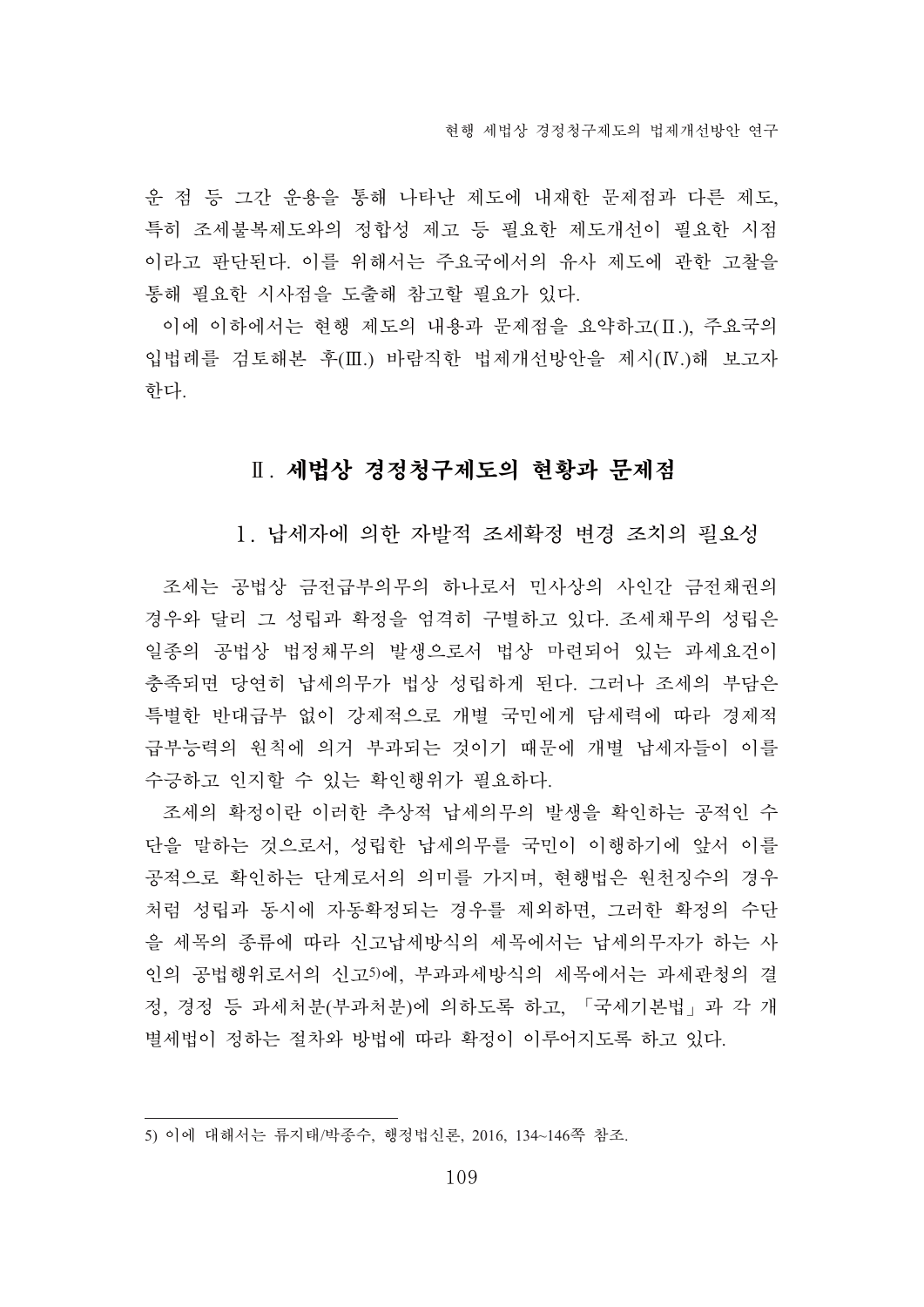#### (1) 신고납세방식의 경우

성립한 단계만으로는 아직 납세의무자로서도 조세채무를 이행할 수 없 고, 과세관청으로서도 해당 조세를 징수할 수 없는 반면, 조세확정이 있 으면 납세의무자는 조세채무를 이행할 수 있고, 과세관청도 조세의 징수 조치에 나아갈 수 있게 된다. 따라서 조세확정이란 조세채무의 이행을 위 한 중요한 공법적 수단이고, 조세징수를 위한 전제가 된다는 점에서 그 적법 여부는 납세의무자나 과세관청에 있어서 매우 중요한 관심사가 될 수밖에 없다.

이러한 상황에서 대부분의 세목이 신고납세방식에 의하고 있는 우리나 라의 현행 조세체계에 있어서 납세자의 신고에 의하여 확정된 조세는 신 고와 동시에 납부하도록 되어 있고, 설사 동시납부를 하지 아니 하였다 하더라도 상시 이행가능성의 위험에 노출되어 있기 때문에, 과다 신고(납 부)한 세액이나 과소환급받은 세액에 대해서는 그 납세자의 이익을 위하 여 이미 확정된 내용을 변경하여 조정할 필요가 생긴다. 그러나 신고(납 부) 후에는 아직 과세관청의 처분 등이 존재하지 않기 때문에 과세관청 이 부과제척기간의 내에서 직권으로 경정해주지 아니 하는 한 납세자로 서는 다툼의 대상으로 삼을 처분이 없어 직접 조세불복의 수단으로 조세 확정을 다툴 수도 없다. 경정청구제도는 이러한 단점을 보완하여 납세자 의 권익구제에 획기적인 확대를 가져온 중요한 제도라고 말할 수 있다.

이처럼 현행 세법상 경정청구제도는 납세자로 하여금 자신이 한 조세 확정을 변경할 수 있는 기회를 납세자에게 부여하는 제도로서 납세자 권 익보호에 중요한 기능을 담당하고 있다고 평가할 수 있다.

(2) 부과과세방식의 경우

경정청구제도를 규정하고 있는 현행 「국세기본법」 제45조의2의 정확 한 제명은 "경정 등의 청구"이다. 그 말은 '경정의 청구' 이외에 '결정의 청구'도 포함된다는 것이며, '결정'이란 현행 세법상의 용어사용법에 의하 면 최초로 과세표준과 세액을 확정하는 행위를 일컫는 것으로서, 과세표 준신고서를 법정신고기한 내에 제출한 자가 최초 신고한 국세의 과세표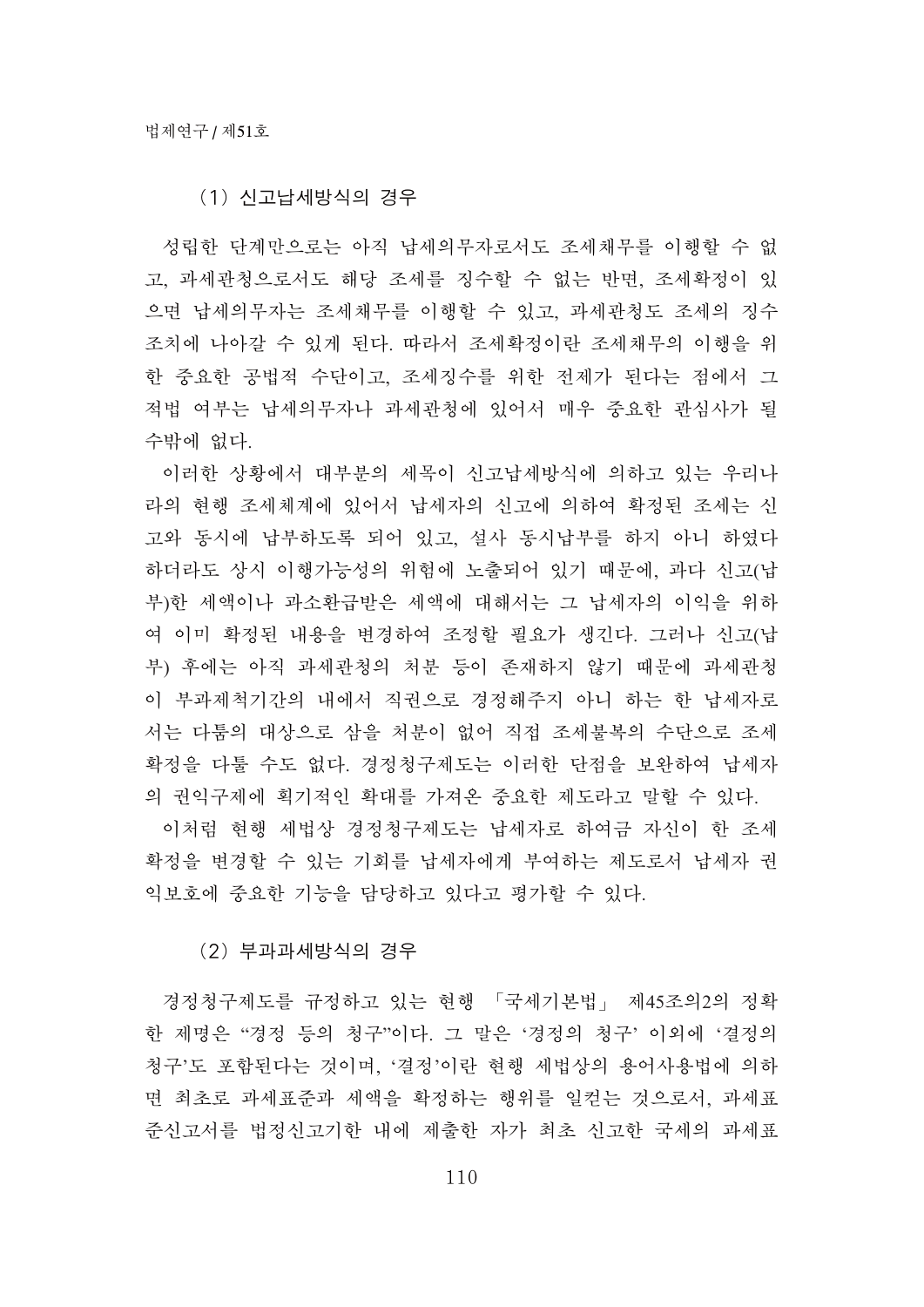준과 세액의 결정을 과세관청에 청구한다는 것은 결국 당해 세목이 부과 과세방식의 세목으로서 비록 이때의 신고행위에는 확정력은 없고 과세관 청이 이를 받아 법정결정시한6까지 결정을 할 때에 비로소 확정되는 효 력이 발생하지만, 최초 신고한 것보다 감액하여 자신에게 유리한 결정을 받아야 할 필요가 있는 경우 이를 과세관청에 신청하여야 할 필요가 있 다. 즉, 비록 부과과세방식에서의 납세신고 행위에는 확정력은 없지만 과 세관청으로부터 감액된 결정을 받기 위해서는 납세의무자에게 이를 신청 할 기회를 부여하는 것이 필요하다는 점에서 부과과세방식의 세목에 있 어서도 조세확정의 변경에 유사한 제도적 필요성이 존재하게 된다.

## 2. 경정 등 청구의 법적 성질

#### (1) 조세확정의 변경신청으로서의 경정 등 청구

세법상 경정 등 청구의 법적 성질은 그 효과와 밀접하게 연관되어 있 다. 즉, 결정 또는 경정의 청구는 각 소정의 청구기한까지 청구의 이유 그밖에 소정의 사항을 기재한 경정청구서 또는 결정청구서를 관할세무서 장에게 제출하여야 하고, 이를 받은 관할세무서장은 그 청구를 받은 날부 터 2개월 이내에 과세표준 및 세액을 결정 또는 경정하거나 결정 또는 경정하여야 할 이유가 없다는 뜻을 그 청구를 한 자에게 통지하여야 한 다.7) 결국 경정 또는 결정의 청구 그 자체로서는 조세확정의 변경의 효 력이 발생하지 아니하고, 과세관청이 이에 응하여 구체적인 결정 또는 경 정의 조치를 하여야 조세확정의 변경 효력이 발생하게 된다.

결국 경정 등의 청구란 조세확정의 유리한 변경이라는 수익적 행정행 위를 신청하는 것이고, 이에 대하여 과세관청이 명시적으로 거부하거나 부작위하면 이를 전심절차를 거쳐 「행정소송법」상 거부처분취소소송이 나 부작위위법확인소송으로 다툴 수 있는 것이다.

조세영역이 아닌 일반 행정법 영역에 있어서 대법원은 수익적 행정행

<sup>6)</sup> 상속세의 경우는 상속세과세표준 신고기한부터 6월, 증여세의 경우는 증여세과세표준 신고기한부터 3월이다.

<sup>7) 「</sup>국세기본법」 제45조의2 제3항.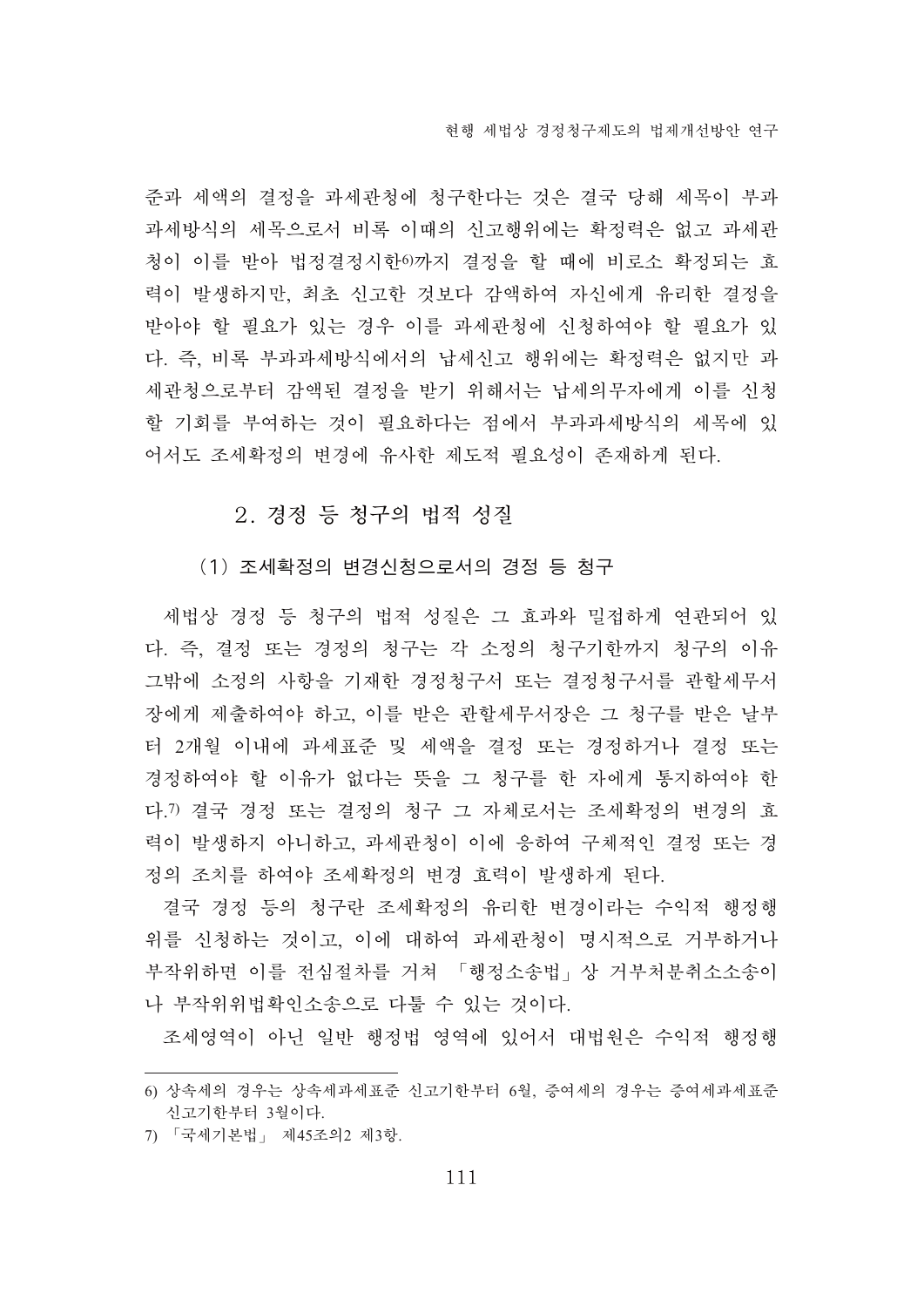위의 신청에 대하여 행정청이 거부하거나 부작위 하는 경우.8) 당해 처부 근거규정의 해석을 통해 당사자가 당해 수익적 행정행위를 신청할 법규 상9) 또는 조리상의 신청권10)이 존재하는지 여부를 판단하여 거부행위의

- 8) 부작위위법확인의 소는 행정청이 국민의 법규상 또는 조리상의 권리에 기한 신청에 대하여 '상당한 기간' 내에 그 신청을 인용하는 적극적 처분을 하거나 또는 각하 내 지 기각하는 등의 소극적 처부을 하여야 할 법률상의 응답의무가 있음에도 이를 하 지 않은 경우, 판결시를 기준으로 그 부작위가 위법함을 확인함으로써 행정청의 응 답을 신속하게 하여 부작위 내지 무응답이라고 하는 소극적인 위법상태를 제거하는 것을 목적으로 한다. '상당한 기간'은 당해 처분의 종류, 내용, 성질 등에 따라 합리 적으로 판단하여야 하며. '상당한 기간'의 경과 여부는 행정청이 당해 처분 내지 행 위를 하는 데 통상 필요로 하는 기간을 경과하였는지의 여부를 기준으로 하여 법원 이 구체적인 사안에 따라서 개별적으로 판단하여야 하므로, 통상 필요한 '상당한 기 간'을 경과한 경우에는 원칙적으로 행정청의 부작위는 위법한 것이 되고, 다만 위 기간 경과를 정당화할 만한 특단의 사정이 있는 경우에는 그 위법을 면한다(서울행 정법원 2008. 12. 26. 선고 2008구합30663 판결).
- 9) 법규상의 신청권을 관련 처분 등 근거규정의 해석상 부인한 사례: 중요무형문화재 보유자의 추가인정에 관한 구 문화재보호법(2014. 1. 28. 법률 제12352호로 개정되기 전의 것, 이하 같다) 제24조 제1항, 제2항, 제3항, 제5항, 구 문화재보호법 시행령 (2014. 12. 23. 대통령령 제25873호로 개정되기 전의 것, 이하 같다) 제12조 제1항 제 1호, 제2항, 제3항 등의 내용에 의하면, 중요무형문화재 보유자의 추가인정 여부는 문화재청장의 재량에 속하고, 특정 개인이 자신을 보유자로 인정해 달라고 신청할 수 있다는 근거 규정을 별도로 두고 있지 아니하므로 법규상으로 개인에게 신청권 이 있다고 할 수 없다. 그리고 구 문화재보호법 및 구 문화재보호법 시행령이 개인 에게 신청권을 부여하고 있지 아니한 취지는 문화재청장이 개인의 신청에 구애되지 않고 중요무형문화재의 보존과 전승이라는 공익적 관점에서 객관적으로 보유자 추 가인정의 필요성 또는 타당성 유무를 판단하도록 함에 있다. 또한 문화재를 보존하 여 민족문화를 계승하고, 이를 활용할 수 있도록 함으로써 국민의 문화적 향상을 도 모함과 아울러 인류문화의 발전에 기여한다는 문화재보호법의 입법 목적과 중요무 형문화재 보유자의 추가인정 절차에 관한 규정 내용 등을 고려할 때, 추가인정에 관 한 법령의 규정이 중요무형문화재의 보존이라는 공익 이외에 중요무형문화재의 보 유자로 인정될 개인의 이익도 함께 보호하고 있다고 해석되지 아니한다(대법원 2015. 12. 10. 漍嫍2013戽20585 能媝).
- 10) 조리상의 신청권을 인정한 사례: 4급공무원이 당해 지방자치단체 인사위원회의 심의 를 거쳐 3급 승진대상자로 결정되고 임용권자가 그 사실을 대내외에 공표까지 하였 다면, 그 공무원은승진임용에 관한 법률상 이익을 가진 자로서 임용권자에 대하여 3 급 승진임용을 신청할 조리상의 권리가 있고, 이러한 공무원으로부터 소청심사청구 릌톳해 승지임용신청을 받은 행정청으로서는 상당한 기간 내에 그 신청을 인용하는 적극적 처분을 하거나 각하 또는 기각하는 등의 소극적 처분을하여야 할 법률상의 응답의무가 있다. 그럼에도, 행정청이 위와 같은 권리자의 신청에 대해 아무런 적극 적 또는 소극적 처분을 하지 않고 있다면그러한 행정청의 부작위는 그 자체로 위법 하다(대법원 2009. 7. 23. 선고 2008두10560 판결).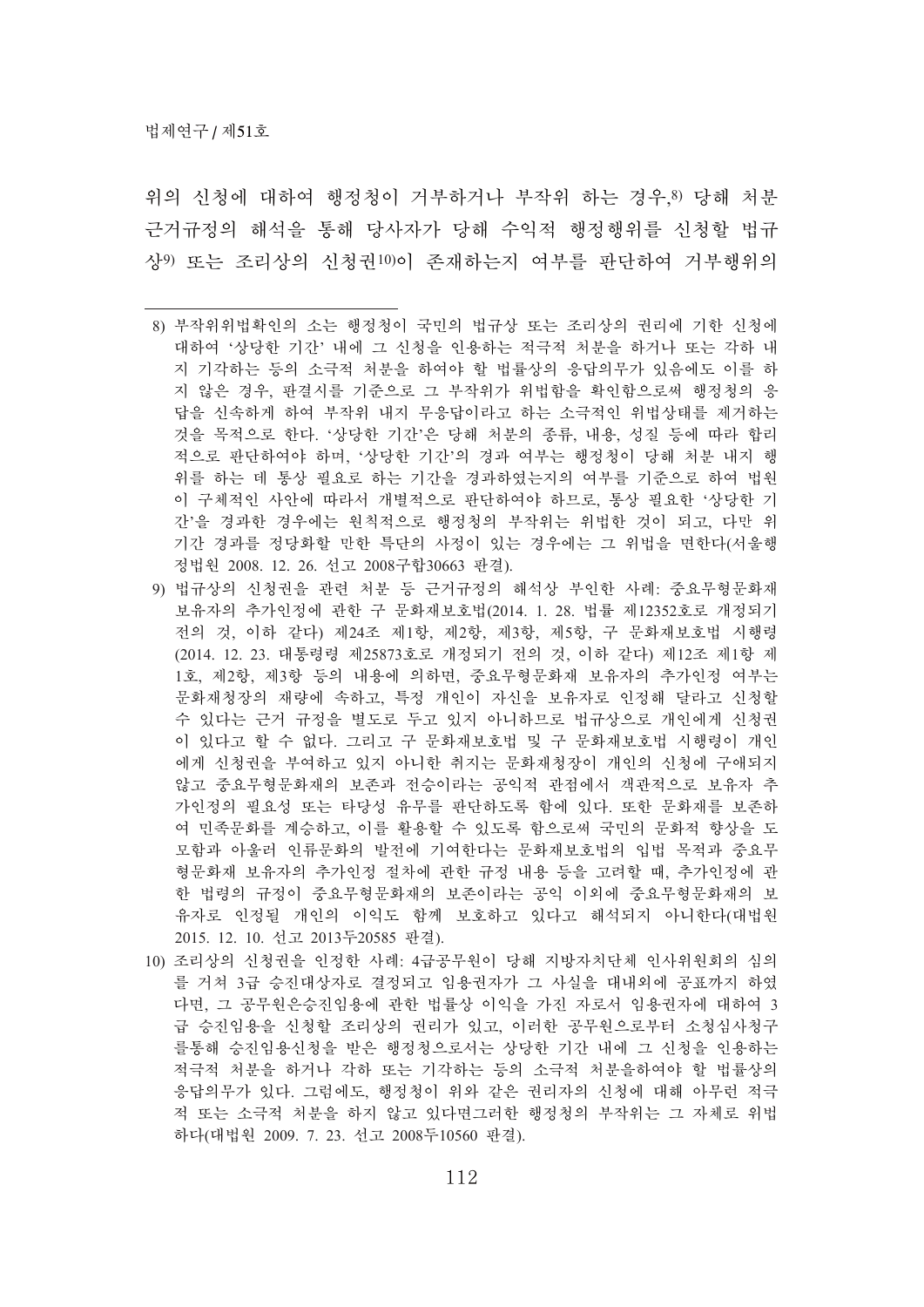처부성 여하를 판단하고 있다.11) 세법상의 경정청구제도는 감액 결정 또 는 경정이라는 수익적 행정행위의 신청권을 입법자가 명시적으로 부여하 여, 신청권의 존부에 관한 지난한 해석론을 펼치지 않고도 납세자가 수익 적 행정처분을 받아낼 수 있는 방법을 제시하였다는 점에서 그 의미가 있다 할 것이다.

#### (2) 납세자의 권익구제 장치로서의 경정 등 청구

이에 더하여 후발적 경정청구에 대하여는, 아래에서 조리상의 경정청구 와 관련하여 다시 언급하겠지만, 헌법재판소는 2000. 2. 24. 선고한 결정에 서 헌법상 오늘날의 조세법률주의에서 인정되는 실질적 조세법률주의의 정신, 납세자주권의 관점에서 후발적 경정청구가 인정되어야 한다고 보면 서, 경정청구제도가 시행되기 전에 상속세의 과세표준 및 세액을 신고·납 부하였거나 과세표준과 세액의 결정을 받았다 하더라도 후발적으로 과세 표준과 세액의 산정기초에 변동이 발생한 경우에 그에 따른 경정청구를 구할 권리가 없다고 단정할 수 없다고 하면서, 후발적 사유의 발생에 기 초한 납세자의 이러한 경정청구권은 법률상 명문의 규정이 있는지의 여부 에 따라 좌우되는 것이 아니라. 조세법률주의 및 재산권을 보장하고 있는 헌법의 정신에 비추어 볼 때 조리상 당연히 인정되는 것이라고 보았고, 입법자가 「국세기본법」 제45조의2에 후발적 사유에 의한 경정청구제도 를 신설한 것은 이러한 조리상의 법리를 확인한 것이지 납세자에게 경정 청구권을 창설적으로 부여하는 것은 아니라고 판시12)한 바 있다.

이처럼 경정청구제도는 그 사유가 신고시부터 원시적으로 존재한 경우 에 관한 통상의 경정청구 외에도 그 사유가 신고 후에 발생한 경우에 관 한 후발적 사유에 의한 경정청구도 포함되는바, 통상의 경정청구는 경정 청구기간 내에 납세의무자의 귀책사유로 인한 잘못(납세자의 착오, 부지, 계산상의 실수 등)이 발견된 경우 일어날 수 있는 것인 데 비해, 후발적

<sup>11)</sup> 대표적으로 대법원 2002. 11. 22. 선고 2000두9229 판결; 2009. 9. 10. 선고 2007두 20638 판결; 2016. 7. 14. 선고 2014두47426 판결.

<sup>12)</sup> 헌법재판소 2000. 2. 24. 선고 97헌마13 결정.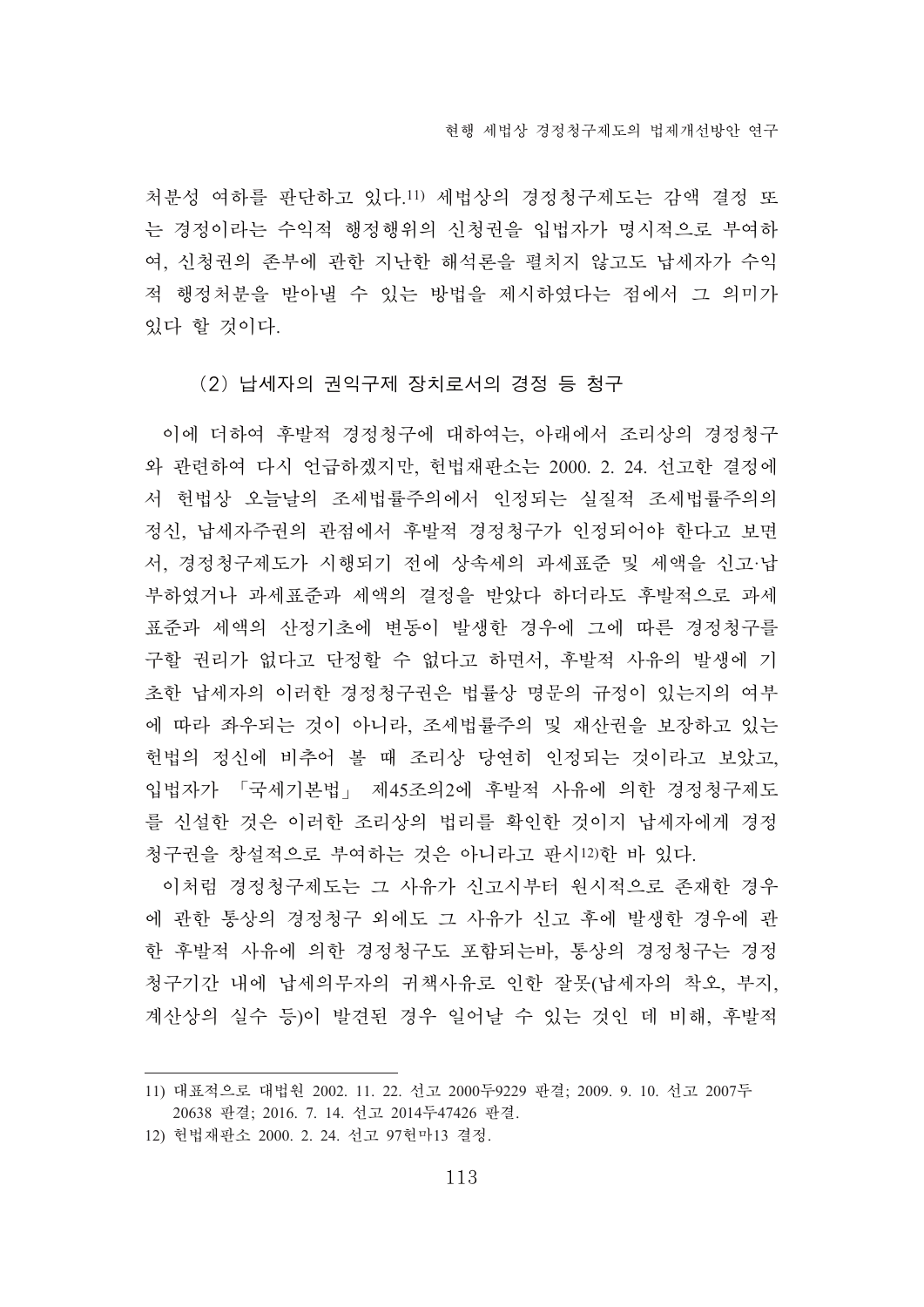경정청구는 신고 후에 어떤 사유의 발생과 함께 과세요건사실에 변동이 생긴 경우 일어날 수 있는 것으로서, 결국 경정청구제도는 객관적으로 존 재하는 진실한 세액을 초과하여 착오 등으로 과다신고·납부한 경우에 납 세자가 이를 시정하거나, 일정한 후발적 사유의 발생으로 말미암아 과세 표준 및 세액 등의 산정기초에 변동이 생긴 경우에 납세자의 이익을 위 하여 그러한 사정을 반영하여 시정케 하는 법적 장치로서의 성질을 가진 다고 볼 수 있다.13) 이를 통해 경정청구제도는 납세의무자의 권리를 사후 적으로 구제하는 제도로서, 납세의무자가 경정청구를 하고 이에 대하여 과세관청이 경정청구의 이유가 없다고 한 경우 이에 불복하는 납세의무 <u>자는 국세심사·심판청구를 할 수 있고</u>, 이에 의하여 만족을 얻지 못하면 행정소송을 제기할 수 있다는 점에서 납세의무자의 권리를 보호하는 기 능을 수행하다고 평가할 수 있다.14)

### 3. 현행 세법상 경정 등 청구제도의 내용

(1) 청구권자

1) 「국세기본법」 제45조의2 제1항에 의한 경정청구

「국세기본법」 제45조의2 제1항에 의한 경정청구는 '과세표준신고서를 법정신고기한까지 제출한 자'가 할 수 있다. 과세표준신고서를 제출한 자 의 의미에 대해서는 동조에서 명확히 정의하고 있지 않기 때문에 해석에 의하여 판단할 수밖에 없다. 학설에서는 '납세자'라고 통칭하는 견해15)도 있고, 특별한 설명 없이 '납세의무자'라는 표현을 사용하는 견해16)도 있 다. 판례에서는 아직 명확하게 이 부분을 판시하는 예는 찾아볼 수 없다.

생각건대 경정청구의 청구권자로서 단순히 '납세자'나 '납세의무자'로만 표현하는 것은 충분하지 않다고 생각한다. 납세의무를 이행하는 자 중 조 세채무자의 지위를 가지는 자만이 워칙적으로 경정청구의 청구권자가 된

<sup>13)</sup> 헌법재판소 2000. 2. 24. 선고 97헌마13 등.

<sup>14)</sup> 헌법재판소 2004. 12. 16. 선고 2003헌바73.

<sup>15)</sup> 임승순, 조세법, 2015, 192쪽 이하.

<sup>16)</sup> 이태로/한만수, 조세법강의, 2013, 84쪽 이하.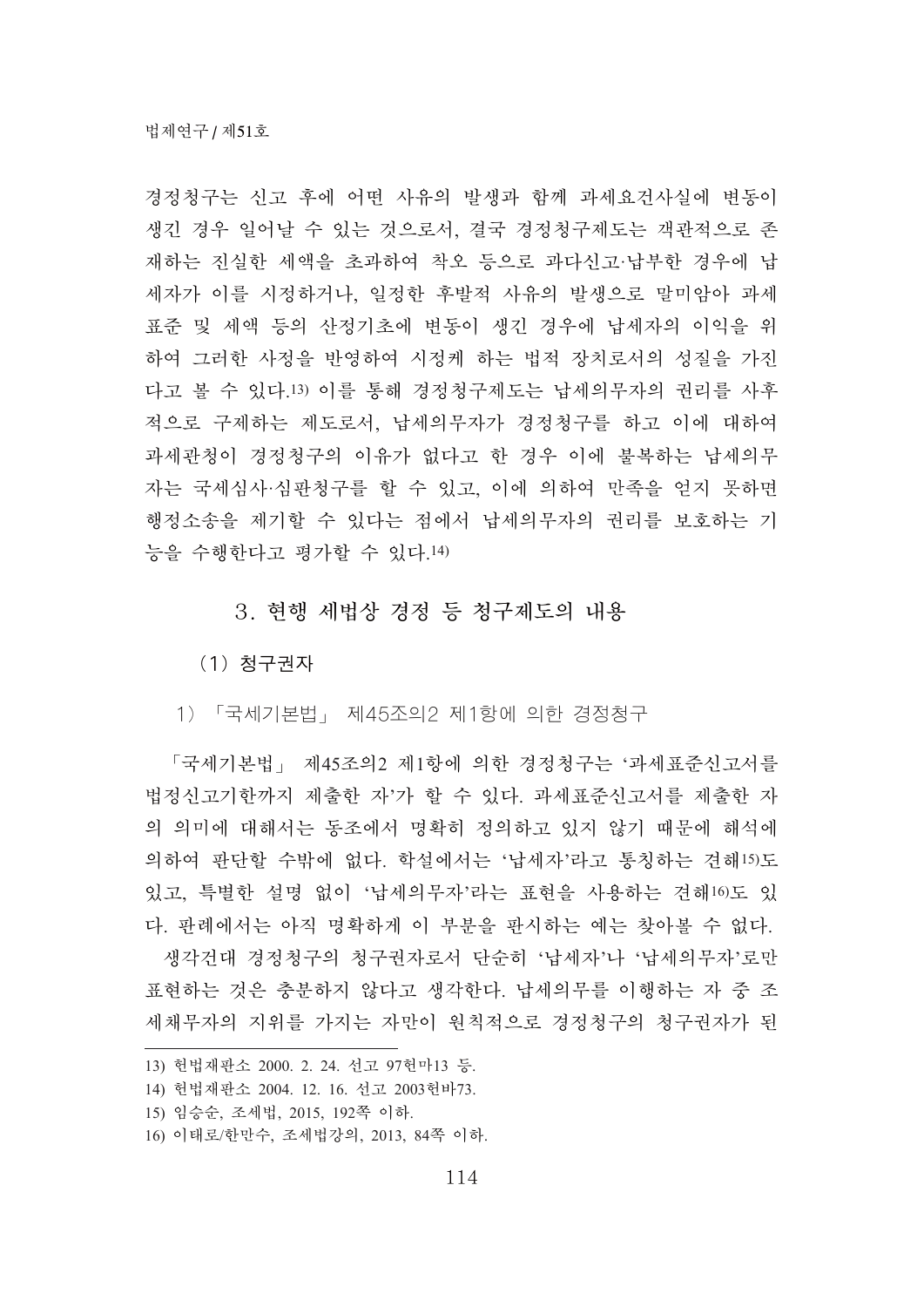다고 보는 것이 옳다고 본다. 조세실무나 현실 생활에서는 '납세자'라는 용어와 '납세의무자'라는 용어를 흔히 혼용해서 동의어처럼 사용하는 예 를 많이 볼 수 있지만, 「국세기본법」은 이 두 가지 용어를 그 나름대로 정의하고 있으므로, 세법17)을 해석 및 적용함에 있어서는 이를 존중하는 것이 원칙일 것이다. 다만 「국세기본법」에서는 납세자를 납세의무자와 세법에 따라 국세를 징수하여 납부할 의무를 지는 자를 포함하는 것으로 정의하고 있고, 다시 납세의무자는 세법에 따라 국세를 납부할 의무가 있 는 자라고 정의하면서, 여기에는 연대납세의무자와 납세자를 갈음하여 납 부할 의무가 생긴 경우의 제2차납세의무자 및 보증인을 포함하지만(제2 조 제10호), 국세를 징수하여 납부할 의무는 제외한다(제2조 제9호)고 정 의하고 있다. 이러한 개념정의의 타당성의 문제는 차치하고라도,18) 학설 중에 경정청구의 청구권자를 '납세자'라고 표현하는 견해에 대해서는 원 천납세의무자뿐 아니라 원천징수의무자에게도 경정청구권을 부여한 「국 세기본법 | 제45조의2 제4항의 취지를 잘 반영할 수 있는 장점이 있다고 일응 말할 수 있을 것이다. 그러나 역으로 제4항을 입법자가 일부러 두었 다는 것은 제1항에서의 청구권자 범위 속에는 원천징수의무자가 본래 빠 져있는 것이기 때문에 특별히 청구권자 범위에 포함시켜 주기 위하여 명 문의 규정을 둔 취지라고 충분히 해석할 수 있을 것이다. 개인적으로는 이렇게 해석하는 것이 더 설득력 있다고 생각된다. 따라서 경정청구권자 를 단순히 납세자라고 칭하는 것은 타당하지 않다. 아울러 현행 「국세기 본법 | 상 납세의무자의 개념은 조세채무자(Steuerschuldner)의 개념을 넘어 책임(Haftung)제도에 해당하는 제2차납세의무자나 보증인까지 포함하고 있어 너무 넓게 설정되어 있다. 제2차납세의무자나 보증이은 본래의 조세 채무자로부터 조세채권이 완전한 만족을 얻지 못하는 경우 채무와 책임

<sup>17) &</sup>quot;세법"(稅法)이란 국세의 종목과 세율을 정하고 있는 법률과 「국세징수법」, 「조세 특례제한법」, 「국제조세조정에 관한 법률」, 「조세범 처벌법」 및 「조세범 처벌 절차법 을 말한다(국세기본법 제2조 제2호). 국세기본법은 이러한 세법보다 우선하 여 적용하며, 동법 제2조(정의)에 대하여는 세법에서 이와 달리할 특례규정을 두고 있지 아니하다(국세기본법 제3조 제1항).

<sup>18)</sup> 개인적으로는 납세의무자의 개념은 본래의 조세채무자에 해당하는 범위로 축소하여 새로이 정의하는 것이 필요하다고 생각한다.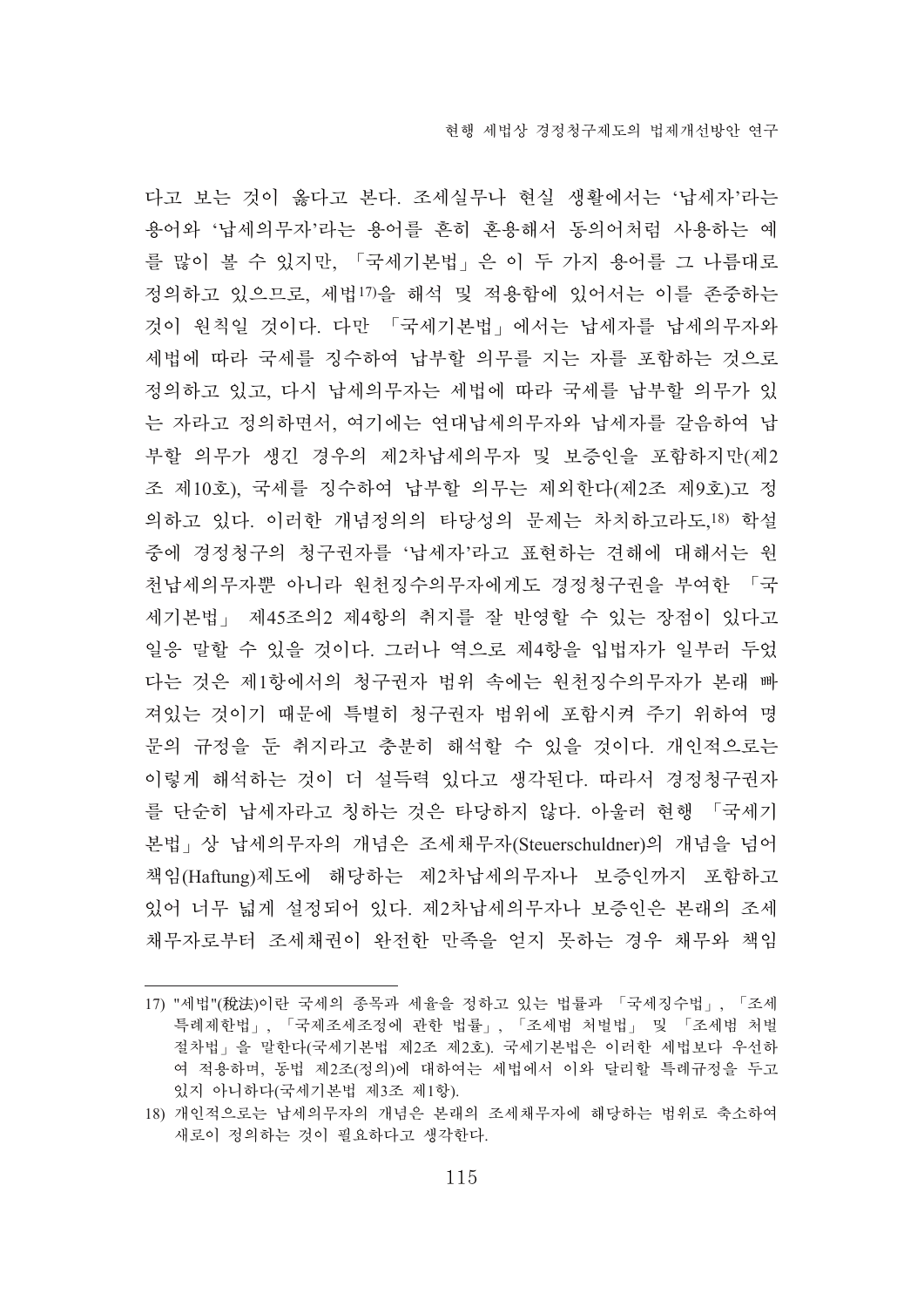을 부리하여 그와 일정한 관계에 있는 제3자에게 (납부)책임만을 강제로 떠넘기는 제도라는 점에서 조세채무자와는 엄격히 구별하여야 한다. 이들 은 과세표준신고서를 법정신고기한까지 제출하는 지위나 위치에도 있지 아니하다. 따라서 경정청구의 청구권자인 '과세표준신고서를 법정신고기 한까지 제출한 자'에는 원칙적으로 조세채무자의 지위를 가지는 본래의 납세의무자와 연대납세의무자만이 해당하고 제2차납세의무자와 (납세)보 증인은 이에 해당하지 않는다고 해석하여야 할 것이므로, 경정청구권자를 단순히 납세의무자라고만 표현하는 것도 타당하지 않다.

한편 경정청구의 청구권자에는 납세의무의 승계에 의하여 과세표준신 고서를 제출한 자의 지위를 승계한 자도 포함된다고 보아야 한다. 즉, 「국세기본법」 제45조의2 제1항의 요건이 갖추어진 후 상속이 개시되거 나 합병이 이루어져 포괄적으로 권리·의무가 승계된 경우의 납세의무의 승계인, 즉 상속인 또는 합병법인은 피상속인 또는 피합병법인의 경정청 구권을 승계할 수 있다고 보아야 할 것이다.19)

또한 입법자가 예정신고를 규정하고 있는 경우 예정신고는 그 내용에 오류나 탈루가 있다고 하더라도 사후에 확정신고를 통하여 이를 정정하 여 신고할 수 있으므로, 경정청구권자인 과세표준신고서를 제출한 자에는 확정신고를 한 자만이 포함되고 예정신고를 한 것에 불과한 자는 이에서 제외된다고 보는 것이 옳을 것이다.20)

아울러 기한후 신고를 한 것에 불과한 자는 법정신고기한내에 과세표 준신고서를 제출한 자가 아니므로 명문의 규정이 없는 한 경정청구권을 인정할 수 없다고 보는 것이 종래 일반적인 해석이다.21)

2) 「국세기본법」 제45조의2 제2항에 의한 경정청구

「국세기본법」 제45조의2 제2항에 의한 후발적 사유에 의한 경정 등 청구는 '과세표준신고서를 법정신고기한까지 제출한 자' 또는 '국세의 과

<sup>19)</sup> 최명근, 세법학총론, 2007, 402쪽.

<sup>20)</sup> 경정청구의 대상으로 설명하는 견해: 임승순, 조세법, 2015, 194쪽.

<sup>21)</sup> 기한후 신고를 한 자에 대하여 경정청구권을 부여할 필요성에 대해서는 아래 개선방 안에서 설명하기로 한다.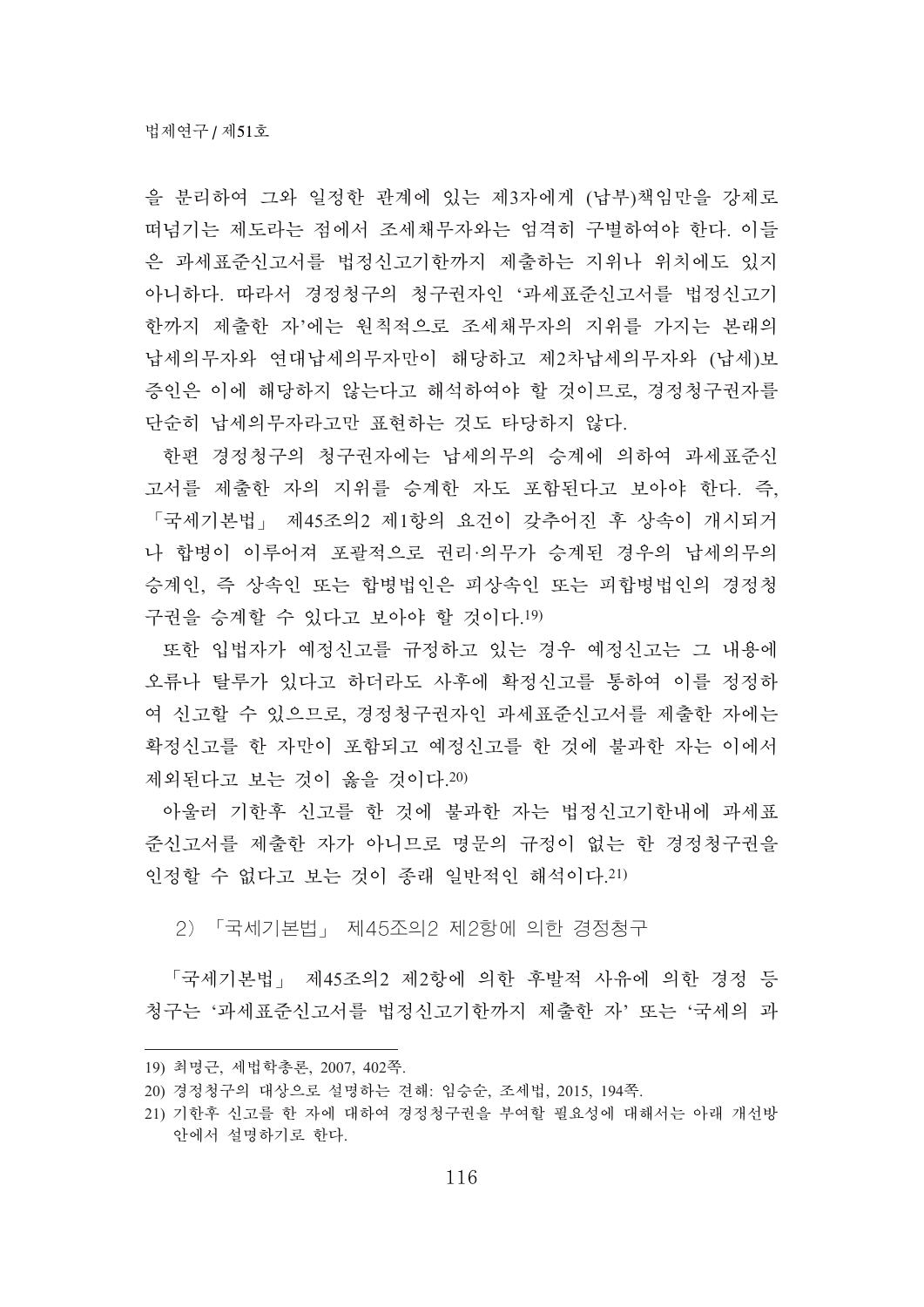세표주 및 세액의 결정을 받은 자'가 제기할 수 있다. 이때 '과세표주신 고서를 제출한 자'와 '국세의 과세표준 및 세액의 결정을 받은 자'는 문 언상 서로 연관성 없이 열거된 것으로 해석되므로 법정신고기한내에 과 세표준신고서를 제출한 후 그에 대하여 과세표준 및 세액의 결정을 받은 자뿐만 아니라 법정신고기한 내에 과세표준신고서를 제출하지 아니하였 지만 과세표준 및 세액의 결정을 받은 자도 후발적 사유가 발생한 경우 에는 경정청구권자가 될 수 있다고 해석된다.22)

3) 원천징수의무자·원천납세의무자의 경정청구

「국세기본법」 제45조의2 제1항과 제2항은 원천징수의무자 및 원천납 세의무자가 경정청구하는 경우에 준용한다(제4항). 종전에는 법정신고기 한내에 과세표준신고서를 제출한 자에 대하여만 과다납부한 세액 등에 대하여 경정청구를 허용하였으나, 2003.12.30. 「국세기본법」 일부개정23) 시부터는 제45조의2에 제4항을 신설하여 근로소득자 등과 같이 워천징수 절차만으로 납세의무가 종결되는 자 또는 그 원천징수의무자에게도 경정 청구를 허용하도록 하였고, 2006.12.30. 일부개정에서는 원천징수세액 납 부 후 지급조서 제출로 과세표준신고가 생략되는 비거주자 및 외국법인 의 국내원천소득에 대하여도 거주자·내국법인과 동일하게 경정청구권을 부여하여 비거주자·외국법인인 원천납세의무자가 직접 우리나라 과세당 국에 징수된 원천세에 관하여 경정청구를 할 수 있도록 하며, 경정청구 대상소득을 선박·항공기 등의 임대소득, 사업소득, 인적용역소득, 사용료 소득, 유가증권양도소득 등(비거주자는 근로소득과 퇴직소득 추가)으로 하였다가.<sup>24)</sup> 2008.12.26. 일부개정<sup>25)</sup>에서는 비거주자·외국법인의 경정청구 대상소득의 범위를 확대하여 이자소득과 배당소득을 추가하였다.26)

<sup>22)</sup> 최명근, 세법학총론, 2007, 405쪽.

<sup>23)</sup> 법률 제7008호, 2003.12.30., 일부개정(시행: 2003.12.30.).

<sup>24)</sup> 법률 제8139호, 2006.12.30., 일부개정(시행: 2007.1.1.).

<sup>25)</sup> 법률 제9263호, 2008.12.26., 일부개정(시행: 2009.1.1.).

<sup>26)</sup> 비거주자 또는 외국법인에 대한 경정청구권 허용 문제에 대해서는 아래 개선방안에서 개인적인 생각을 피력하기로 한다.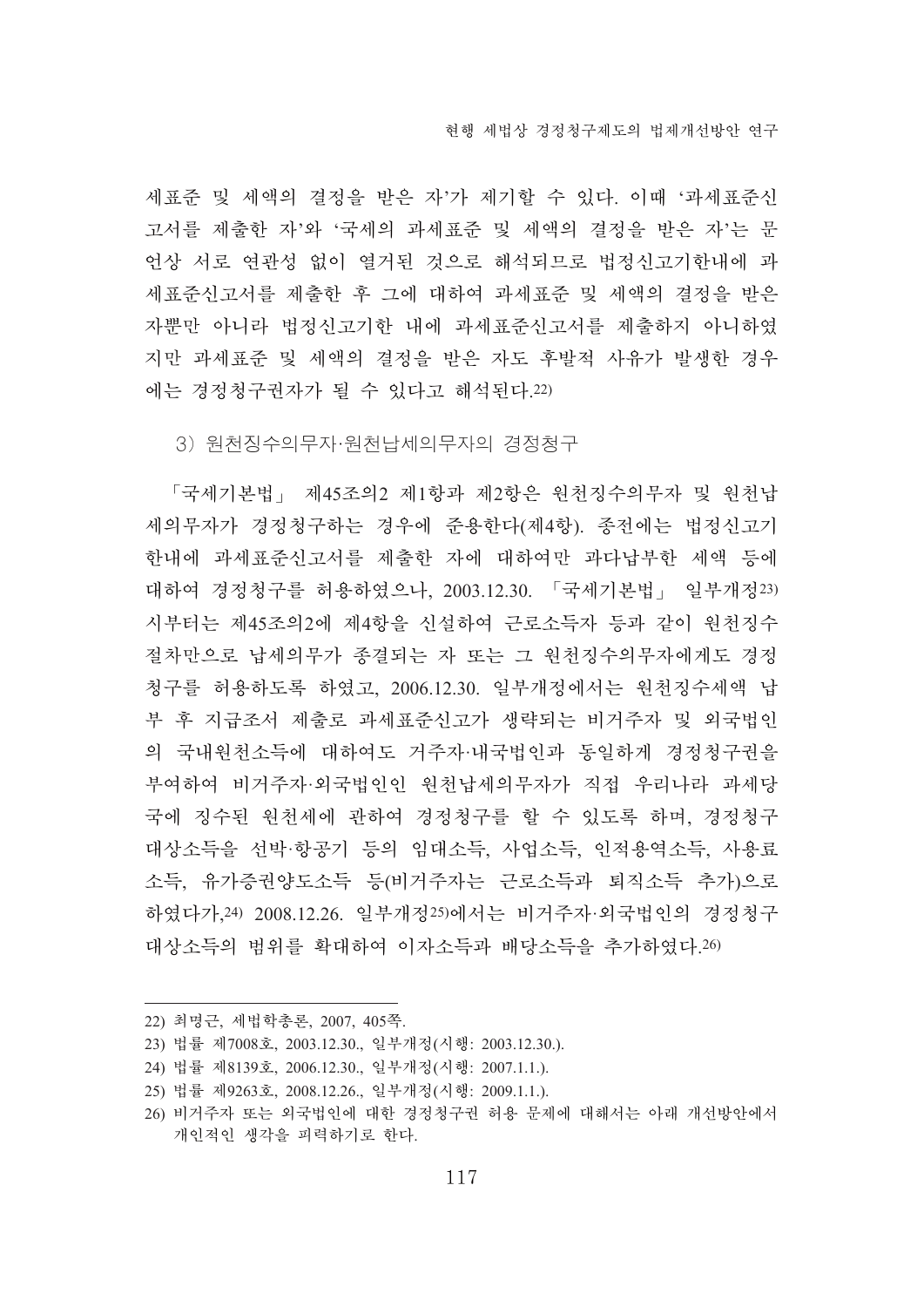#### (2) 청구사유

「국세기본법」 제45조의2 제1항에 의한 경정 등 청구는 ① 과세표준 신고서에 기재된 과세표준 및 세액(각 세법에 따라 결정 또는 경정이 있 는 경우에는 해당 결정 또는 경정 후의 과세표준 및 세액을 말한다)이 세법에 따라 신고하여야 할 과세표준 및 세액을 초과할 때, ② 과세표준 신고서에 기재된 결손금액 또는 환급세액(각 세법에 따라 결정 또는 경 정이 있는 경우에는 해당 결정 또는 경정 후의 결손금액 또는 환급세액 을 말한다)이 세법에 따라 신고하여야 할 결손금액 또는 환급세액에 미 치지 못할 때에 제기할 수 있다.

반면 「국세기본법」 제45조의2 제2항에 의한 경정 등 청구는 ① 최초 의 신고·결정 또는 경정에서 과세표주 및 세액의 계산 근거가 된 거래 또는 행위 등이 그에 관한 소송에 대한 판결(판결과 같은 효력을 가지는 화해나 그 밖의 행위를 포함한다)에 의하여 다른 것으로 확정되었을 때, ② 소득이나 그 밖의 과세물건의 귀속을 제3자에게로 변경시키는 결정 <u>또는 경정이 있을 때, 3</u> 조세조약에 따른 상호합의가 최초의 신고·결정 또는 경정의 내용과 다르게 이루어졌을 때, 4) 결정 또는 경정으로 인하 여 그 결정 또는 경정의 대상이 되는 과세기간 외의 과세기간에 대하여 최초에 신고한 국세의 과세표준 및 세액이 세법에 따라 신고하여야 할 과세표준 및 세액을 초과할 때, 5 이와 유사한 사유로서 최초의 신고 · 결정 또는 경정을 할 때 과세표준 및 세액의 계산 근거가 된 거래 또는 행위 등의 효력과 관계되는 관청의 허가나 그 밖의 처분이 취소된 경우, 최초의 신고 · 결정 또는 경정을 할 때 과세표준 및 세액의 계산 근거가 된 거래 또는 행위 등의 효력과 관계되는 계약이 해제권의 행사에 의하 여 해제되거나 해당 계약의 성립 후 발생한 부득이한 사유로 해제되거나 취소된 경우, 최초의 신고ㆍ결정 또는 경정을 할 때 장부 및 증거서류의 압수, 그 밖의 부득이한 사유로 과세표준 및 세액을 계산할 수 없었으나 그 후 해당 사유가 소멸한 경우, 그밖에 이에 준하는 사유가 있는 경우에 청구할 수 있다.

118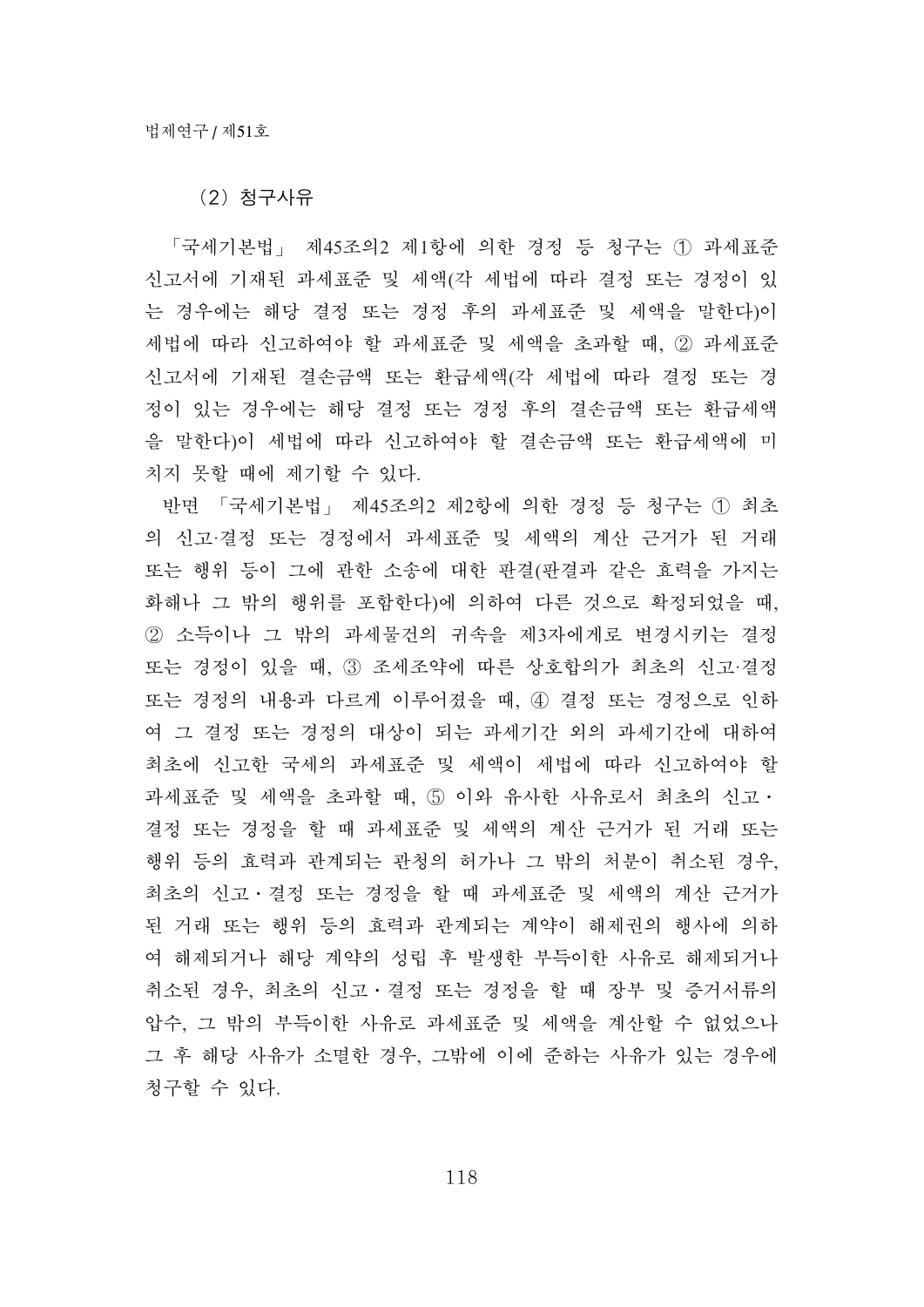(3) 청구기간

「국세기본법」 제45조의2 제1항에 의한 경정청구는 법정신고기한이 지난 후 5년 이내에 할 수 있으며, 「국세기본법」 제45조의2 제2항에 의 한 경정청구는 제1항에 의한 청구기간에도 불구하고 그 사유가 발생한 것을 안날부터 3개월 이내에 결정 또는 경정을 청구할 수 있다.27)

여기서 청구기간과 관련해서는 통상적 경정청구의 경우 종전 3년으로 제한하고 있었던 것이 헌법에 반하는 것인지가 문제될 수 있었는데, 헌법 재판소는 2016. 10. 27. 결정에서, 경정청구기간을 제한하는 것은 납세의 무자가 그 기한 내에 자신의 과세표준 및 세액을 충분히 검토하도록 하 여 기한 내 신고의 적정을 기함과 동시에, 조세법률관계의 조기안정, 세 무행정의 능률적 운용 등 제반요청을 만족시키기 위한 것인 점, 그리고 경정청구가 납세의무자에게 유리한 변경을 도모하고자 하는 것이어서 납 세의무자가 보다 적극적으로 자료를 수집하고 과세표준 및 세액이 정확 하게 계산되었는지 여부를 검토할 것이라는 점에 비추어 보면, 3년이라는 기간은 납세의무자 스스로 원시적으로 존재하였던 사유를 발견하는 데에 결코 짧은 기간이 아닌 점, 또한 과세관청은 세무조사 등을 하지 않고서 는 납세의무자가 신고한 과세표준이나 세액의 당부를 알기 어려워 신고 된 과세표준 및 세액에 오류나 탈루가 있다고 할지라도 이를 신속하게 경정하기 어려우므로, 경정청구기간을 국세부과의 제척기간에 비해 짧게

<sup>27)</sup> 경정청구제도가 1994. 12. 22. 법률 제4810호로 개정된 국세기본법 제45조의2에서 처 음으로 마련될 당시에는 통상적 경정청구기간을 법정신고기한 경과 후 1년 이내로 규정하고 있었으며, 후발적 경정청구기간을 사유발생일로부터 2월 이내로 정하고 있 었다. 이후 2000. 12. 29. 법률 제6303호로 개정된 국세기본법 제45조의2에서 납세의 무자의 권익보호를 위하여 경정청구권의 청구기간을 법정신고기한 경과 후 2년 이 내로 연장함과 동시에, 후발적 사유에 의한 경정청구도 '사유발생일'로부터 2월에서 '사유가 발생한 것을 안 날'로부터 2월로 보완하였으며, 2005. 7. 13. 국세기본법을 법률 제7582호로 개정하면서 통상적 경정청구기간을 다시 2년에서 3년으로 연장하 여 권리구제의 폭을 더욱 넓혔다. 그러나 기업과세의 경우 실무적으로 신고 후 2~3 년이 경과하여야 실제 조사가 이루어진다는 점을 고려할 때 3년의 기간이 지나치게 단기라는 비판이 계속되었고, 이에 입법자는 2014. 12. 23. 법률 제12848호로 국세기 본법 제45조의2 제1항을 개정하여 통상적 경정청구기간을 3년에서 5년으로 연장하 였다. 이상 경정청구기간의 연혁에 대해서는 헌법재판소 2016. 10. 27. 선고 2015헌 바195, 2016헌바251(병합) 결정 참조.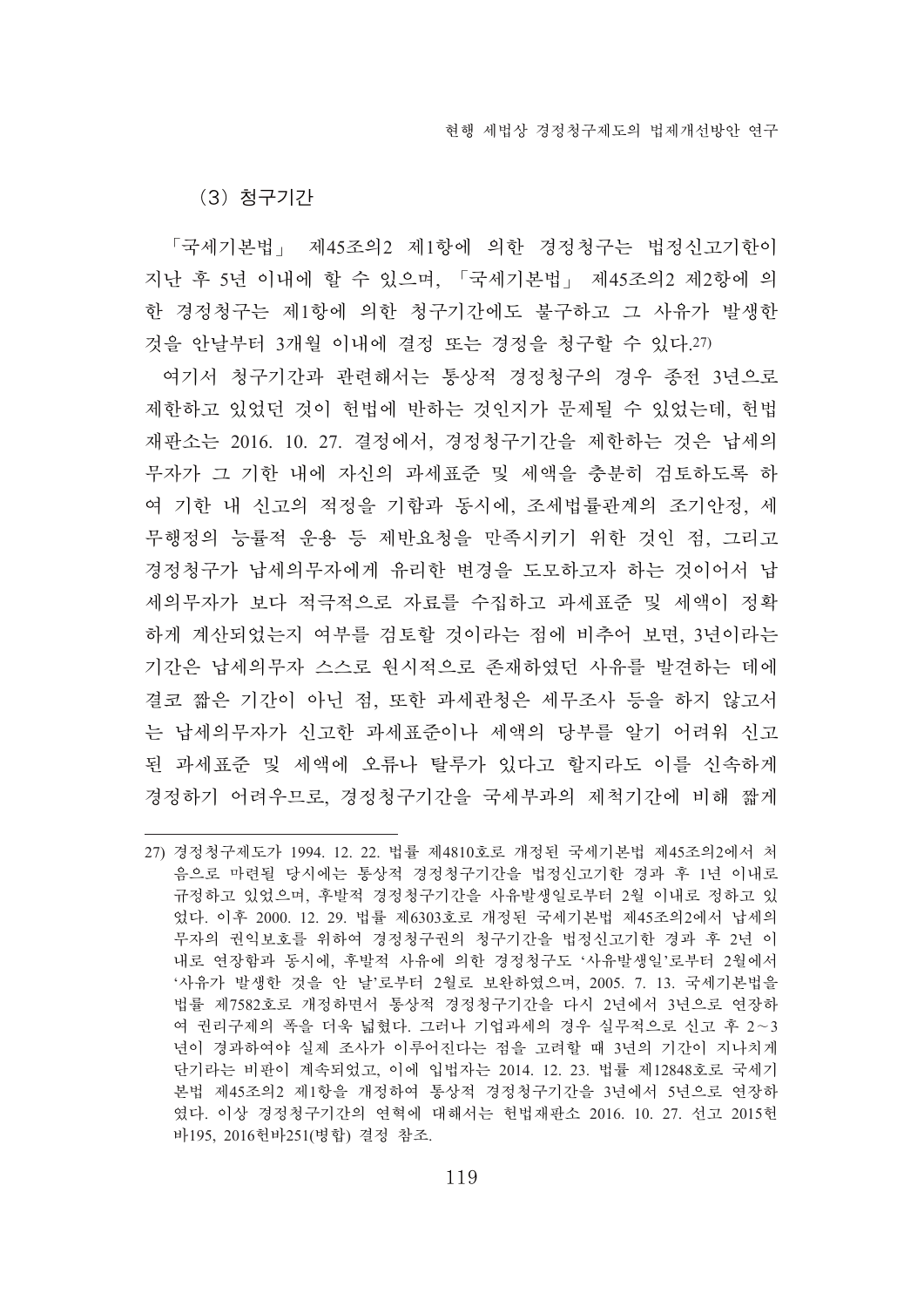정하였다는 이유만으로 「국세기본법」 제45조의2 제1항이 입법재량을 일탈한 것이라고 볼 수도 없고, 나아가 이 조항이 경정청구기간을 법정신 고기한이 지난 후 3년 이내로 일률적으로 제한하고, 과세표준신고서에 기 재된 과세표준이나 세액에 오류가 발생하게 된 데 당사자의 귀책사유가 없는 경우 등에 대한 일체의 예외를 마련하지 않고 있는 것은 조세행정 의 원활한 운영과 조세법률관계의 조속한 안정을 달성하기 위한 것으로, 여기에도 합리적 이유가 있으므로 이 조항은 청구인들의 재판청구권을 침해하지 아니한다고 판시하였다. 28)

아울러 입법자가 2014. 12. 23. 법률 제12848호로 「국세기본법」 제45 조의2 제1항을 개정하여 경정청구기간을 종전 3년에서 현행과 같이 5년 으로 연장하면서, 이미 확정된 조세법률관계에도 개정된 조항을 적용하게 되면 조세행정의 안정성을 해하고 국가재정에 부정적인 영향을 미칠 수 있다는 점을 고려하여, 개정 「국세기본법」 제45조의2 제1항이 시행되는 2015. 1. 1. 이전에 이미 3년의 청구기간이 경과한 사람들에게는 위 개정 조항을 적용하지 아니한다고 정하였는바, 여기에는 합리적인 이유가 있어 이 조항은 헌법상 평등원칙에도 위배되지 아니한다고 판시하였다.29)

#### (4) 개별세법상의 특례규정

본래 「국세기본법」 상의 경정청구제도는 개별세법에 대하여도 적용되 는 것이 원칙이다. 그러나 「국세기본법」 제3조 제1항에서는 「국세기본 법」 제45조의2에 대하여 개별세법에서 특례규정을 둘 수 있도록 허용하 고 있다. 이에 따라 「법인세법」은 제58조의3 및 제72조의2에서 분식회 계에 따른 경정청구의 경우 「법인세법」 제66조 제2항 제4호에 해당하 는 법인에 대하여는 「국세기본법」 제45조의2에 대한 특칙으로 환급방 법에 관한 제한을 두어서 분식회계의 경우 납세자의 신의성실 위반을 이 유로 경정청구를 제한해왔던 종전 실무를 입법화하였고, 「상속세및증여 세법 | 제79조는 과세표준 및 세액의 신고를 하거나 그 결정 또는 경정

<sup>28)</sup> 헌법재판소 2016. 10. 27. 선고 2015헌바195, 2016헌바251(병합) 결정.

<sup>29)</sup> 헌법재판소 2016. 10. 27. 선고 2015헌바195, 2016헌바251(병합) 결정.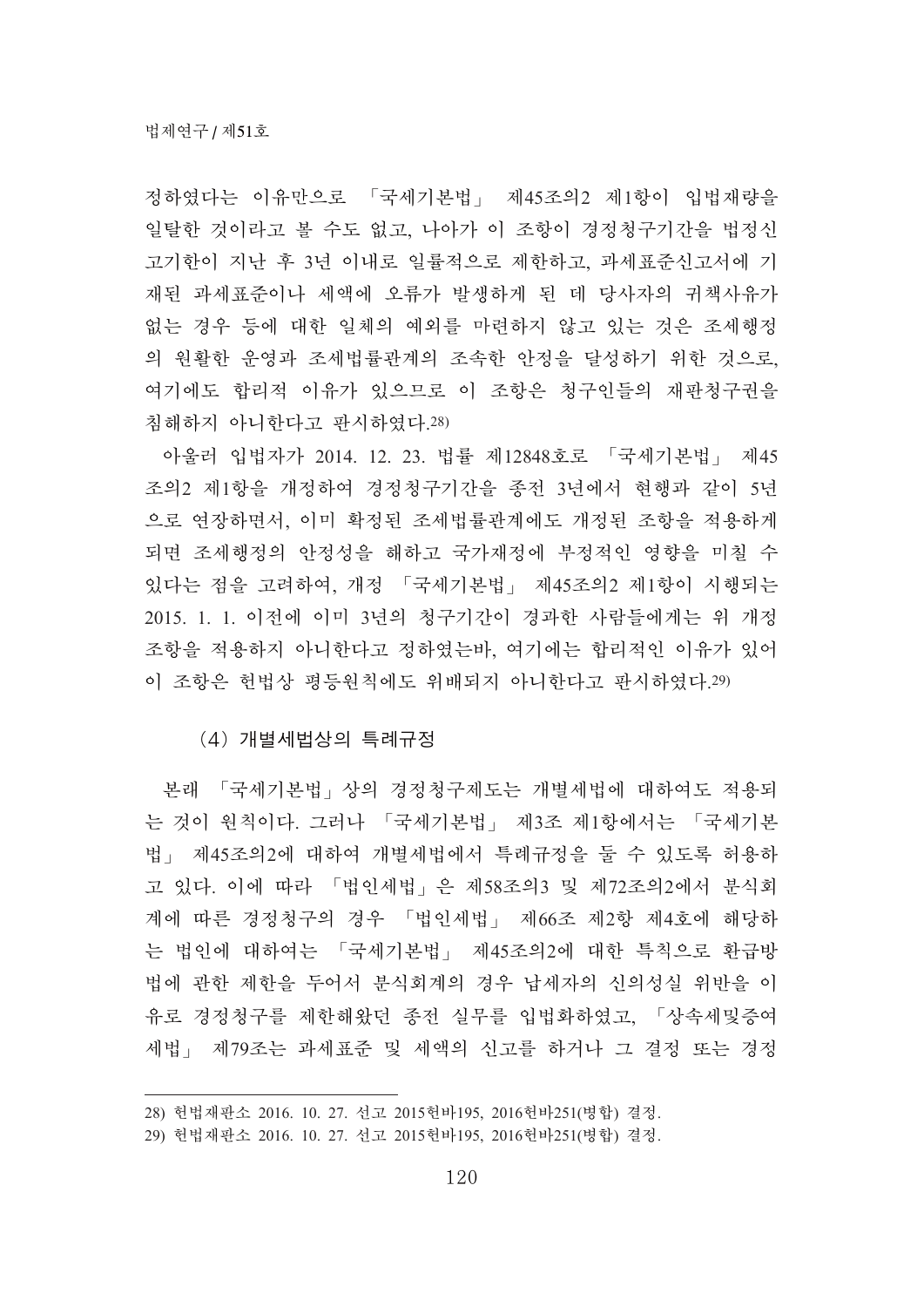을 받은 자가 일정한 사유에 해당하는 경우에는 그 결정 또는 경정을 청 구할 수 있다고 하여 후발적 사유에 의한 경정청구의 특례를 규정하였으 며,30) 마지막으로 「국제조세조정에관한법률」 제10조의2는 국외특수관계 인으로부터 물품을 수입하는 거래와 관련하여 납세의무자가 과세당국에 법인세 또는 소득세의 과세표준신고서를 제출한 후 「관세법」 제38조의 3제4항에 따른 세관장의 경정처분으로 인하여 관세의 과세가격과 신고한 법인세 또는 소득세의 과세표준 및 세액의 산정기준이 된 거래가격 간에 차이가 발생한 경우에는 그 경정처분이 있음을 안 날(처분의 통지를 받 은 때에는 그 받은 날)부터 2개월 내에 대통령령으로 정하는 바에 따라 과세당국에 법인세 또는 소득세의 과세표주 및 세액의 경정을 청구할 수 있는 특례규정을 두고 있다.

#### 4. 현행 제도의 평가

경정 등 청구제도는 과대신고하거나 과대결정된 과세표준과 세액에 대 하여 과세관청이 자발적으로 움직여 결정이나 경정의 조치를 해주지 않 는 경우에 국민이 주도적으로 이를 촉구할 수 있는 길을 열어 줌으로써 국민의 조세분야 권익구제에 획기적인 진일보를 가져온 것은 사실이다.

2. 상속개시 후 1년이 되는 날까지 상속재산의 수용 등 대통령령으로 정하는 사 유로 상속재산의 가액이 크게 하락한 경우

반면에 증여세의 경우에는 다음 어느 하나에 해당하는 경우에 그 사유가 발생한 날부터 3개월 이내에 대통령령으로 정하는 바에 따라 결정 또는 경정을 청구할 수 있다.

- 1. 제37조에 따른 증여세를 결정 또는 경정받은 자가 대통령령으로 정하는 부동 산무상사용기간 중 부동산소유자로부터 해당 부동산을 상속 또는 증여받거나 대통령령으로 정하는 사유로 해당 부동산을 무상으로 사용하지 아니하게 되는 경우
- 2. 제41조의4에 따른 증여세를 결정 또는 경정받은 자가 같은 조 제1항 각 호 외의 부분 후단의 대부기간 중에 대부자로부터 해당 금전을 상속 또는 증여받거나 대 통령령으로 정하는 사유로 해당 금전을 무상으로 또는 적정이자율보다 낮은 이 자율로 대부받지 아니하게 되는 경우

<sup>30)</sup> 상속세의 경우는 상속세 과세표준 및 세액의 결정 또는 경정을 받은 자에게 다음 각 호의 어느 하나에 해당하는 사유가 발생한 경우에는 그 사유가 발생한 날부터 6개월 이내에 대통령령으로 정하는 바에 따라 결정이나 경정을 청구할 수 있다.

<sup>1.</sup> 상속재산에 대한 상속회복청구소송 등 대통령령으로 정하는 사유로 상속개시 일 현재 상속인 간에 상속재산가액이 변동된 경우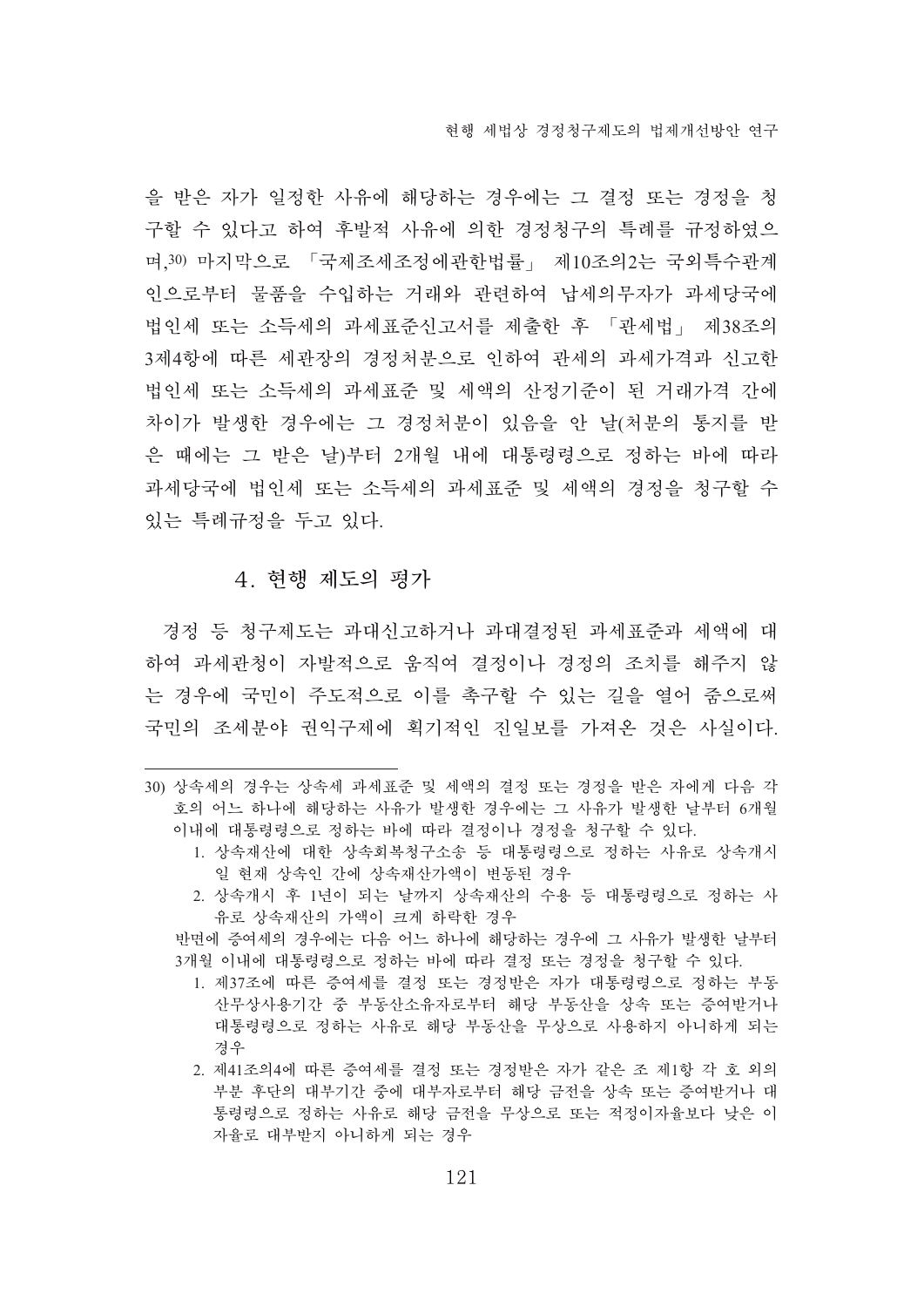그러나 아직까지 세부적인 요건 등에 대해서는 경정청구 인정범위가 생 각보다 좁고, 「국세기본법」 제45조의2 제1항과 제2항의 관계가 불명확 한 측면도 있으며, 개별 청구사유의 해석문제는 물론 비거주자·외국법인 에 대한 경정환급의 범위가 너무 넓은 등 주요국의 사례이 비추어 여전 히 제도개선의 필요성이 있는 부분들이 존재한다고 보여진다.

이하에서는 이러한 점에 주안점을 두고 주요국의 조세확정 변경제도에 관한 개관을 통하여 주요 시사점을 도출한 후 이를 바탕으로 경정 등 청 구제도에 관한 바람직한 법제개선방안을 제시해보고자 한다.

### Ⅲ. 주요국의 조세확정 변경행위에 관한 입법례 검토

#### 1. 독일

독일은 대부분의 세목이 부과과세방식을 취하고 있는 나라로서 조세확 정은 과세관청의 처분에 의하여 이루어지며, 따라서 조세확정을 납세자에 게 유리하게 또는 불리하게 변경하기 위해서는 과세관청이 직권으로 또 는 납세자의 신청에 의하여 변경처분을 하는 방식으로 조세확정의 변경 이 가능하다.

독일에서는 조세행정행위(Steuerverwaltungsakt)에 관하여 상세한 규정을 조세기본법(AO31))에 두고 있고, 조세행정행위 중 조세확정에 관련한 행 정처분을 조세결정(Steuerbescheid)이라 한다. 독일은 기본적으로 부가가치 세 등 소비세가 아닌 대부분의 세목이 부과과세방식이기 때문에32) 조세 행정행위에 의한 조세확정을 행정행위로서의 존속력(Bestandskraft)에도 불 구하고 어떠한 요건하에서 과세관청이 스스로 또는 납세의무자의 수정신

<sup>31) &#</sup>x27;AO'는 'Abgabenordnung'의 약자이다.

<sup>32)</sup> 대부분의 부과과세방식의 세목에서의 납세신고는 'Steuererklärung'이라고 하는 반면, 소비세(부가가치세는 여기에 해당하지 아니한다. 단 부가가치세 중 수입부가가치세 는 제외한다)에서의 납세신고는 'Steueranmeldung'이라고 하여 신고행위에 의하여 확 정력을 부여하는 체계를 갖추고 있다. 이하에서 보듯이 독일 조세기본법은 제168조 에서는 이 'Steueranmeldung'을 동법 제164조 소정의 '사후검증 유보부 조세확정'과 동일한 것으로 보도록 하고 있다.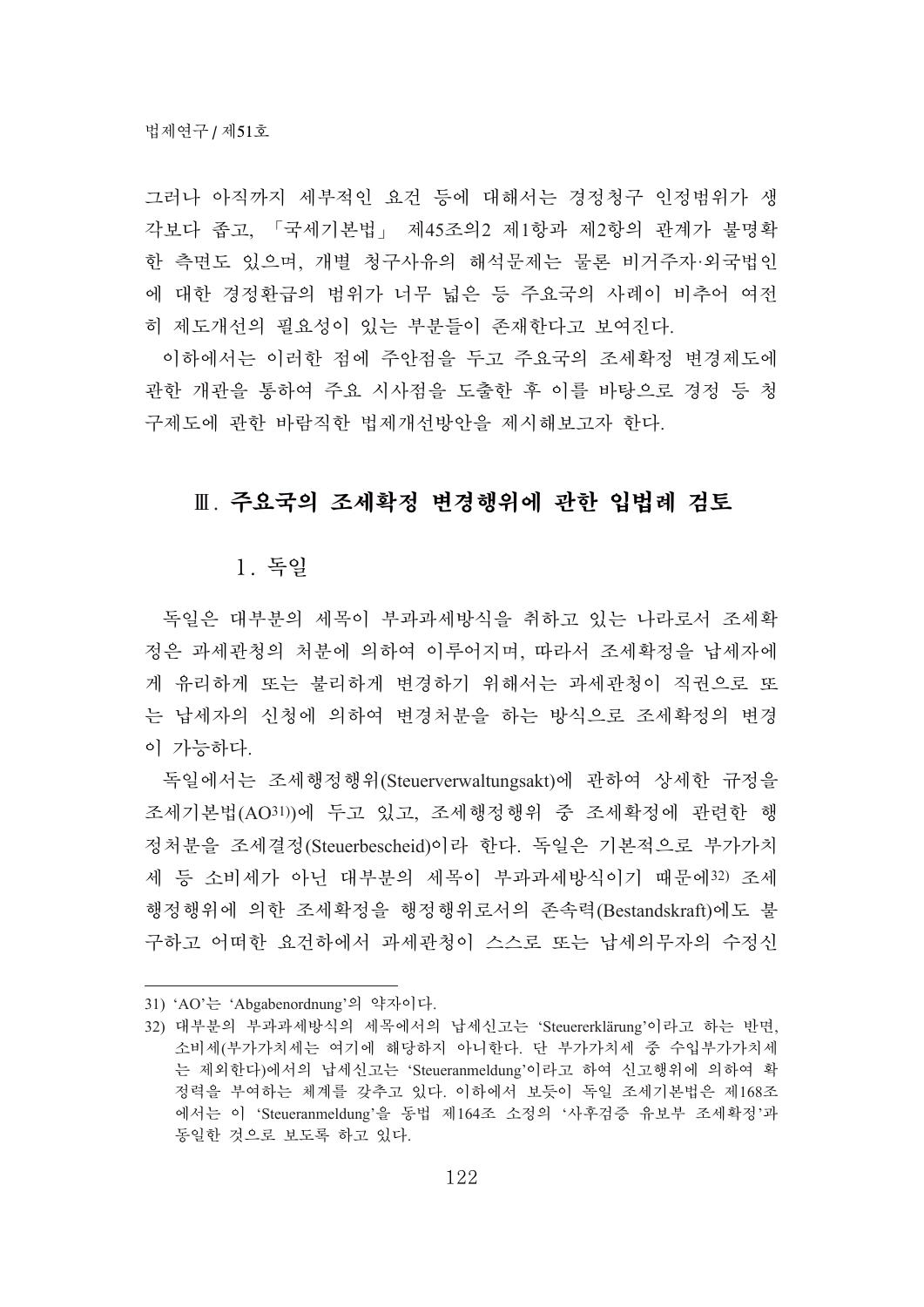청(Korrekturantrag)에 의하여 조세행정행위를 수정(경정)할 수 있는지가 관

건이고, 조세기본법은 이 점에 대하여 상세하게 규정을 두고 있다.33) 독일은 조세기본법상 조세행정행위를 크게 ① 조세결정 및 그와 동일 취급되는 결정과 ② 조세결정으로서의 성격이 없는 행정행위로 나누고, 전자에 대해서는 제172조 내지 제177조의 규정을 적용하고(특히 사후심 사 유보하의 결정에 대해서는 제164조제2항과 제3항을, 잠정적 조세결정 에 대해서는 제165조제2항을 적용), 후자에 대해서는 제130조와 제131조 를 적용한다. 그리고 위 두 가지 종류의 조세행정행위에 공통적으로 제 129조와 제132조를 적용하도록 한다. 이러한 조세행정행위의 변경 관련 체계를 조세행정행위의 수정(Korrektur)이라는 상위개념을 사용한다.34)

#### (1) 수정절차와 조세불복절차의 관계

조세기본법상 조세행정행위는 당사자에게 고지되어서 비로소 유효하게 효력을 발하며(제124조 제1항), 이때부터 과세관청과 당사자를 구속하는 효력이 발휘되는 바, 이를 존속력(Bestandskraft)이라고 부른다. 존속력은 다시 형식적 존속력과 실질적 존속력으로 나뉘는바, 형식적 존속력 (formelle Bestandskraft)은 행정행위가 이의신청 등 조세불복이나 조세소송 의 제기기간을 도과하거나 소의 대상인 당해 행정행위에 대하여 법원이 확정력 있는 결정을 하여 불가쟁력이 생길 때 인정된다. 실질적 존속력 (materielle Bestadskraft)이란 당해 행정행위가 관련 당사자들에게 구속력을 가지며 그 내용이 관철될 수 있음을 의미한다. 과다확정된 과세표준과 세 액을 감액하기 위해서는 이러한 실질적 존속력을 제거하거나 변경하는 조치를 강구하여야 한다. 독일법상 납세의무자는 하자 있는 행정행위가 고지되고 1개월 이내에 서면으로 이의신청(Einspruch)을 하여 그 구속력을 내용적으로 다툴 수 있다(제347조 이하 및 제355조). 과세관청은 이러한 이의신청에 기하여 당해 행정행위를 다시 한 번 전반적으로 검토하여야

<sup>33)</sup> Arndt/Jenzen, Grundzüge des allgemeinen Steuer- und Abgabenrechts, 2. Aufl. 2005, S. 303.

<sup>34)</sup> Seer, in:Tipke/Lang, Steuerrecht, 20. Aufl. 2010, § 21 Rz. 384.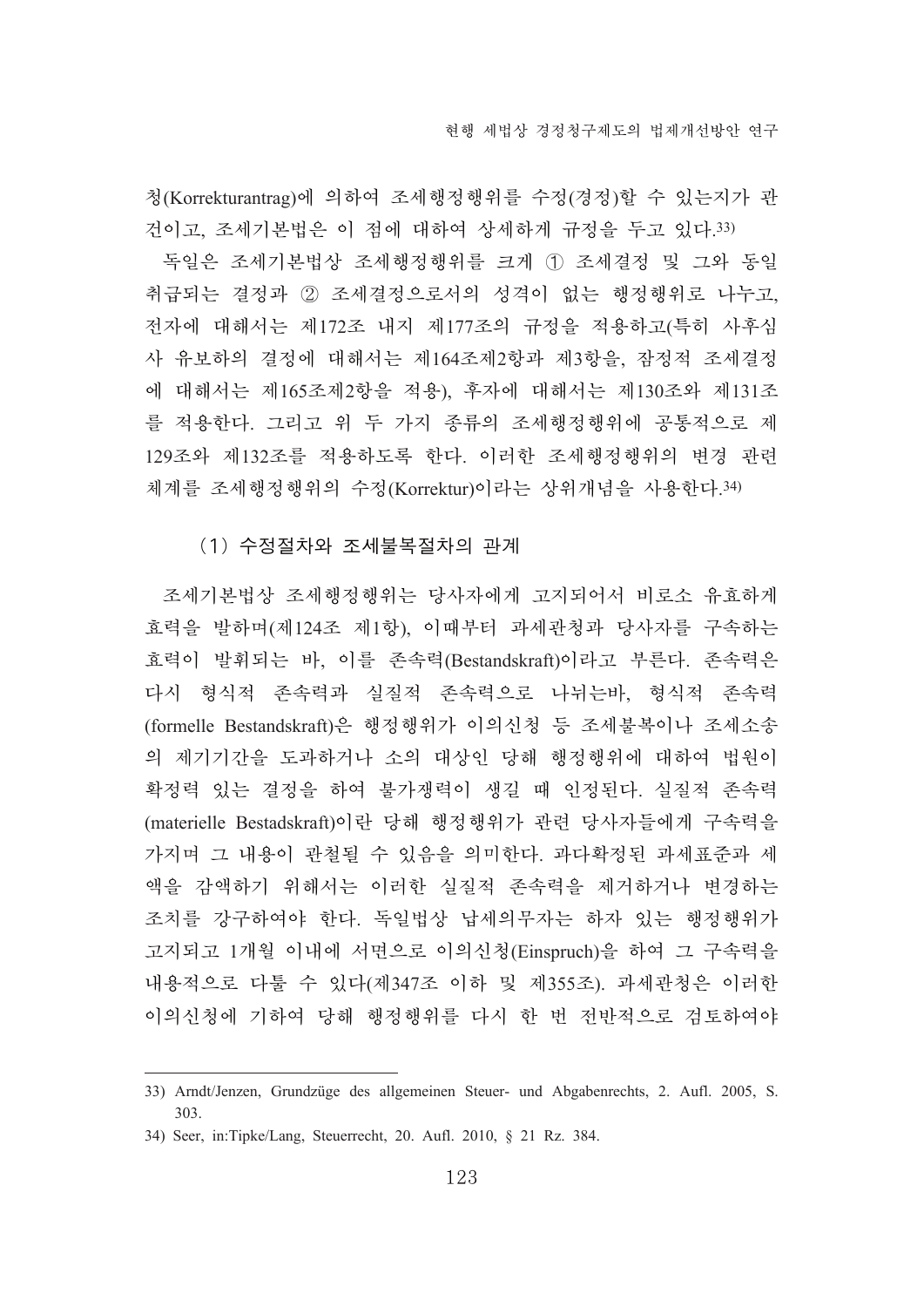하고 경우에 따라서는 현존하는 법적 하자를 경정처부의 발령을 통하여 제거하여야 한다(제367조제2항). 만약 납세의무자가 1개월의 기간 내에 이의신청을 제기하지 않으면 당해 하자 있는 행정행위는 그 대로 (형식 적) 존속력을 가지게 된다. 이제는 납세자 쪽에서 권리구제절차를 밟는 것이 허용되지 않는다. 반면에 과세관청에는 이러한 1개월의 소송전 권리 구제절차가 허용되지는 않지만 고지가 있는 때로부터 당해 행정행위에 기속되며, 고지가 있기 전에는 절차의 주도권을 가지고 행정행위의 내용 을 무제한적으로 수정할 수 있을 뿐이다. 일단 고지가 있은 후에는 과세 관청과 납세의무자는 각각 법률상 규정된 수정요건에 따라서만 당해 행 정행위를 수정하거나 수정할 것을 신청할 수 있다. 과세관청에 의한 (또 는 납세의무자의 수정신청에 의한) 조세행정행위의 수정은 - 관련 규정 상 수정요건이 충족되는 한 - 쟁송제기기간 내에서도 가능하다. 따라서 납세의무자가 권리구제절차를 기한 내에 제기하였더라도 계속 중인 이의 신청절차 중에도 수정관계법령에 따라 수정이 가능하다.

독일에서는 기본적으로 소비세가 아닌 대부분의 세목이 부과과세방식 이기 때문에 조세행정행위에 의한 조세확정을 행정행위의 존속력에도 불 구하고 어떠한 요건하에서 과세관청이 스스로 또는 납세의무자의 수정신 청(Korrekturantrag)에 의하여 수정할 수 있는지가 관건이고, 조세기본법은 이 점에 대하여 상세하게 규정을 두고 있다.35) 이하에서는 주로 확정과 관련하는 조세행정행위인 조세결정(Steuerbescheid)의 수정절차를 중심으로 정리해보기로 하다.

(2) 존속력 있는 조세결정의 수정(제172조) - 단순변경의 신청

조세결정 및 이와 동일취급되는 결정의 수정(폐지 또는 변경)에 관한 기본규범은, 잠정적 조세확정이나 사후심사 유보부 확정 또는 제129조(행 정행위 발령당시의 명백한 오류)에 해당하는 사례가 아닌 한, 제172조인 바, 제172조는 어떤 경우에 존속력을 깨뜨리는 것이 허용되는지를 규정하 고 있다. 다만, 제172조에서 명문으로 규정하지 아니한 요건은 조세결정

<sup>35)</sup> Arndt/Jenzen, Grundzüge des allgemeinen Steuer- und Abgabenrechts, 2. Aufl. 2005, S. 303.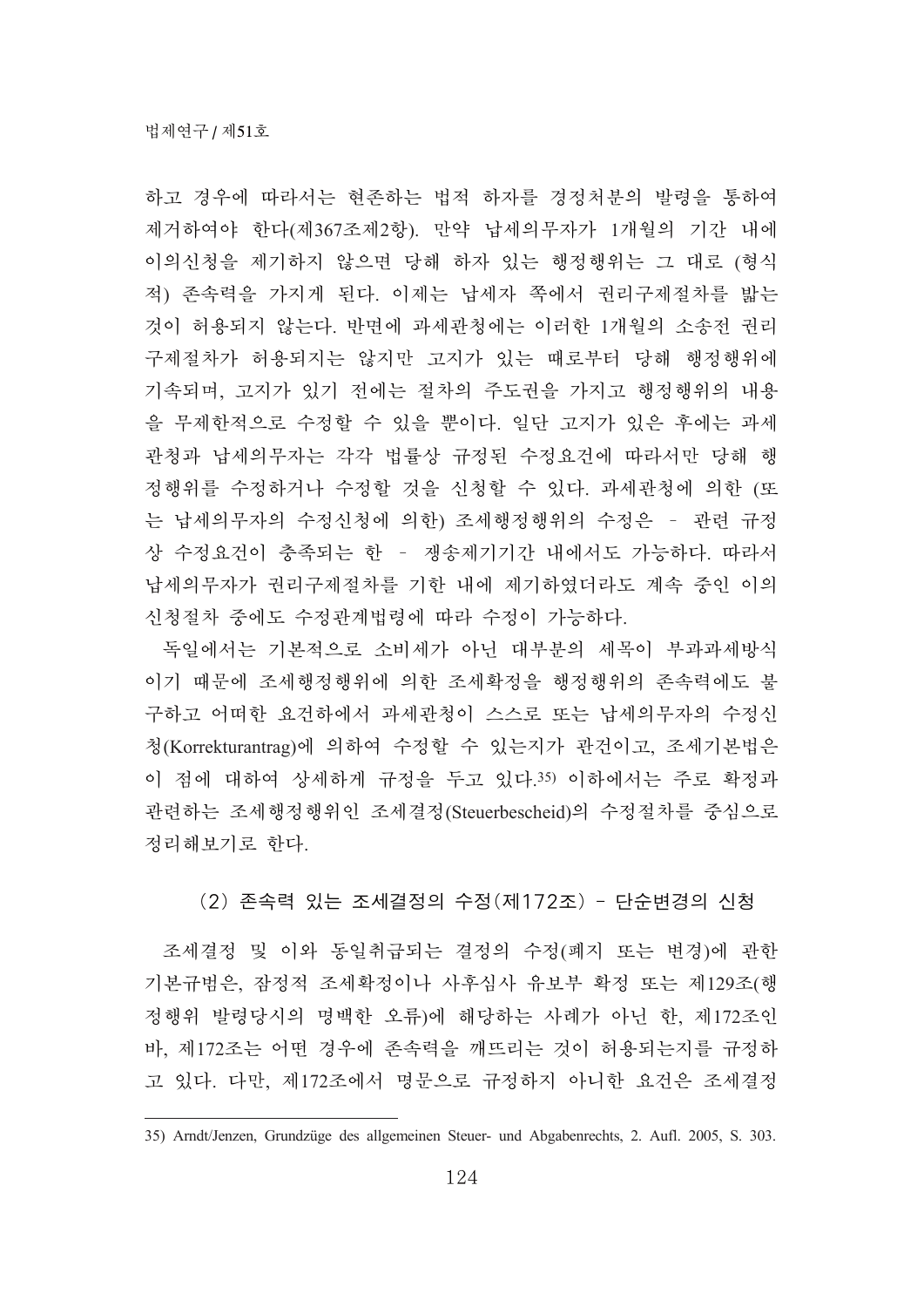의 위법성이다. 시간적 한계는 확정기간(Festsetzungsverjährung)36)이다. 내 용적 제한은 제176조(조세결정의 폐지 및 변경시의 신뢰보호)와 제177조 (실체적 하자의 수정)로부터 나온다.

제172조는 조세결정의 수정에 관한 기본규정으로서 종국적 조세확정을 수정할 수 있는 가능성을 포함하고 있다. 이때 구성요건 징표로는 당해 결정이 위법할 것을 요건으로 하고 있다. 제172조 제1항 제1문에 따르면 조세결정은 그것이 잠정적이거나 사후심사를 유보하여 발해진 것이 아닌 한, 소비세에 관련한 경우에만 폐지되거나 변경될 수 있다(제1호). 다른 조세의 경우는 제172조 제1항 제1문 제2호에 따라 ① 납세의무자가 동의 하거나 그의 신청에 따른 것인 때(2a), 2 조세결정이 사물적 권한이 없 는 행정청으로부터 발해진 경우(2b), 3 조세결정이 교활한 사기, 협박, 뇌물 등 부정한 수단에 의해 비롯된 경우(2c) 또는 4) 그밖에 법률에 의 해 허용되는 경우(2d)에만 폐지 또는 변경될 수 있다.

그와 같은 법률상의 허용은 제173조 이하에서 찾아볼 수 있으나 그밖 에 개별세법에서도 찾아볼 수 있다. 모든 조세결정의 수정에서 제176조, 제177조에 의한 제한이 고려되어야 한다. 위 네 가지 수정요건 중 중요한 의미가 있는 것은 제2a호에 따른 납세의무자의 신청이나 동의에 의한 수 정 및 그 밖의 법률이 허용하는 경우(제2d호)이다. 관세나 소비세결정의 수정은 그 자체 오늘날 독일의 경우 유럽연합 내에서 적용되는 관세법규 에 따르는 것이 많고, 행정청의 사물적 권한이 결여된 경우의 수정도 현 실적으로 적용영역이 존재하지 않으며, 그와 같은 결정은 일반적으로 무 효이기도 하다. 부정한 수단에서 비롯된 조세결정의 수정은 세무공무원이 부정한 수단을 사용하는 경우에만 의미를 가질 수 있다.

제172조 제1항 제1문 제2호의 a에 따라 조세결정은 납세의무자가 이를 이의신청 청구기간 내에 신청하는 경우에 한해서만 폐지되거나 변경될 수 있다. 이의신청 청구기간이 도과한 후에는 조세결정은 납세의무자에게 불리하게만 변경될 수 있고, 그것도 납세의무자가 이에 동의하는 경우에 만 가능하다. 그와 같은 경우는 특정 연도에 대한 소극적 변경이 다른 연

<sup>36)</sup> 우리식으로는 부과제척기간이라고 이해할 수 있다.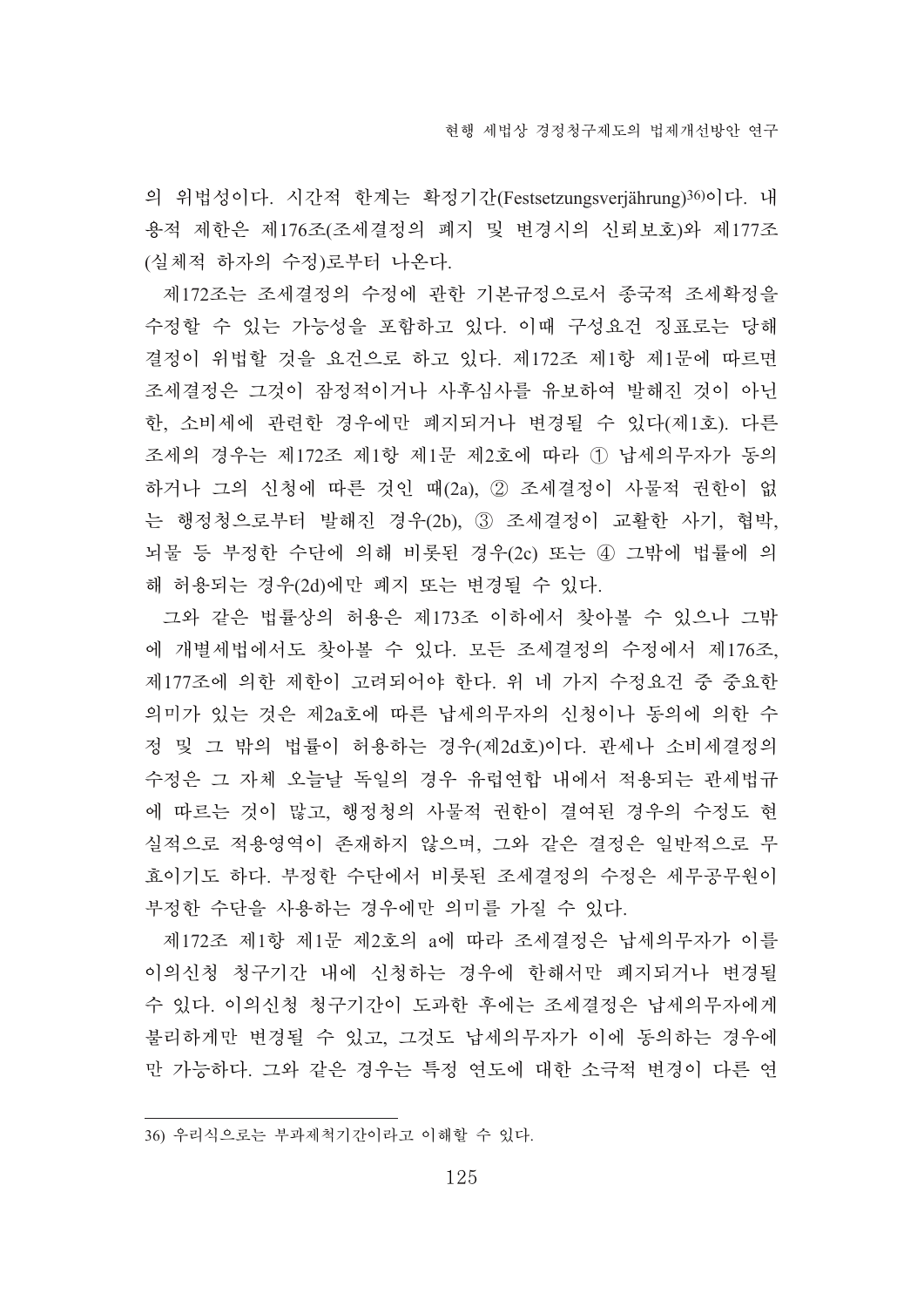도에 대해 적극적 효과를 가질 때 가능하다. 이 규정은 이의신청의 정식 절차성을 고려함이 없이도 행정행위의 단순한 변경의 가능성을 열어준다 는 데 의미가 있다. 납세의무자는 이의신청을 제기할 수도 있고 변경을 신청할 수도 있다. 과세관청으로서는 정식의 이의신청 결정을 포기하고 시정(구제)결정을 변경결정으로서 발령할 수 있는 가능성을 갖는다. 이 두 가지 측면에 있어서 장점은 당초처분이 특별한 절차나 법실행 없이 변경될 수 있다는 점이다. 원칙적으로 조세결정의 변경은 납세의무자의 의사에 달려 있으며, 이 경우 납세의무자에게 유리한 변경은 불복청구기 간인 이의신청 제기기간 내에서만 가능하고 납세의무자에게 불리한 변경 은 항상 확정기간(Festsetzungsfrist) 내에서만 이루어질 수 있다. 납세의무 자는 따라서 불복청구기간 내에서는 조세결정의 단순변경을 신청할지 이 의신청을 청구할지 선택할 수 있다.

단순변경의 신청이 갖는 장점은 과세표준과 세액의 결정(Veranlagung)이 이의신청절차에서처럼 전체적으로 다시 이루어지는 것이 아니라는 데에 있다. 과세관청은 단지 제기된 신청에 대해서만 결정한다. 그러나 이는 다른 측면에서 단점도 될 수 있는바, 이의신청 청구기간의 도과와 더불어 조세결정의 변경가능성은 당해 신청에서 명확히 확정할 수 있는 신청대 상에 제한되기 때문이다. 또 다른 단점으로는 집행정지를 통한 가구제가 불가능하다는 점을 들 수 있다. 그러나 이의신청절차에서와는 달리 불이 익변경, 즉 납세의무자에게 불리하게 변경하는 것도 불가능하다는 점은 다시금 단순변경의 신청이 갖는 장점일 수 있다.37)

(3) 새로운 사실 또는 증거수단에 의한 폐지나 변경(제173조)

1) 의의

제173조에 따르면 조세결정은 ① 조세를 증액하는 사실이나 증거수단 이 사후에 밝혀진 경우(제173조 제1항 제1호) 또는 2 조세를 감액하는 자실이나 증거수단이 사후에 밝혀지고 그 사실이나 증거수단이 사후에

<sup>37)</sup> Jochum, Steuerrecht I, 2009, S. 145 f.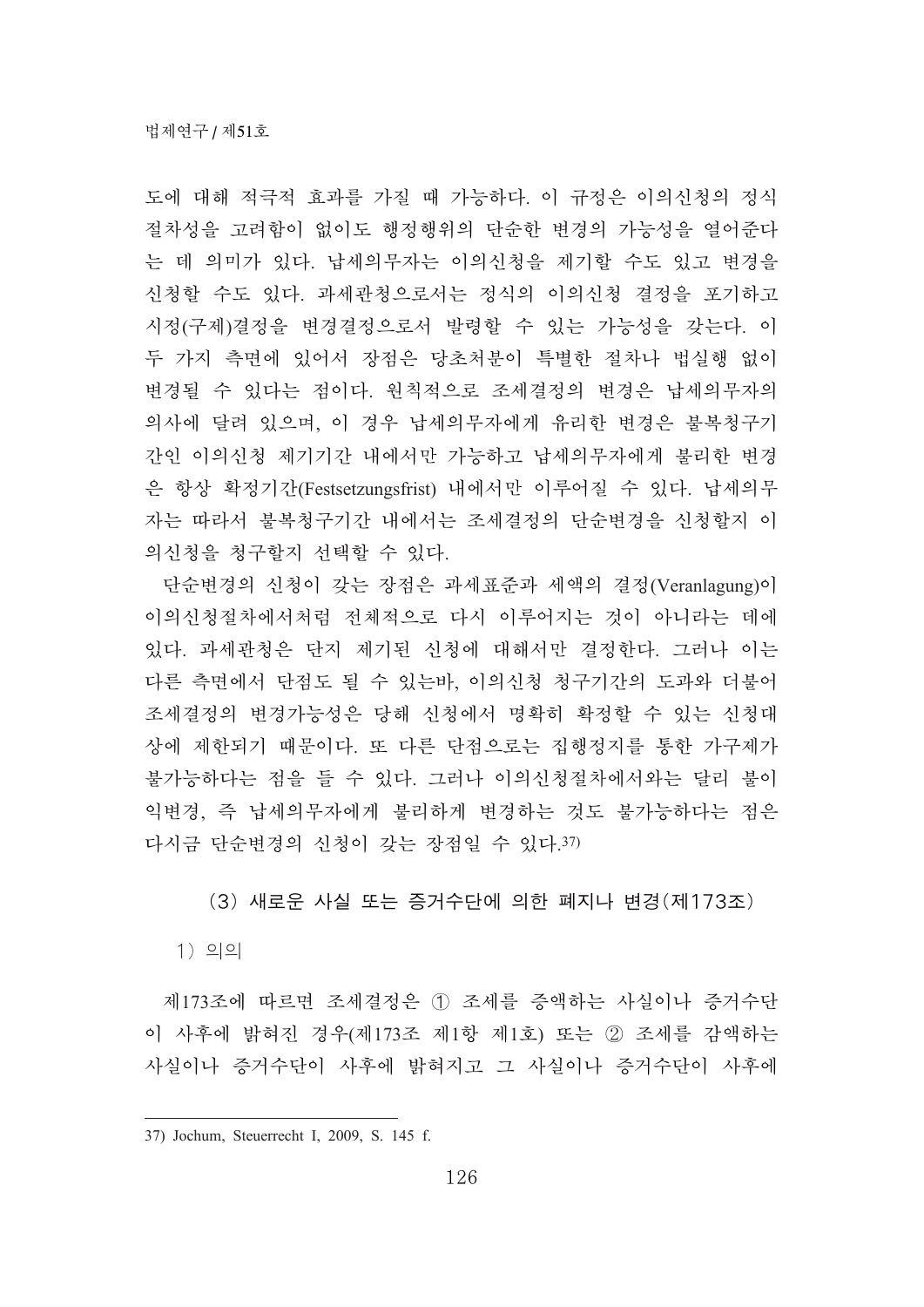비로소 밝혀진 것에 납세의무자에게 귀책이 없을 때(제173조 제1항 제2 호) 폐지 또는 변경될 수 있다. 이처럼 제173조는 사후적으로 밝혀진 새 로운 사실 및 증거수단에 의한 조세결정의 변경 가능성을 규정하고 있다. 특히 증액의 경우와 달리 감액의 경우, 즉 납세의무자에게 유리하게 변경 하는 경우에 대해서는 추가적인 요건(귀책사유가 없을 것)을 요구하고 있 다. 이 두 가지 수정가능성에는 다음과 같은 요건들이 있다.

2) 요건

첫째, 변경은 사실과 증거수단에 기인한 것이어야 한다. 여기서 사실이 란 법률상의 과세요건을 이루는 징표 또는 그 일부로서 상태, 과정, 관계 및 물질적·비물질적 특성 등이 해당할 수 있다. 세법상 평가와 같이 도출 된 결론이나 법적 포섭은 여기서 말하는 사실이 아니다. 마찬가지로 헌법 재판소에 의한 조세규범의 위헌 확인이나 입법자에 의한 소급적 법개정 도 여기서 말하는 사실이 아니다. 증거수단이란 사실의 존재 또는 부존재 를 입증하기에 적합한 인식수단을 말한다.

둘째, 사실 및 증거수단은 '사후적으로' 밝혀져야 한다. 이는 당해 행정 행위의 제정 시점에 결정권한을 가진 담당자가 그 사실이나 증거수단을 아직 알지 못했던 것을 말한다. 이 경우 기준점인 당해 행정행위의 제정 시점에 권한 있는 담당자의 파일에 존재했던 사항은 이를 알았던 것으로 다루어진다. 과세관청의 다른 담당자가 알았던 사항은 원칙적으로 여기에 포함되지 아니한다. 더욱이 여기서 '사후적으로 밝혀진다'함은 조세결정 의 발령 당시에는 당해 사실이나 증거수단이 이미 존재했음을 전제로 한 다. 따라서 사실이나 증거수단이 사후에 비로소 발생한 경우는 제175조 제1항 제2호가 적용된다. 그밖에 당해 사실이나 증거수단이 단지 과세관 청의 조사의무의 위반을 이유로 감추어져 있었던 때에는 조세결정을 납 세의무자에게 불리하게 변경하는 것은 배제된다. 다만 이는 납세의무자가 그 자신이 지는 협력의무를 기대가능한 방법으로 이행한 경우에 한하여 적용된다.

마지막으로 제173조 제2항 소정의 변경금지 사유가 존재하지 아니 하

127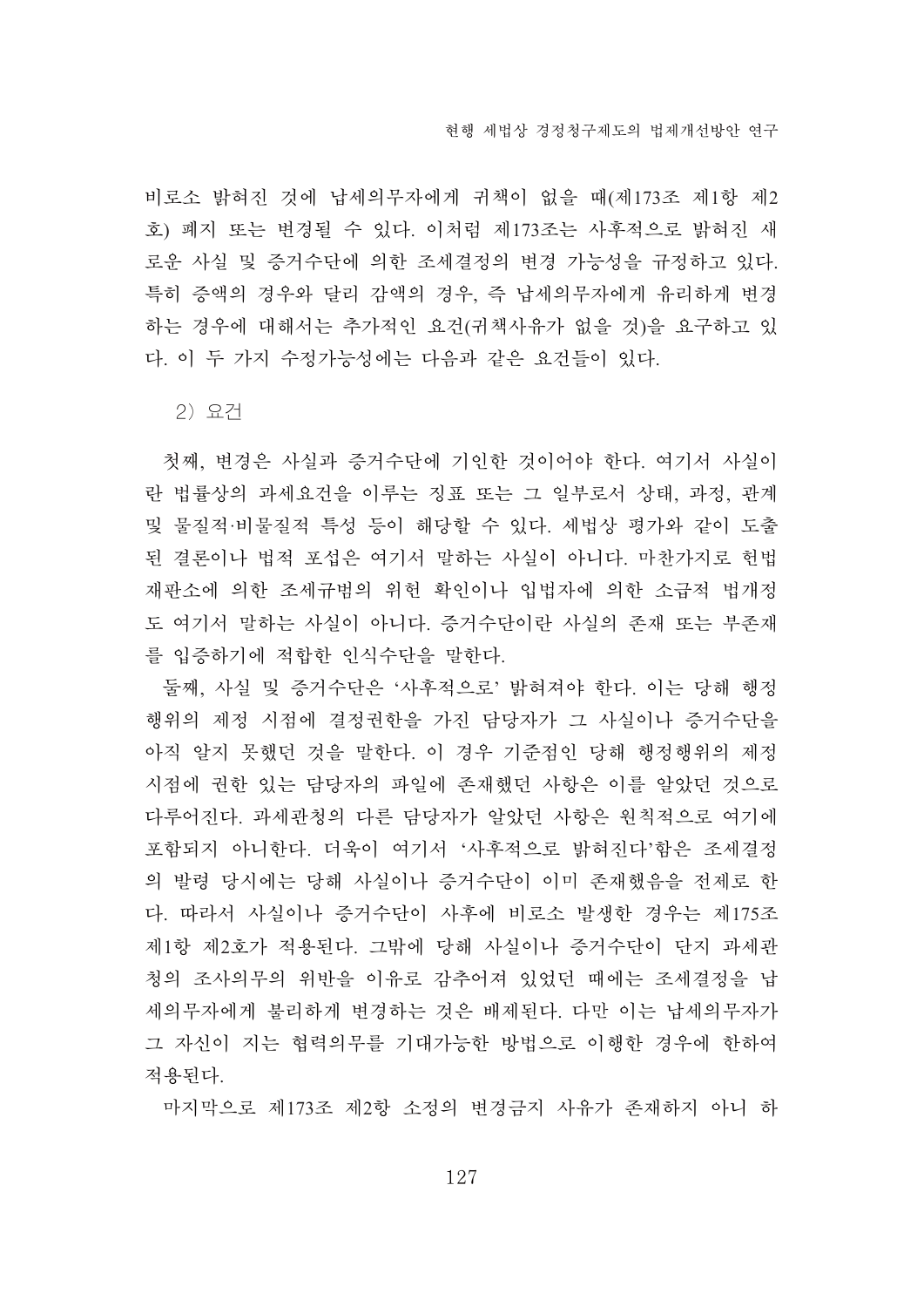여야 한다. 따라서 세무조사에 근거하여 이루어진 결정은 조세회피나 경 솔한 조세감소의 경우에만 폐지되거나 변경될 수 있다. 그러나 이는 제 173조 제1항에 따른 변경에 대해서만 적용된다. 다른 수정 관련 규정들은 여전히 적용 가능하다. 과세관청은 물론 납세의무자도 조사의무나 협력의 무를 위반한 경우에는 책임은 일반적으로 납세의무자에게 있고, 그에 따 라 결정은 변경되어질 수 있다.

납세의무자에게 유리한 변경이 신청되는 경우, 제173조 제1항 제2호에 따라 추가적으로 납세의무자가 당해 사실과 증거수단을 사후에 알게 된 것에 대하여 중대한 책임(grobes Verschulden)이 없을 것이 요구된다. 제173 조 제1항 제2호 2문에 따라, 사실 또는 증거수단이 제1호에서 말하는 사 실 또는 증거수단과 직접적 또는 간접적 관계에 있는 경우에는 책임은 중 요하지 않은 것으로 본다. 따라서 책임이 요구되는 것은 단지 납세의무자 에게 불리한 변경을 가져오는 사실 및 증거수단과 관련이 없는 사실 및 증거수단이 문제되는 경우에만 요구된다. 그러한 관계가 존재하는 것은 예컨대 어느 연도의 조세감소가 그 다음 연도의 조세증가의 원인으로 연 결될 때 인정할 수 있다.38) 연방조세법원(BFH)은 이러한 관계를 인정함에 있어서 원인적 관련성을 요구하고 있다. 그밖에 연방조세법원은 소득의 크기를 통상적으로 하나의 사실로 평가한다.39) 따라서 상호간 저촉되면서 도 경우에 따라서는 관련성이 존재할 수 있는 부담적 과세기초와 수익적 과세기초란 존재하지 않는다. 연반조세법원의 판례는 따라서 매우 제한적 이며 제173조 제1항 제2호 2문의 의미를 그에 따라 매우 좁게 보고 있다.

중대한 책임은 통상적으로 고의 또는 중과실이다. 납세신고시 참여한 범정대리인이나 세무사의 책임을 납세의무자는 조세기본법 제110조 제1 항 제2문, 제152조 제1항 제3문을 유추적용하여 고려할 수 있어야 한다. 단순한 경솔, 망각 또는 착오에서 벌써 중대한 책임이 인정되어서는 아니 된다. 그러나 자기가 알지 못한다는 것이 무조건 책임이 없다고 인정되는 것은 아님이 고려되어야 한다. 사실관계와 자신의 지식과 관련하여 적법

<sup>38)</sup> BFH, BStBl. II 1986, S. 120.

<sup>39)</sup> BFH, BStBl. II 1994, S. 346.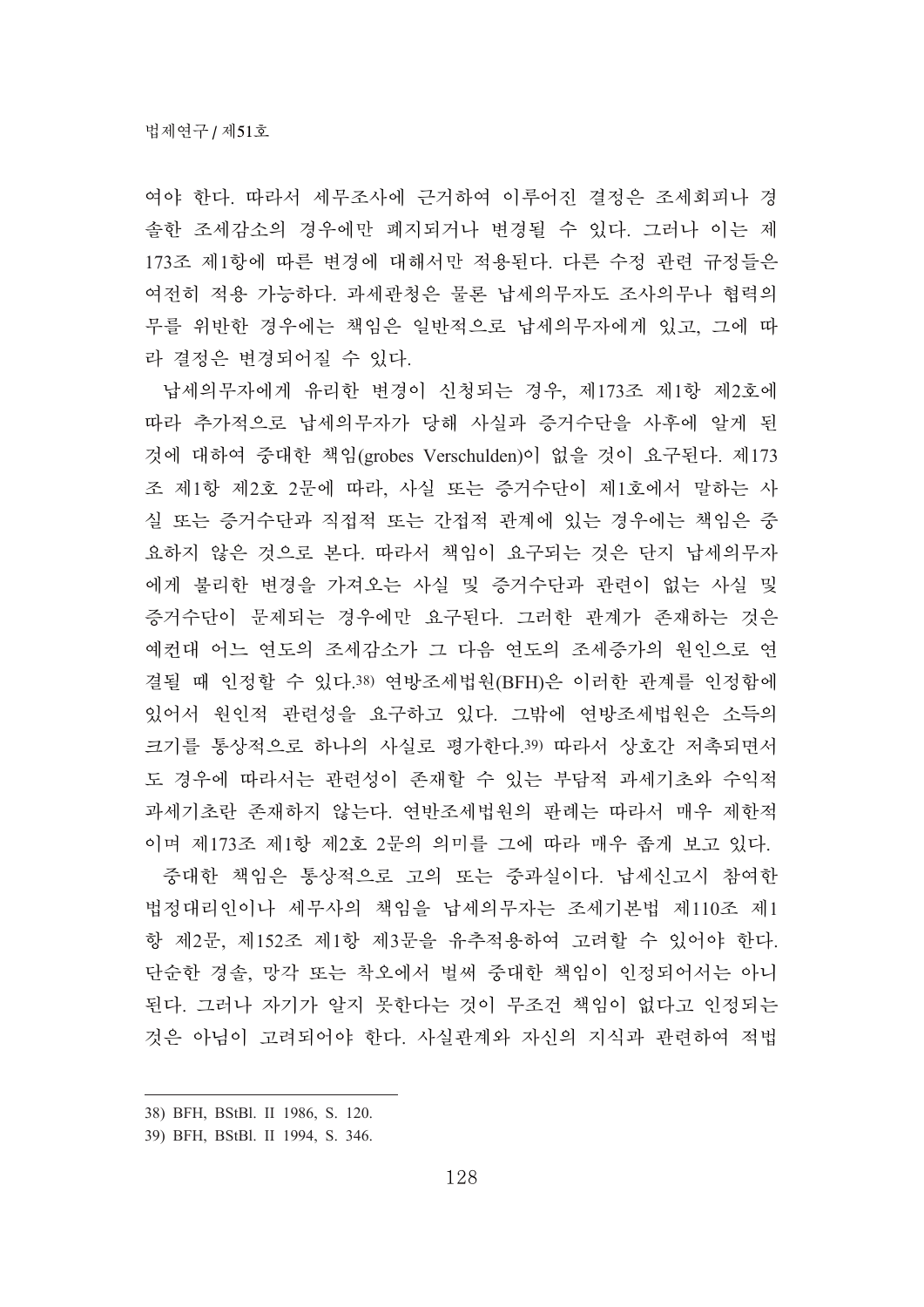한 납세신고를 작성하는 것이 부담된다는 것을 아는 자는 세무대리인의 조력을 받아야 할 의무가 있다. 만약 그렇게 하지 않으면 그는 중대한 과 실로 행위하는 것이다.40) 중대한 책임이 존재하는지 여부가 의심스러운 경우에는 과세관청의 부담으로 한다.41)

그밖에 명문으로 규정되지 아니한 요건으로서 판례는 새로운 사실과 증거수단의 법적 중요성(Rechtserheblichkeit)을 요구한다. 과세관청이 당해 사실과 증거수단을 알았더라면 다른 조세의 확정을 하지 않았으리라고 인정되는 고도의 개연성이 있는 경우에 당해 사실과 증거수단은 법적으 로 중요하지 않다고 보게 된다.42) 따라서 납세의무자가 어떤 결정을 다투 지 않았음에도 불구하고 판례변경으로부터 이득을 취하는 것은 인정될 수 없다. 그렇다면 납세의무자는 과세관청에 구 판례하에서라면 중요하지 않고 또한 따라서 조세결정에도 반영되지 아니했을 사실을 알린 경우보 다 유리해서는 아니된다. 43)

#### (4) 충돌하는 모순된 확정에 기한 수정(174조)

독일 조세기본법에서의 조세절차는 기본적으로 모든 세법적으로 중요 한 요건은 그것이 귀속하는 곳에서 인식하는 것을 원칙으로 한다. 여기에 기여하는 것이 독일 세법상 개별적 확인 및 통일적 확인의 원칙이다. 개 별적 확인을 통해 특히 같은 사실관계가 다르게 평가되는 것을 막을 수 있다. 제174조도 이러한 목적에 기여한다. 제174조는 조세가 이중으로 징 수되는 것을 저지하며 또한 역으로 조세경감적 사실이 위법하게 2번 장 부에 계상되거나 특정 사실관계가 실체적 조세법에 따라 한 번만 과세될 수 있음에도 불구하고 이중으로 과세되는 것을 막고자 한다. 제174조는 배타적으로 존속력이 생긴 조세결정을 수정하여 그러한 모순이 제거되도 록 하는 것을 가능하게 한다. 이러한 목적에서 제174조는 다음과 같이 총 4가지 변경가능성을 규정하고 있다.

<sup>40)</sup> BFH, BStBl. II 1989, S. 131.

<sup>41)</sup> BFH, BStBl. II 1993, S. 80, 82.

<sup>42)</sup> BFH, BStBl. II 1988, S. 180, 182.

<sup>43)</sup> Jochum, Steuerrecht I, 2009, S. 145 f.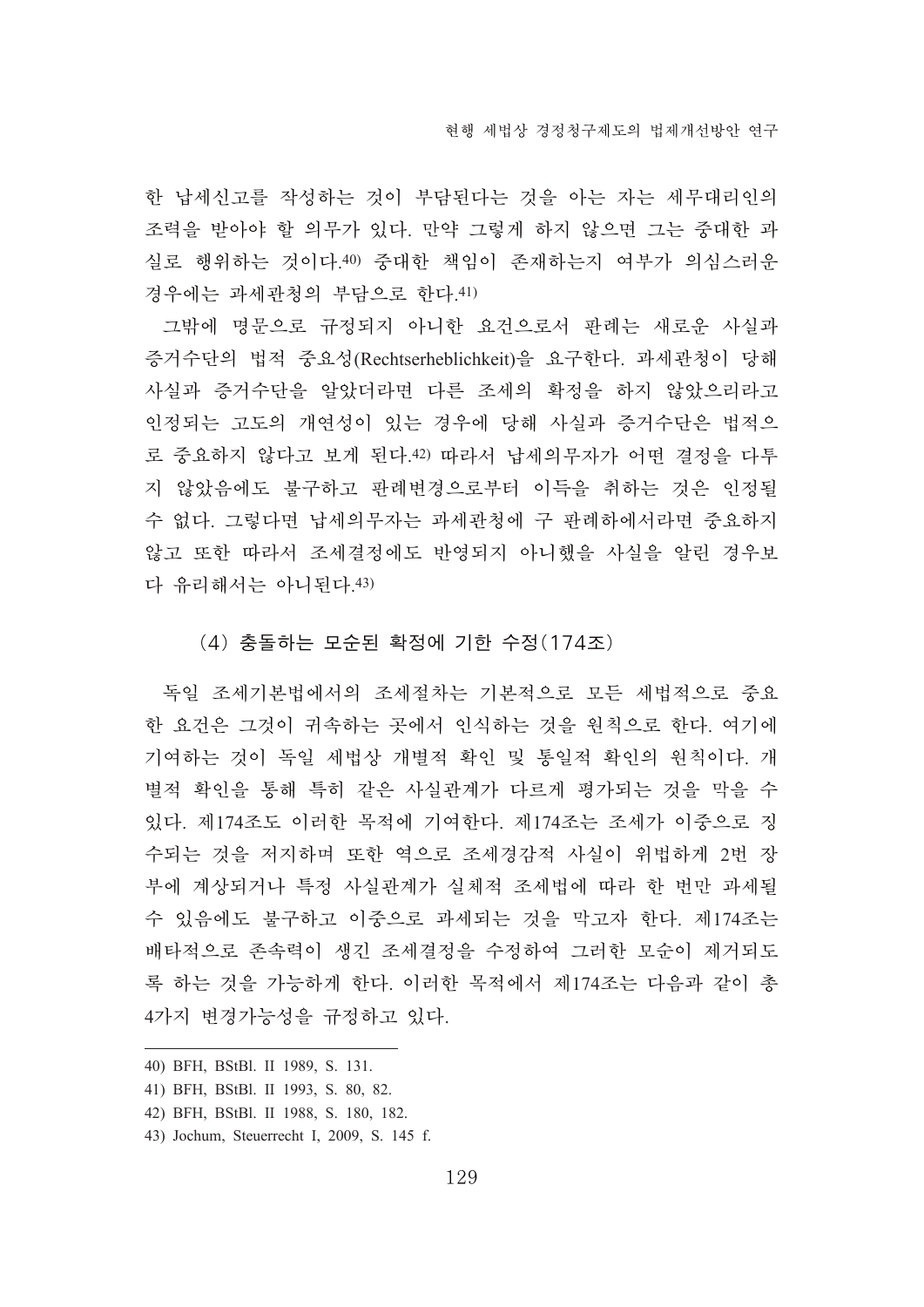- 일정한 사실관계가 본래 한 번만 고려되었어야 함에도 불구하고 다수 의 조세결정에서 1인 또는 다수의 납세의무자에게 불이익하게 고려된 경우, 신청에 의하여 그와 같은 조세결정은 폐지 또는 변경될 수 있 는바, 이 경우 확정기간(Festsetzungsfrist)이 도과한 이후에도 당해 변 경신청은 관련한 조세결정 중 마지막 조세결정이 불가쟁력이 발생한 후 1년이 도과할 때까지 제기될 수 있다. 결정적인 것은 신청의 제기 이다. 즉, 신청이 적법한 기간에 제기되면 조세결정의 폐지나 변경은 기간을 위반한 것이 아니다(제174조 제1항).
- 일정한 사실관계가 서로 다른 방법으로 여러 번 1인 또는 다수의 납 세의무자에게 유리하게 고려된 경우에도 위와 동일하게 주용하다. 이 경우 신청은 불필요하다. 그러나 하자 있는 조세결정은 그 사실관계 를 고려한 것이 납세의무자의 신청이나 신고에 원인이 있을 때에만 변경될 수 있다(제174조 제2항).
- 일정한 사실관계가 어떤 조세결정에서 명백하게 그것이 다른 조세결 정에서 고려되어야 한다는 가정하에 고려되지 않았고, 또 이러한 가 정이 잘못이라는 것이 밝혀진다면(당해 사실관계는 이중으로 고려되 지 못함), 당해 사실관계를 고려하는 것이 부작위된 조세확정은 그러 한 한에서 추완되거나 폐지 또는 변경될 수 있다. 이 경우 사후추완, 폐지 또는 변경은 다른 조세확정에 적용되는 확정기가이 도과할 때 까지만 허용된다(제174조 제3항).
- 일정한 사실관계에 대한 잘못된 판단에 근거하여 조세결정이 발해지 고 그것이 권리구제절차에 근거하여 또는 납세의무자의 신청에 기하 여 과세관청에 의하여 납세의무자에게 유리하게 폐지되거나 변경된 다면, 당해 사실관계로부터 사후에 조세결정의 발령이나 변경을 통해 올바른 조세상 결과가 도출될 수 있다. 이는 당해 조세결정이 법원에 의하여 폐지되거나 변경되는 경우에도 마찬가지이다. 확정기간의 도 과 여부는 그 조세상 결과가 하자 있는 조세결정의 폐지 또는 변경 후 1년 이내에 도출되는 경우에는 중요하지 않다. 만약 사후에 폐지 된 또는 변경된 조세결정이 발령되었을 때 이미 확정기간이 도과해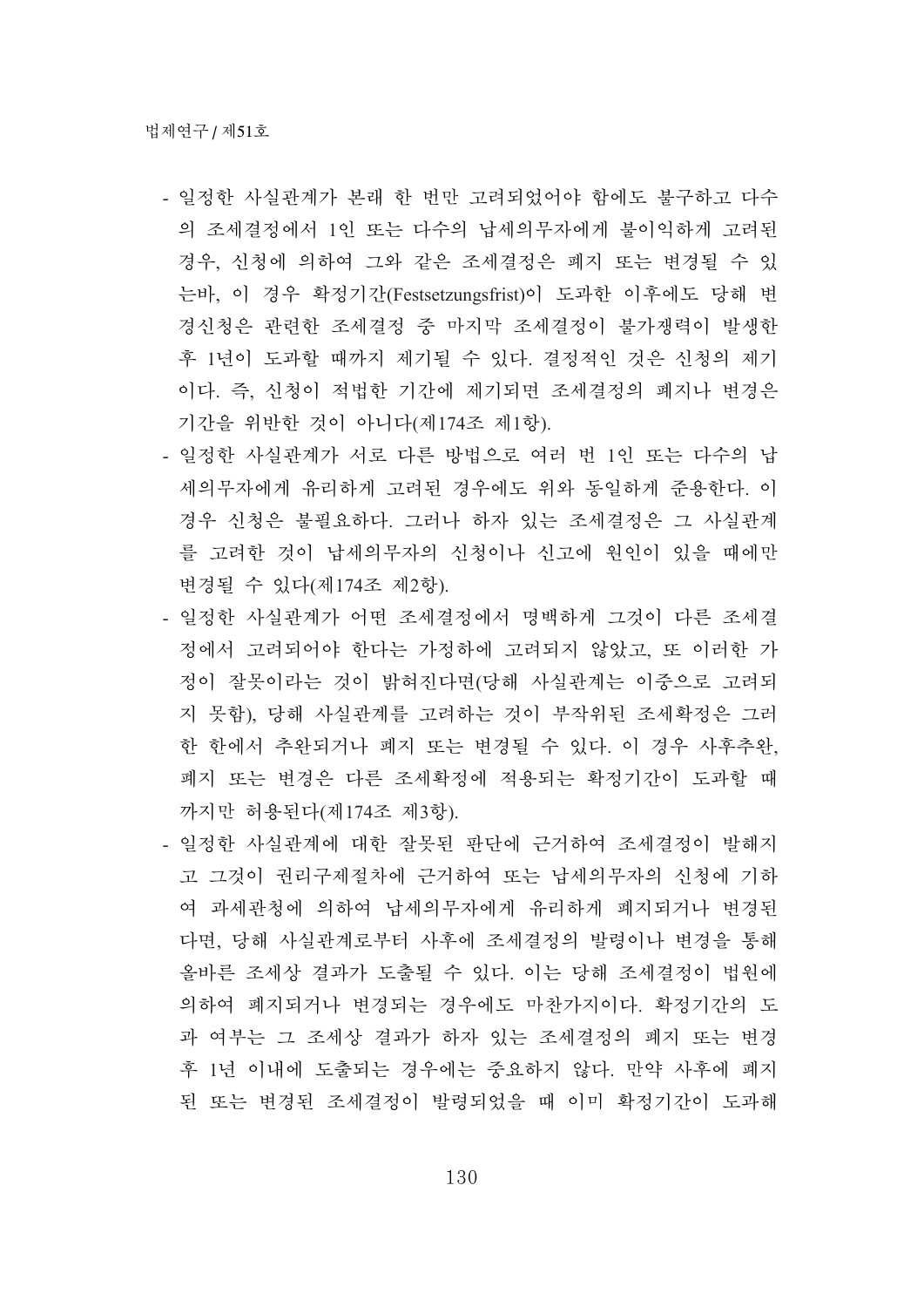잉다면 이는 제3항 제1무의 요건하에서만 적용되다 44)

(5) 그 밖의 경우에서의 조세결정의 폐지 또는 변경(제175조)

조세결정은 조세결정에 구속력을 가지는 기본결정이 발령, 폐지 또는 변경될 때(1호) 또는 과거에 대하여 조세적 효과를 가지는 사건(이른바, 소급적 사건)이 발생한 때(2호)에 발령. 폐지 또는 변경될 수 있다. 후자 의 경우 확정기간은 당해 사건의 발생이 속한 과세기간의 도과와 더불어 기산한다(제1항).

조세특례의 요건이 사라진 것은 이러한 요건이 특정한 시점에 존재하 여야 한다는 점이 법률상 규정되어 있거나 행정행위에 의하여 그러한 요 건이 조세특례의 부여를 위한 기초를 형성함이 확인될 때 소급적 사건으 로 다루어 진다. 사후에 발령하거나 제출하는 증명이나 확인은 소급적 사 건으로 보니 아니하다.

(6) 상호합의에 따른 수정(제175a조)

조세결정은 조약에 따라 상호합의나 중재판결을 국내법에 반영하기 위 하여 요청될 때 발령, 폐지 또는 변경될 수 있다. 이 경우 확정기간은 상 호합의나 중재판결의 효력발생후 1년이 도과할 때까지는 종료하지 아니 한다.

(7) 조세결정의 폐지 및 변경과 신뢰보호(제176조)

조세결정을 폐지 또는 변경함에 있어서 ① 여방헌법재판소가 조세확정 이 근거하고 있는 법률의 무효를 확인한 것(제1호), ② 연방상급법원이 지금까지의 조세확정에 근거가 된 규범을 헌법에 반한다는 이유로 적용 하지 않는 것(제2호), ③ 지금까지 과세관청의 조세확정에 있어서 적용된 연방상급법원의 판례가 변경된 것(제3호)이 납세자에게 불리하게 고려되 어서는 아니 된다.

<sup>44)</sup> Stadie, Allgemeines Steuerrecht, 2003, S. 210 f.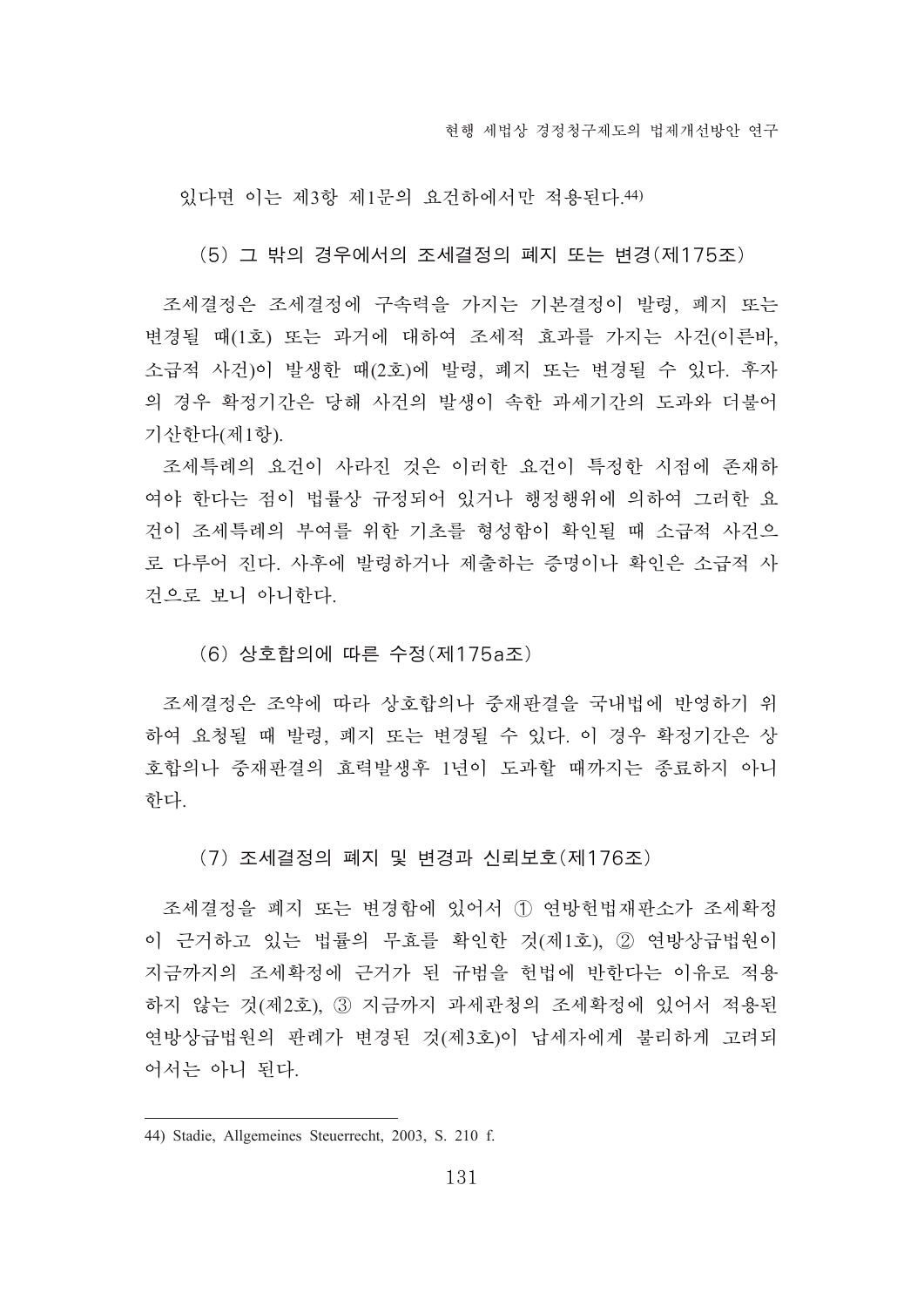만약 지금까지의 판례가 아직 과세관청이 인식하고 있지는 못했으나 이미 납세신고 등에서 고려되어진 경우, 제3호는 과세관청이 그러한 상황 을 알았더라면 지금까지의 판례를 적용했었을 경우에만 적용한다.

조세결정을 폐지 또는 변경함에 있어서 연방정부나 연방이나 주의 상 급관청의 일반 행정규칙이 연방상급법원에 의하여 현행법과 일치하지 아 니한다고 확인된 것이 납세자에게 불리하게 고려되어서는 아니된다.

(8) 실체적 하자의 수정(제177조)

납세자에 불리한 조세결정의 폐지 또는 변경의 요건이 존재하는 경우, 변경행위로써 충분한 경우, 변경이나 폐지의 원인이 되지 아니하는 실체 적 하자는 납세자에게 유리하게 또는 불리하게 수정될 수 있다. 또한 납 세자에게 유리한 조세결정의 폐지 또는 변경의 요건이 존재하는 경우, 변 경행위로써 충분한 경우, 변경이나 폐지의 원인이 되지 아니하는 실체적 하자는 납세자에게 유리하게 또는 불리하게 수정될 수 있다. 여기서 실체 적 하자란 제129조 소정의 명백한 오류를 포함하여 법률에 의하여 성립 한 조세의 확정에 영향을 주는 모든 하자를 말한다.

 $2.$  미국

미국 연방세와 관련하여 세무상 변동사항이 발생한 경우, 즉 소득이나 비용 또는 공제사항의 변경으로 인해 수정이 필요한 경우 경정청구나 수 정신고를 할 수 있다. 다만, 우리나라와 같이 경정청구와 수정신고 제도 가 구분되어 있지는 않으며, 기존에 제출하였던 신고서를 수정하고자 할 경우 각 세목 별로 정해진 서식을 작성하여 제출하도록 하고 있다.

개인소득세의 경우, 서식 1040X(Amended U.S. Individual Income Tax Return), 법인소득세의 경우 서식 1120X(Amended US Corporation Income Tax Return), 파트너쉽의 경우 서식 1065X(Amended Return or Administrative Adjustment Request)을 활용하여 과거 신고내용을 수정하거나, IRS의 결정 세액을 수정할 수 있다. 손실이나 활용되지 못한 공제액으로 인해 환급받 을 세액이 발생하여 이를 청구하고자 할 경우에도 같은 서식을 사용한다.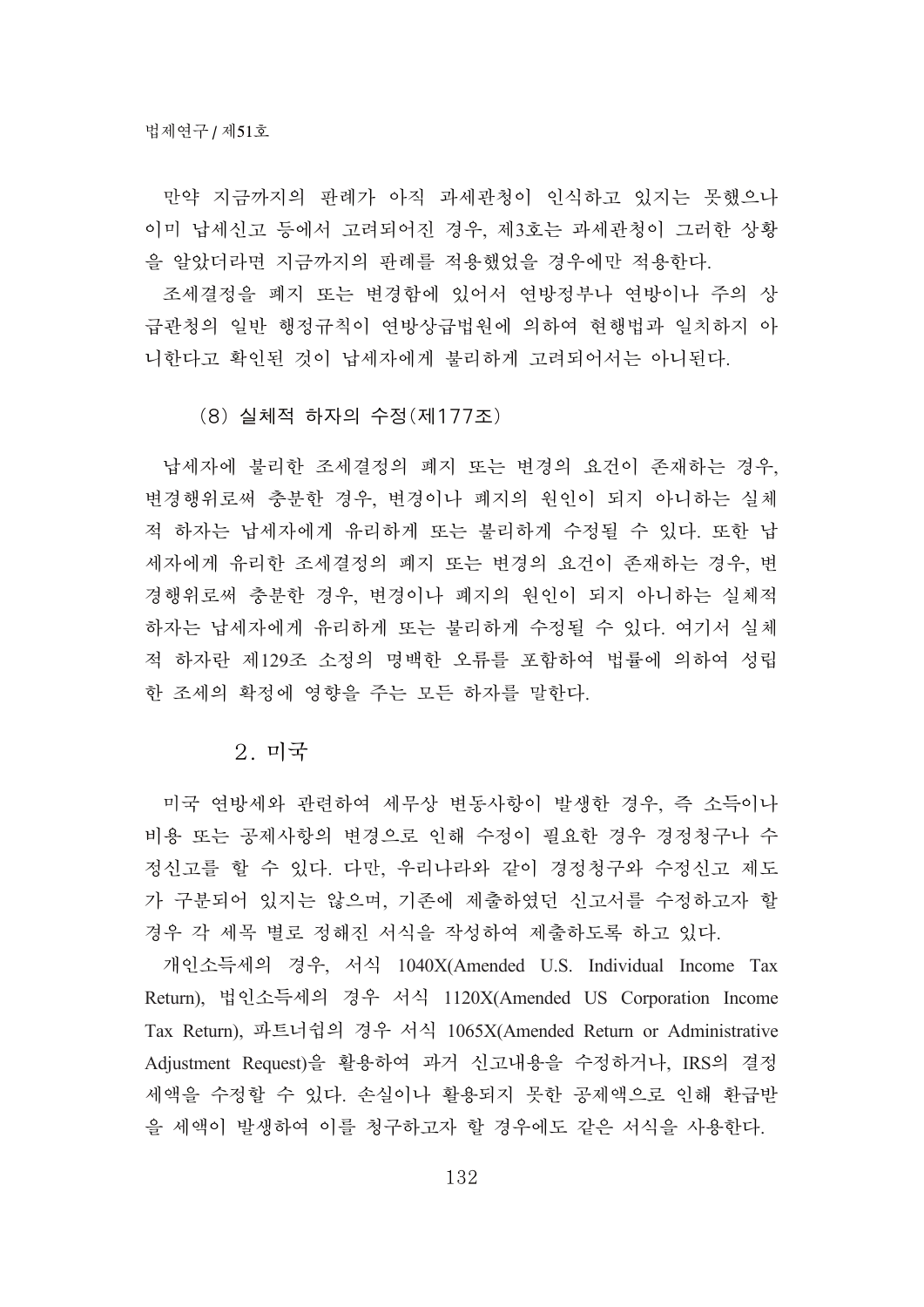단, 단순 계산착오를 수정하고자 하는 경우에는 서식을 작성하거나 관 련 서류를 제출하는 과정 없이 IRS가 이를 수정해줄 수 있다. 이 경우 경 정청구나 수정신고라 하지는 않는다.

일반적으로 세액은 신고서를 제출한 날로부터 3년, 또는 결정세액을 납 부한 날로부터 3년 이내에 결정되어야 한다.45)

단, 위 서식을 통한 수정신고로 인해 환급받을 금액이 있는 경우, 환급 신청이 가능한 기한은 일반적으로 과거 기존 신고서를 제출한 날로부터 3년, 또는 과거 기존 결정세액을 납부한 날로부터 2년 중 더 늦은 날까지 이다. 그러나 대손금이나 유효하지 않은 채권으로 인해 수정사항이 발생 한 경우에는 해당 사업연도 소득세 신고기한으로부터 7년 이내에, 외국세 액과 관련하여 수정사항이 발생한 경우에는 10년 이내에 환급신청이 가 능하다 46)

수정신고의 경우 전자신고가 불가능하며, 과세연도 별로 각각 별도의 서식을 작성하여 별도의 봉투에 넣어 우편으로 제출해야 한다. 수정신고 서 제출일로부터 약 3주 후 심사가 시작되며, 이후 개인소득세의 경우 최 장 16주, 법인세의 경우 3-4개월 정도 소요될 수 있다.

분기에 한 번씩 신고하는 연방소비세(Federal Excise Tax)를 수정하고자 하는 경우에는 서식 720X(Amended Quarterly Federal Excise Tax Return)를 사용한다.

법인이 과거 세액을 추정하여 과다납부한 것이 있을 경우 서식 4466(Corporation Application for Quick Refund of Overpayment of Estimated Tax)을 통해 환급신청 할 수 있다. 47)

또한, 임시변제요청의 경우 개인은 서식 1045(Application for Tentative Refund), 법인은 서식 1139(Corporation Application for Tentative Refund)을 사용할 수 있다. 임시변제 요청은 결손이나 사용하지 못한 공제액으로 인 해 환급액이 발생했을 때 가능하며, 해당 사업연도 종료일로부터 1년 이 내에만 가능하다.48) 그 외의 경우에는 위에서 설명한 서식 1120X나

<sup>45) 26</sup> U.S. Code § 6501

<sup>46) 26</sup> U.S. Code § 6511

<sup>47) 26</sup> U.S. Code § 6425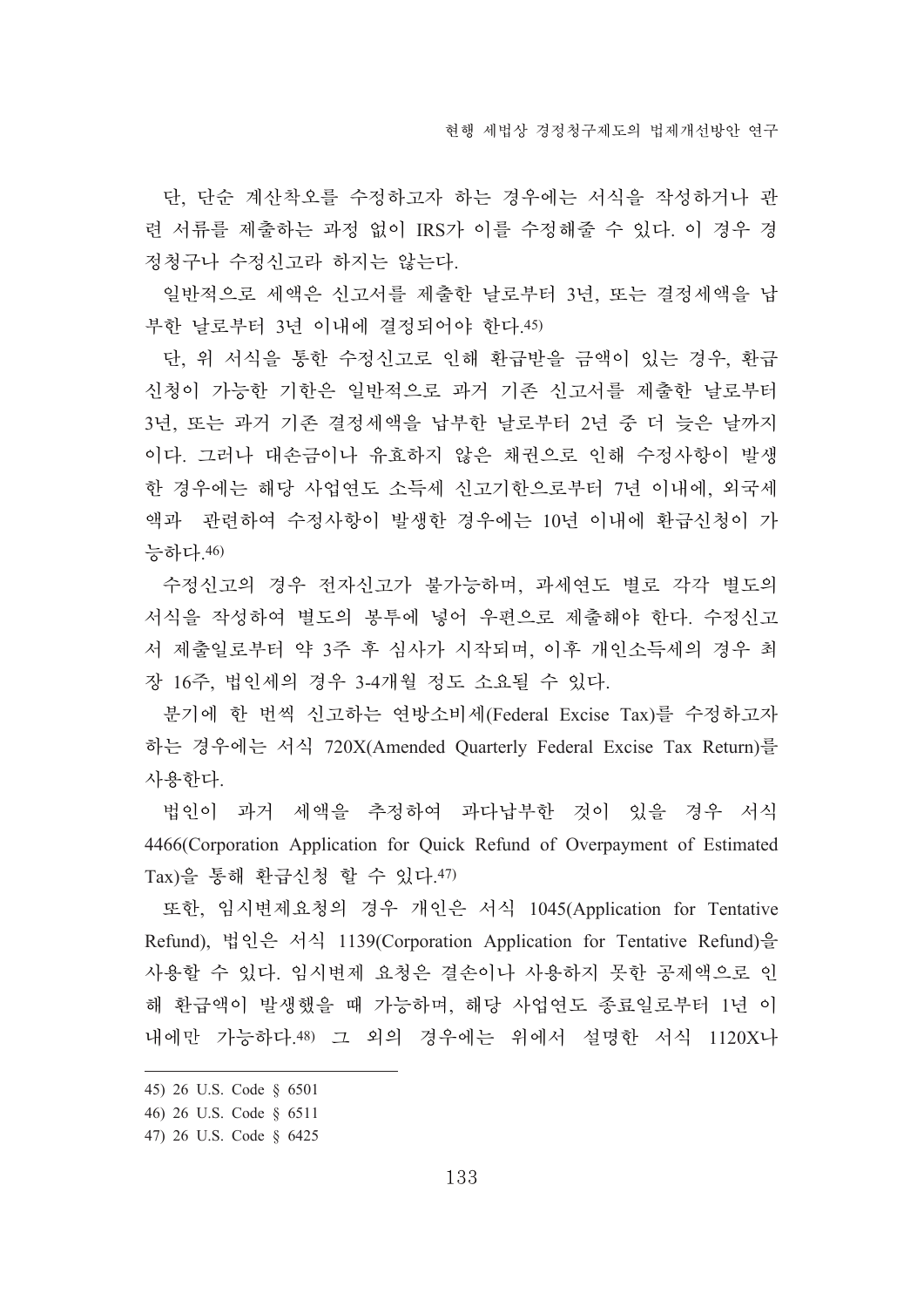1040X를 사용하여 수정신고를 통해 환급신청이 가능하다.

특정 세금이나 이자, 가산세 및 기타 추가 부담금 등의 경감으로 인해 환급을 요청할 경우 서식 843(Claim for Refund and Request for Abatement)을 사용할 수 있다. 그러나 사업자가 원천징수한 고용인의 소 득세 및 일반 소득세, 증여세, 상속세와 관련해서는 이 서식을 사용할 수 없다. 이 서식은 주로 이자, 가산세, 세금에 추가로 납부하는 부담금 등이 IRS의 착오로 변경된 경우 사용한다.49)

경정청구 및 수정신고를 한 후, "Where's My Amended Return Tool" 시 스템을 통해 행정처리 과정 및 심사과정에 대하여 실시간으로 조회할 수 있도록 하여 납세자의 편의를 도모하고 있다.

#### 3. 호주

호주의 경우도 경정청구와 수정신고를 별도의 제도로 구분하여 운용하 고 있지 않으며, '자발적 신고(voluntary disclosure)'라는 제도를 통해 기존 에 제출한 신고서에 변동사항이 생겼을 경우 이를 신고하도록 하고 있다.

호주의 경우 전자신고 제도가 활성화 되어 있어 수정신고 또한 전자로 가능하며, 전자 수정신고의 경우, 20일 이내에 관련 모든 관련 절차가 완 료되는 신속함을 보이고 있다. 인터넷을 통해 본인의 세무계정에 로그인 하여 기존에 신고 되었던 내용을 지우고 새로운 내용으로 수정하는 것으 로 수정신고가 완료되어 그 절차 또한 매우 간편하다. 증빙자료는 추후 국세청이 요청할 경우에만 제출한다.

전자신고가 불가능한 경우 수정신고서(Request for amendment) 및 관련 증빙자료를 함께 제출해야 하며, 수정절차는 총 50일까지 소요될 수 있 다. 수정신고서 대신 필요한 모든 상세내용을 서면으로 작성하여 편지 형 태로 송부하는 경우도 있다. 이 경우, 납세자 이름, 연락처, 주소, 세목, 세액, 과세기간, 기존 신고내용 및 수정하고자 하는 내용과 관련 증빙에 대한 설명을 모두 서면으로 제출해야 한다.

<sup>48) 26</sup> U.S. Code § 6411

<sup>49) 26</sup> U.S. Code § 6404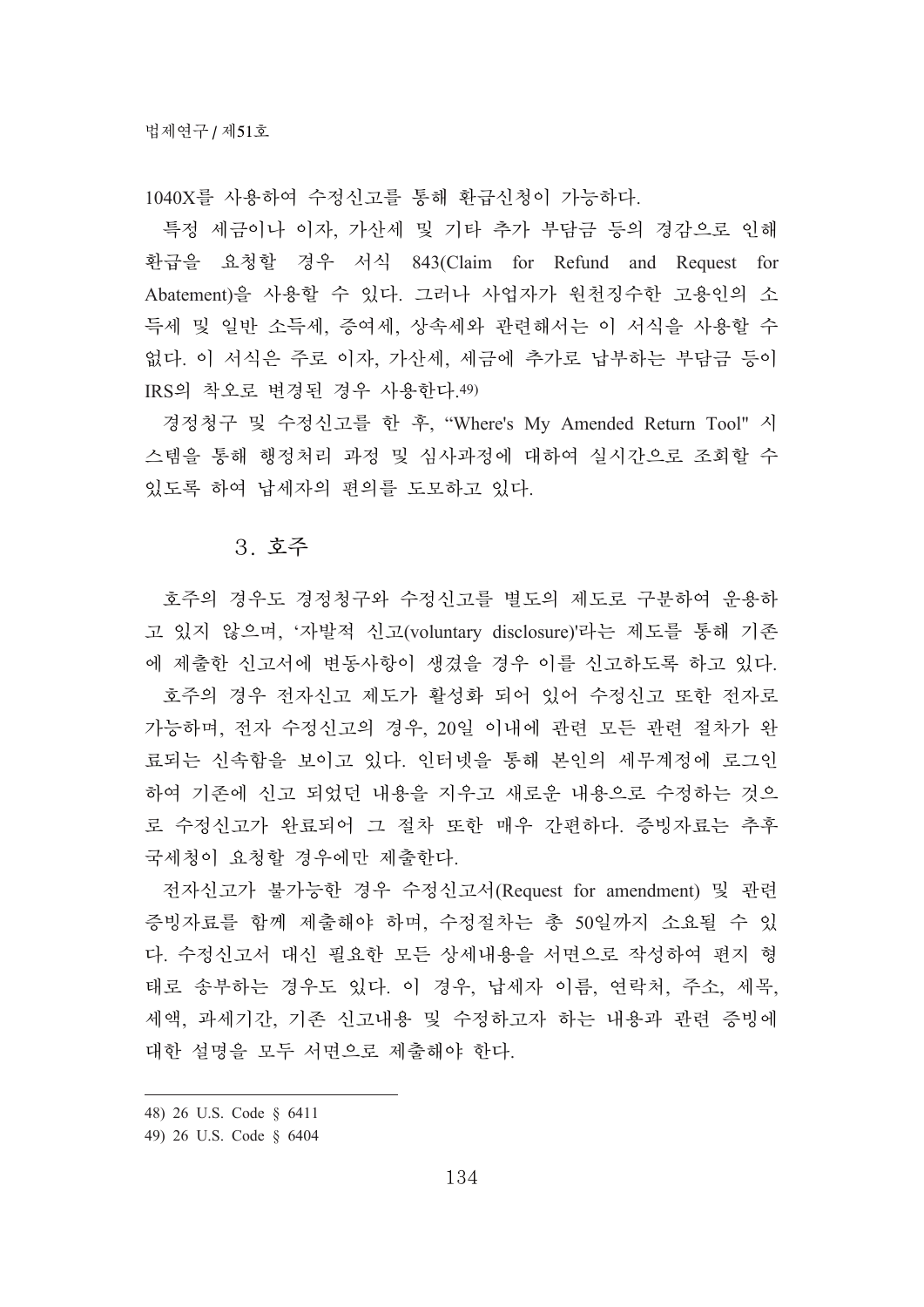호주의 경우, 특정한 절차나 서식에 구애받지 않고, 세무 상 변동사항 이 발생하였거나, 기존 신고서에 오류가 발견되면 이를 인터넷, 신고서, 서면 및 전화 등 다양한 매체를 통해 신속하게 국세청에 통보하도록 하 고 있다. 수정사항을 통보 받은 국세청이 수정사항으로 인한 결과, 즉 추 가로 납부해야할 세액 및 환급받을 세액을 결정하여 납부기한과 함께 이 를 납세자에게 통보하면, 납세자가 새로 결정된 세액을 납부하거나, 환급 액을 지정한 계좌로 받게 된다. 물론 가산세나 이자를 줄이기 위해 수정 사항 통보와 동시에 추정 세액을 함께 납부할 수도 있다.50)

수정신고 기한은 개인소득세과 영세기업 소득세의 경우, 해당 사업연도 의 결정세액을 통지받은 날 또는 기존 신고서 제출일로부터 2년이며, 그 외의 경우에는 4년이다.51) 부가가치세의 경우 수정하고자 하는 과세기간 의 신고기한이 기산일이 된다 52)

#### 4. 일본

일본은 경정청구제도에 관하여 국세통칙법 "제2장 국세의 납부의무의 확정"에서 "제2절 신고납세방식에 의한 국세에 관한 세액등의 확정절차 "를 규정하는 곳 중 제2관에서 "경정의 청구"를 규정하고 있다. 즉, 체계 상으로는 신고납세방식으로 확정되는 국세에 한하여 경정청구제도를 규 정하는 것으로 되어 있다.

(1) 통상적 경정청구

국세통칙법 제23조는 제1항에서 "납세신고서를 제출한 자는 다음 각 호의 1에 해당하는 경우에는 당해 신고서에 관한 국세의 법정신고기한으 로부터 1년 이내에 한하여 세무서장에 대하여 그 신고에 관한 과세표주 등 또는 세액 등(당해 과세표준 등 또는 세액 등에 관하여 제24조 또는 제26조의 규정에 의한 경정의 경우에는 당해 경정 후의 과세표준 등 또

<sup>50)</sup> Taxation Administration Act 1953 SECTION 284-225

<sup>51)</sup> Income Tax Assessment Act 1936 SECTION 170

<sup>52)</sup> Taxation Administration Act 1953 SECTION 105-55(1)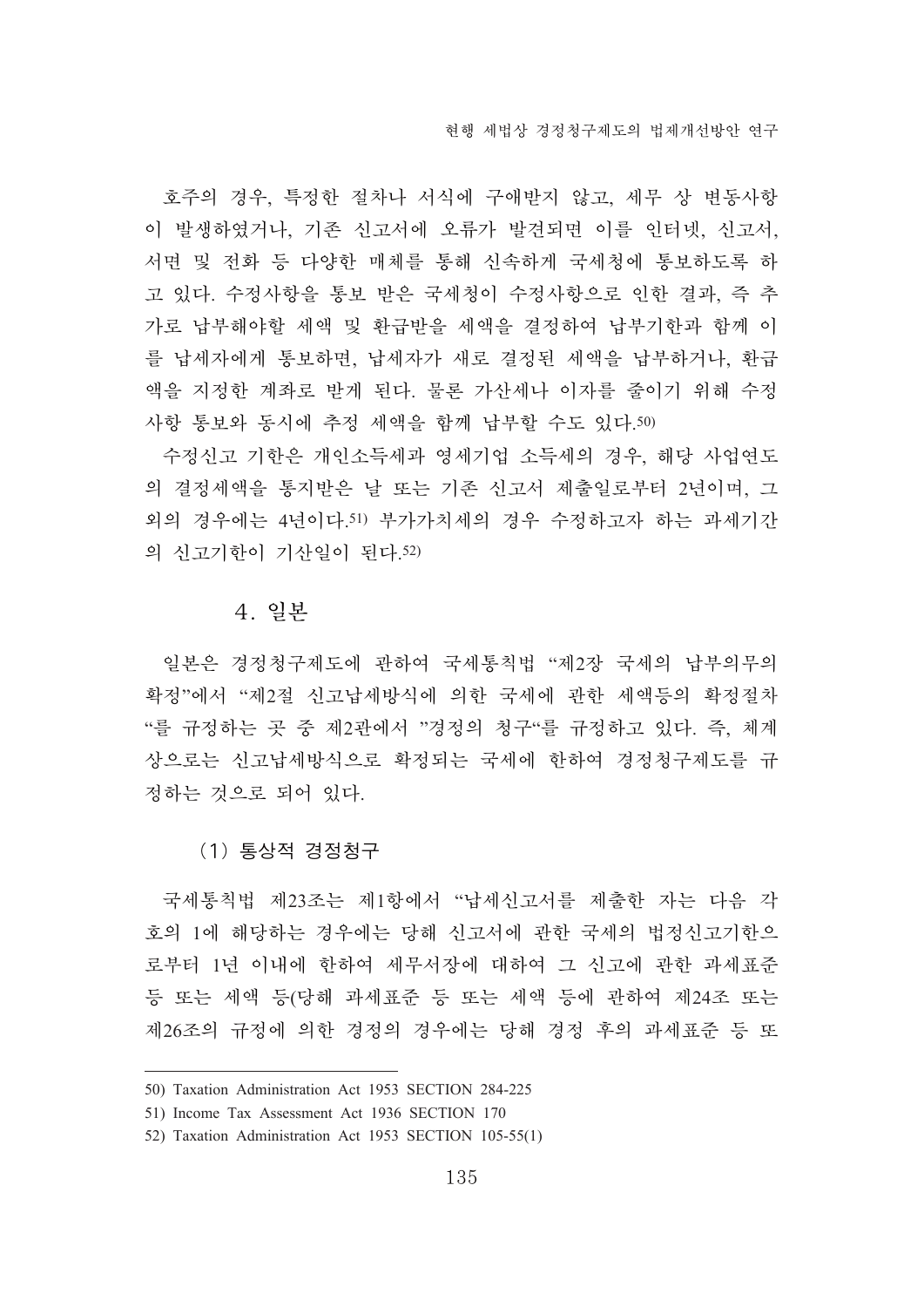는 세액 등)에 대하여 경정을 하여야 할 취지의 청구를 할 수 있다"고 규 정하고 있는바, 이는 우리식으로 보면 통상적 경정청구를 규정한 것으로 볼 수 있다. 즉, 경정청구기간은 법정신고기한으로부터 1년이며, 청구권자 는 납세신고서를 제출한 자이다. 청구사유로는 제23조 제1항 각호에서 3 가지를 규정하고 있는데, ① 당해 신고서에 기재한 과세표준 등 또는 세 액 등의 계산이 국세에 관한 법률의 규정에 따르지 않았거나 또는 당해 계산에 오류가 있는 것으로 당해 신고서의 제출에 의하여 납부하여야 할 세액(당해 세액에 관한 경정이 있는 경우에는 당해 경정후의 세액)이 과 대한 때, ② 전호에 규정하는 이유에 의하여 당해 신고서에 기재한 순손 실 등의 금액(당해 금액에 관한 경정이 있는 경우에는 당해 경정 후의 금액)이 과소한 때 또는 당해 신고서(당해 신고서에 관한 경정이 있는 경 우에는 경정통지서)에 순손실 등의 금액의 기재가 되지 아니한 때, 3 제 1호에 규정하는 이유에 의하여 당해 신고서에 기재한 환급금의 액수에 상당하는 세액(당해 세액에 관한 경정이 있은 경우에는 당해 경정 후의 세액)이 과소한 때 또는 당해 신고서(당해 신고서에 관한 경정이 있는 경 우에는 경정통지서)에 환급금의 액수에 상당하는 세액의 기재가 되지 않 은 때가 그것이다.

특히 주목할 만한 것은 경정청구권자와 관련하여 "납세신고서를 제출 한 자"에 대하여 특히 기한후 신고를 한 자를 제외하는 규정이 없다는 것이다. 일본 국세통칙법은 제17조와 제18조에서 각각 기한내 신고와 기 한후 신고를 규정하고 있는데, 전자는 납세신고서를 법정신고기한까지 세 무서장에게 제출한 것을 말하며 제17조 제2항은 이를 두고 '기한내 신고 라 한다'고 규정할 뿐이고, 후자는 제18조 제1항에서 기한내 신고서를 제 출하여야 할 자로서 그 제출기한내에 당해 신고서를 제출하지 아니한 자 및 이러한 자의 상속인 기타 이러한 자의 재산에 속하는 권리의무를 포 괄하여 승계한 자는 (중략) 그 제출기한 후에도 제25조의 규정에 의한 결 정이 있을 때까지는 납세신고서를 세무서장에게 제출할 수 있다고 규정 하고, 제18조 제2항에서 전항의 규정에 의하여 제출하는 납세신고서를 기 한후 신고서라 한다고 할 뿐이어서, 경정청구권자로서 '납세신고서를 제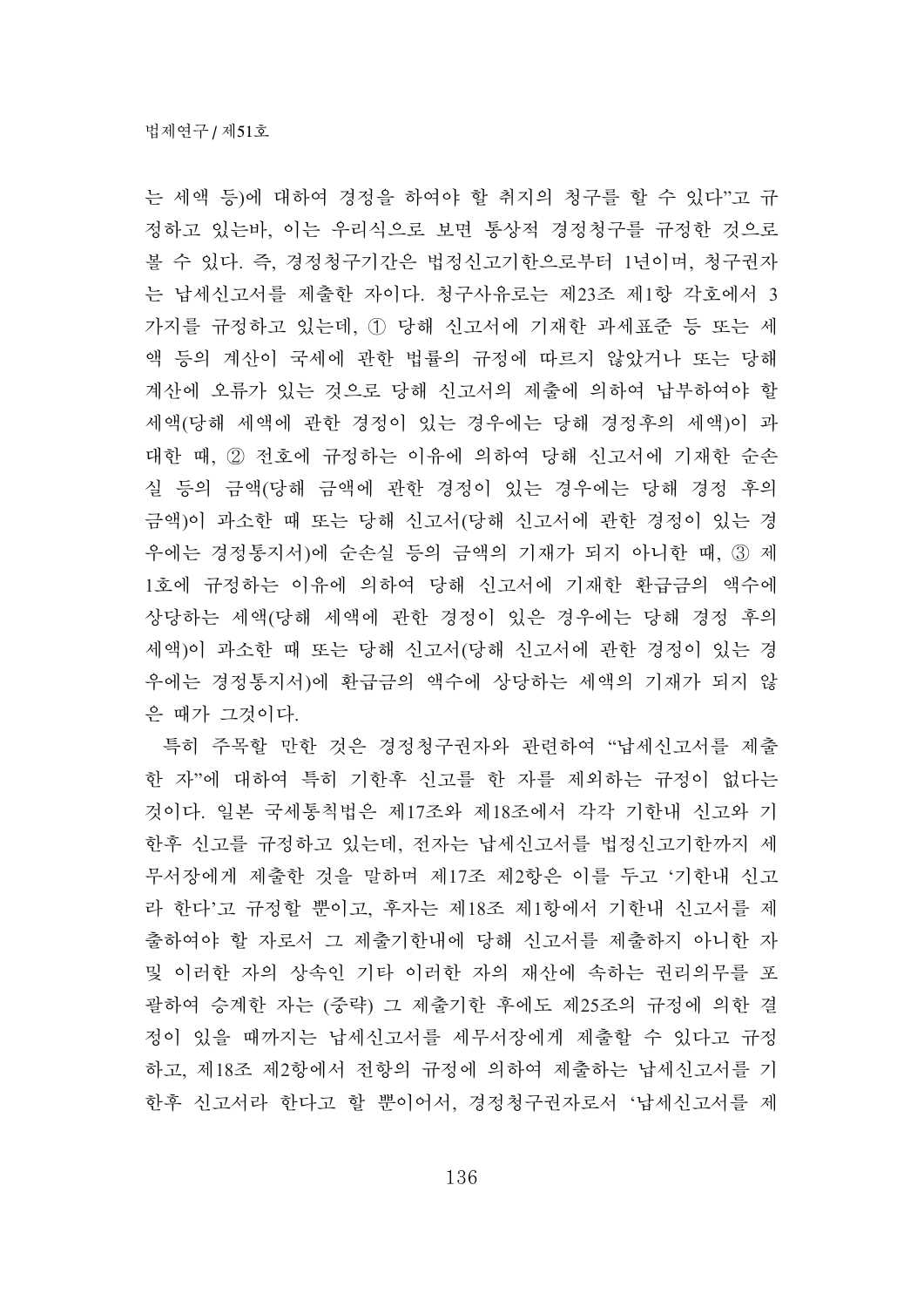출한 자'라는 개념에는 특별히 제외하는 명문의 표현이 없는 한 기한내 신고를 한 자와 기한후 신고를 한 자가 모두 포함되는 것으로 해석된다 는 젂이다.

### (2) 후발적 사유에 의한 경정청구

국세통칙법 제23조 제2항에서는 "납세신고서를 제출한 자 또는 제25조 의 규정에 의한 결정을 받은 자는 다음 각 호의 1에 해당하는 경우(납세 신고서를 제출한 자에 대하여는 당해 각호에 해당하는 기간의 만료일이 전항에 규정하는 기간의 만료일 후에 도래하는 경우에 한한다)에는 동항 의 규정에 관계 없이 당해 각호에 해당하는 기간에 그 해당함을 이유로 하여 동항의 규정에 의한 경정의 청구를 할 수 있다"고 규정하여, 우리의 경우 후발적 사유에 의한 경정청구와 유사한 제도를 규정하고 있다.

이러한 후발적 사유로는 세 가지를 규정하고 있는데, "① 그 신고, 경 정 또는 결정에 관한 과세표준 등 또는 세액 등의 계산의 기초와 사실에 관한 소송에 대한 판결(판결과 동일한 효력을 가지는 화해 기타 행위를 포함한다)에 의하여 그 사실이 당해 계산의 기초로 한 것과 다른 것으로 확정된 때: 그 확정한 날의 다음 날부터 기산하여 2월 이내, 2 그 신고, 경정 또는 결정에 관한 과세표준 등 또는 세액 등의 계산에서 그 신고를 하거나 또는 결정을 받은 자에게 귀속하는 것으로 된 소득 기타 과세물 건이 제3자에게 귀속하는 것으로 하는 당해 제3자에 관한 국세의 경정 또는 결정이 있은 때: 당해 경정 또는 결정일의 다음 날부터 기산하여 2 월 이내. 3 기타 당해 국세의 법정신고기한 후에 생긴 전 2호에 유사한 사유로 정령에서 정하는 부득이한 사유가 있을 때: 당해 사유가 생긴 날 의 다음 날부터 기한하여 2월 이내"가 그것이다.

우리의 경우와 비교해보면 후발적 경정청구를 할 수 있는 자의 범위에 납세신고서를 제출한 자 이외에 결정을 받은 자도 포함하는 것은 우리와 동일하다고 보이는데, 국세통칙법 제23조 제2항 중 괄호안에 "납세신고서 를 제출한 자에 대하여는 당해 각 호에 해당하는 기간의 만료일이 전항 에 규정하는 기간의 만료일 후에 도래하는 경우에 한한다"라고 한 부부

137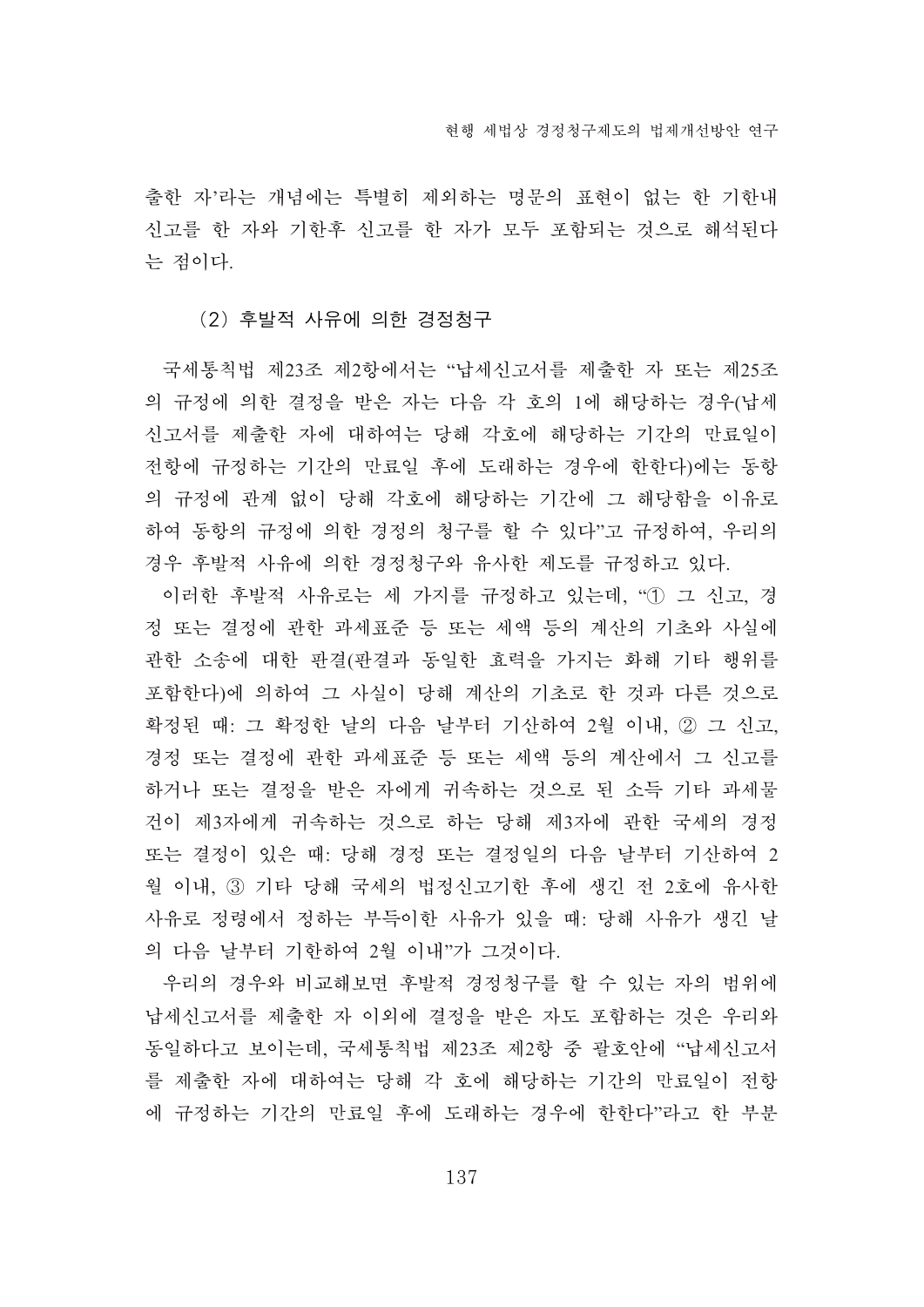은 통상적 경정청구와 후발적 경정청구의 관계를 규정하는 취지로서, 통 상적 경정청구의 기간 내에 후발적 경정청구 기간이 포함되는 경우에는 통상적 경정청구로 해결하도록 하고, 후발적 경정청구는 그 기간의 만료 일이 통상적 경정청구기간의 만료일 후에 도래하는 경우에 한하여 후발 적 경정청구가 가능하도록 조정함으로써, 통상적 경정청구와 후발적 경정 청구의 관계를 법률로써 명확히 정리하고 있다는 점이 특징으로 보인다.

(3) 경정청구의 절차 등

경청의 청구를 하고자 하는 자는 그 청구에 관한 경정전의 과세표준 등 또는 세액 등, 당해 경정 후의 과세표준 등 또는 세액 등, 그 경정의 청구를 하는 이유, 당해 청구를 하는 사정의 상세 기타 참고가 되는 사항 을 기재한 경정청구서를 세무서장에게 제출하여야 한다.53)

이에 대하여 세무서장은 경정의 청구가 있을 경우에는 그 청구에 관한 과세표준 등 또는 세액 등에 대하여 조사하고, 경정을 하거나 경정을 하 여야 할 이유가 없다는 취지를 그 청구를 한 자에게 통지한다.54) 경정의 청구가 있을 경우에도 세무서장은 그 청구에 관한 납부하여야 할 국세 (그 체납처분비를 포함한다)의 징수를 유예하지 아니한다. 다만, 세무서장 에게 상당한 이유가 있다고 인정하는 때는 그 국세의 전부 또는 일부의 징수를 유예할 수 있다. 55)

#### 5. 요약 및 시사점

이상 주요국의 사례를 통해 조세확정의 변경행위를 각국의 입법례에서 어떻게 취급하는지를 살펴보았다. 독일, 미국 호주의 경우는 수정신고와 경정청구의 구분 없이 하나의 수정제도로써 조세확정의 증액변경과 감액 변경을 모두 운용하고 있으며, 일본만이 우리나라와 같이 수정신고와 경 정청구로 나누어 조세확정의 변경조치가 가능하도록 제도화하고 있음을

<sup>53)</sup> 국세통칙법 제23조 제3항.

<sup>54)</sup> 국세통칙법 제23조 제4항.

<sup>55)</sup> 국세통칙법 제23조 제5항.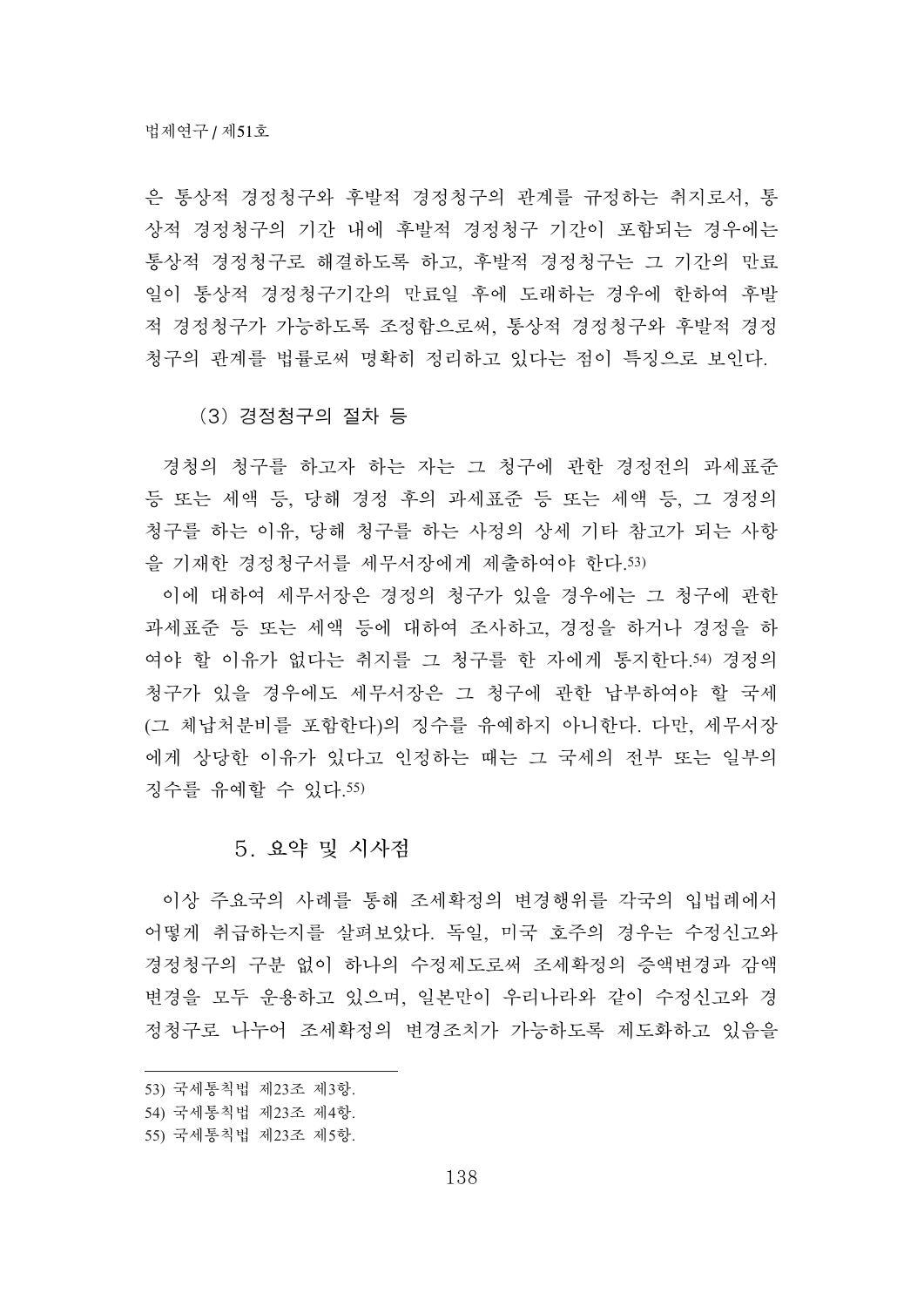볼 수 있다.

독일은 원칙적으로 부과과세방식을 취하고 있기 때문에 조세확정의 변 경조치도 과세처분인 조세결정의 수정에 의하도록 하고 있으며, 원칙적으 로 수정행위의 주체는 과세관청이지만 일정한 경우 과세관청의 직권에 의한 수정 이외에 납세자에게 수정신청권을 부여해 조세쟁송의 제기와 수정신청간에 선택할 수 있도록 하고 있다.

독일을 제외한 미국, 호주는 원칙적으로 신고납세방식을 취하고 있고, 조세확정의 변경행위와 관련해 수정신고와 경정청구의 구분, 즉 증액변경 조치와 감액변경조치의 구별을 알지 못하고 증액과 감액을 모두 수정신 고로 하도록 하고 있으며, 신고후에 수정의 필요성이 생길 경우 납세자가 얼마든지 편이하게 수정을 할 수 있도록 관련 제도를 매우 상세히 규정 하고 있는 것을 볼 수 있고, 수정기한은 2년~4년 정도로 우리나라보다는 다소 기간이 짧은 경향을 보인다.

일본은 우리와 마찬가지로 신고납세방식과 부과과세방식을 혼용하고 있는데, 증액변경은 수정신고로, 감액변겨은 경정청구로 하도록 하고 있 고, 과세표준신고서를 제출한 자의 범위에 제한이 없어 기한내 신고를 한 자와 기한후 신고를 한 자가 모두 포함되는 것으로 해석되며, 청구기한은 통상적 경정청구는 1년, 후발적 경정청구는 2개월 정도로서 우리나라보다 훨씬 짧은 경향을 보이고 있다. 다만. 일본과 우리나라의 차이를 비교하 자면 우리나라의 경정청구제도는 신고납세방식의 세목에 대해서는 물론 부과과세방식의 세목에 대해서도 모두 적용가능한 것으로 해석하고 있으 나, 일본의 경우는 국세통칙법에서 명시적으로 경정청구제도는 신고납세 방식의 세목에 대해서만 규정을 두고 있는 것을 볼 수 있다. 또한 일본의 경우는 통상적 경정청구와 후발적 경정청구의 관계에 관하여 명시적인 규정을 두어서 양 제도가 중첩될 수 있는 경우에 납세자에게 유리한 법 적용이 가능하도록 입법화하고 있는 점이 특색으로 보인다.

이상의 제도비교는 우리나라의 경정청구제도에 관한 법제개선방안을 검토함에 있어서 매우 유익한 시사점을 줄 수 있다고 생각된다.

139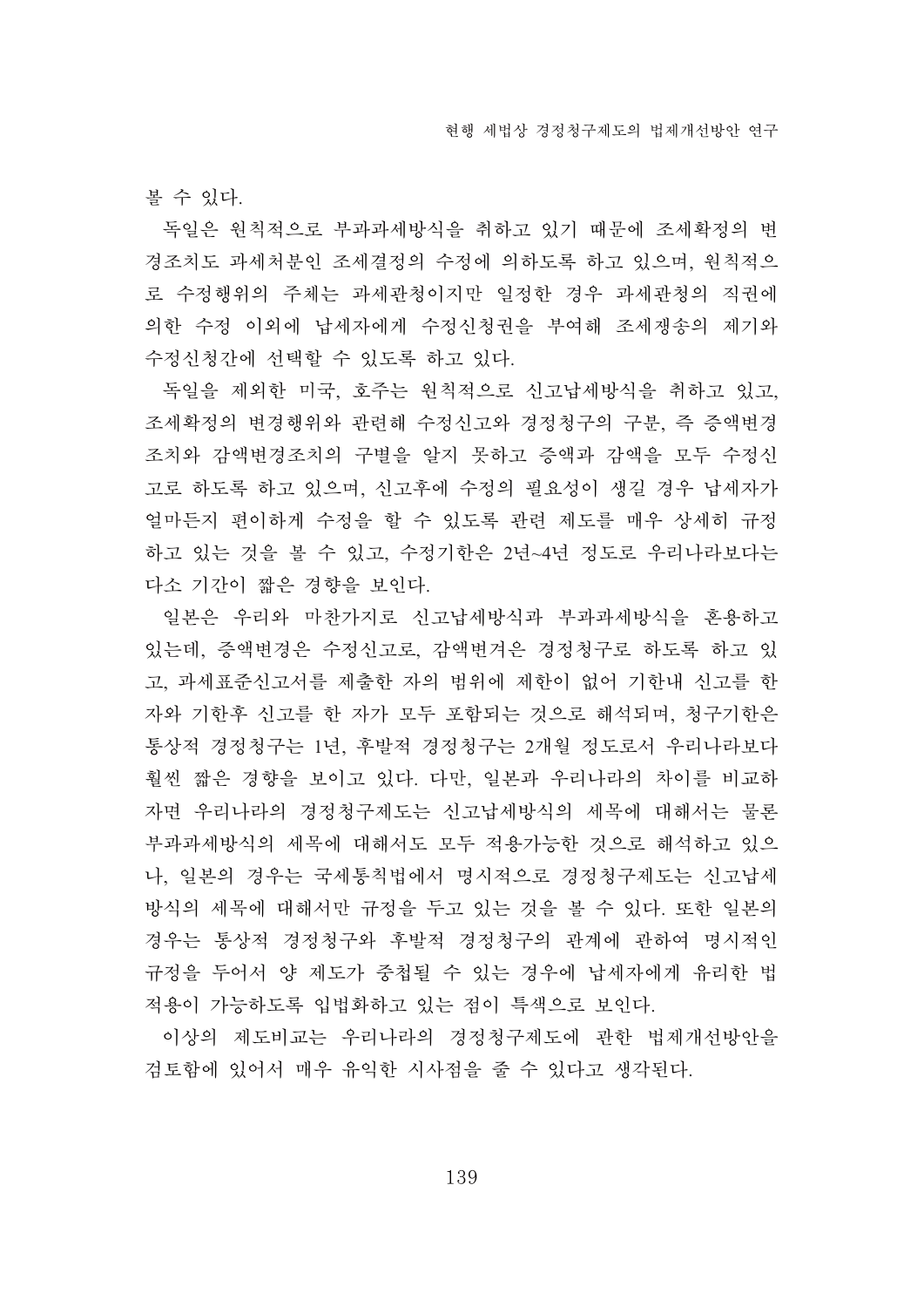# IV. 현행 경정청구제도의 법제개선 방안

1. 조세불복절차와 경정청구절차와의 과계 과려

현행 세법상 경정청구제도를 규정하는 「국세기본법」 제45조의2에서 는 경정청구와 관련하여 그 요건과 사유에 대해서만 규정할 뿐, 납세자 권리구제의 정식절차인 심사·심판 등 조세불복절차와의 관계에 대해서는 전혀 규정하는 바가 없다. 경정청구제도와 조세불복절차와의 관계에 대해 서는 종래 이른바 '경정청구의 원칙적 배타성'이라고 하여, 납세자가 신 고·납부만 한 상황에서 아직 과세관청의 처분이 행해진 바 없다면 조세 불복절차가 아닌 경정청구제도만이 가능하다는 원칙이 일본 및 우리나라 에 일반적으로 받아들여지고 있다.56) 물론 이러한 경정청구의 원칙적 배 타성이란 후발적 사유에 의한 경정청구를 제외한 통상적 경정청구의 경 우에만 해당한다고 하지만,57) 5년이라는 경정청구기간은 충분히 남아 있 는 상황에서 과세관청이 「국세기본법」 및 개별세법의 규정에 따라 결 정 또는 경정의 조치를 한다면 납세자로서는 여전히 결정 또는 경정의 과세표준과 세액의 경정을 요구하며 경정청구를 하여야 하는 것인지, 아 니면 결정 또는 경정의 처분이 생긴 이상 이를 대상으로 조세불복절차를 제기하여야 하고 경정청구제도는 더 이상 사용할 수 없는 것인지 의문이 제기될 수 있다. 게다가 「국세기본법」 제55조 제1항에서는 조세불복에 대하여 "이 법 또는 세법에 따른 처분으로서 위법 또는 부당한 처분을 받거나 필요한 처부을 받지 못함으로 인하여 권리나 이익을 침해당한 자 는 이 장의 규정에 따라 그 처분의 취소 또는 변경을 청구하거나..."라고 규정하여 결정 또는 경정의 변경이 조세불복의 수단으로 가능하게 되어 있어서 조세확정의 변경을 구하는 경정청구제도와의 관계설정이 더더욱 의문스럽게 보일 수 있다.

생각건대 5년의 경정청구기간 중에 과세관청이 결정 또는 경정의 처분 을 한다면 이는 충분히 독립한 쟁송의 대상으로서 조세불복의 대상이 된

<sup>56)</sup> 최명근, 세법학총론, 2007, 399쪽; 이창희, 세법강의, 2016, 212쪽.

<sup>57)</sup> 최명근, 세법학총론, 2007, 399쪽.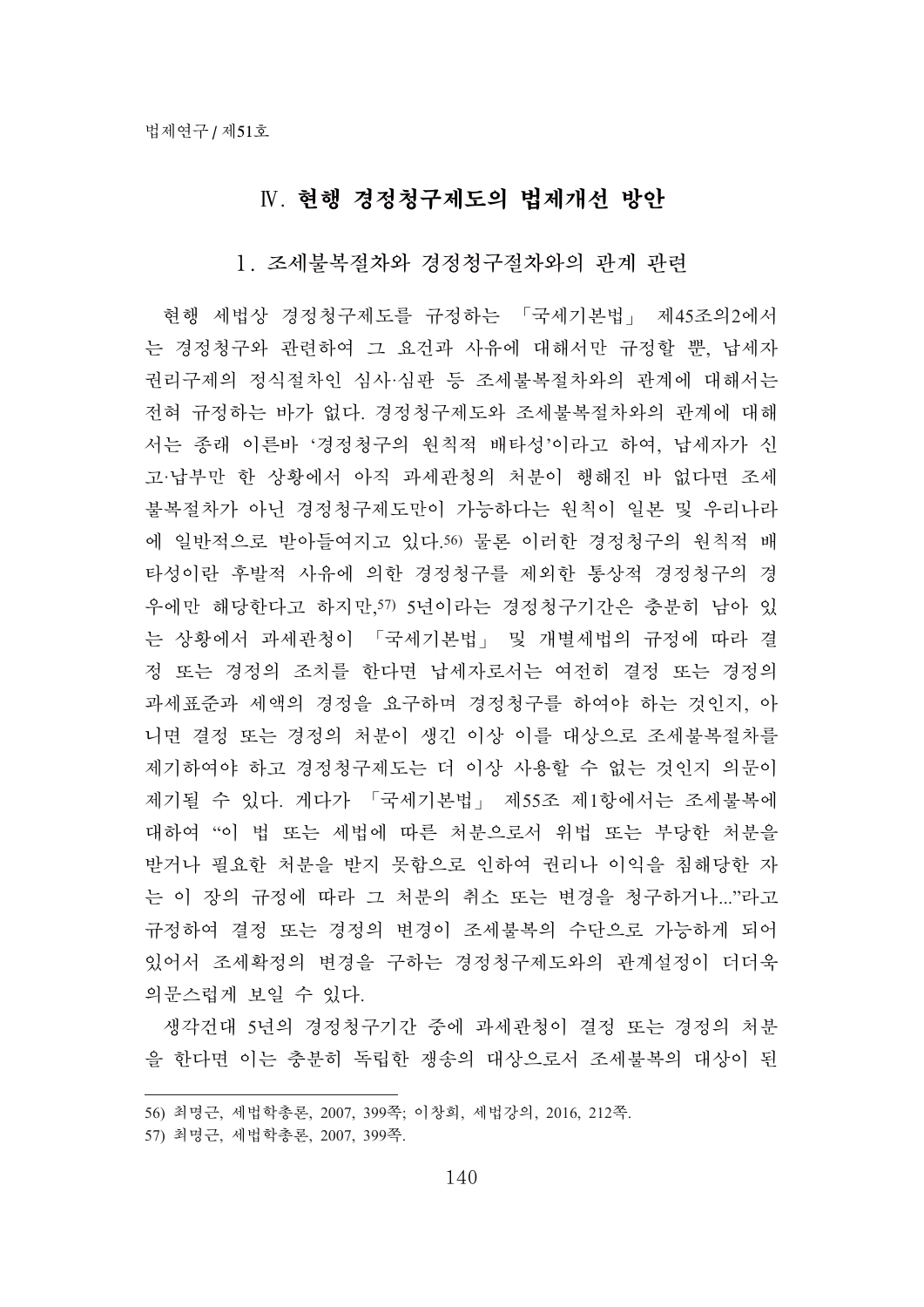다고 보아야 하고, 조세불복을 제기하는 한 처부이 있음을 안날 또는 처 분의 통지를 받은 날로부터 90일 이내에 제기하여야 하고 그렇지 아니하 면 불가쟁력이 발생하여 더 이상 불복수단으로는 다툴 수 없게 될 것이 며, 그렇지 않고 과세관청의 증액결정 또는 증액경정에 대하여 경정청구 의 수단을 선택한다면, 일단 가능은 하지만 이때에는 경정청구기간이 증 가된 과세표준 및 세액에 대하여는 해당 처분이 있음을 안 날 또는 처분 의 통지를 받은 날부터 90일 이내에, 본래의 신고한 세액의 부분에 대해 서는 5년의 기간내에 경정청구를 할 수 있다고 해석하여야 하리라고 본 다. 결국 과세관청의 결정 또는 경정 등 조치가 있는 경우에는 통상적 경 정청구라 하더라도 더 이상 경정청구의 원칙적 배타성은 인정되지 아니 하고, 해당 처분(결정 또는 경정)을 대상으로 하는 조세불복절차와 경정 청구절차를 납세자가 선택할 수 있다고 보아야 할 것이다.58) 이렇게 해석 하는 것이 권리구제절차로서의 기능을 하는 경정청구제도를 조세불복절 차와 더불어 납세자가 최대한 활용할 수 있도록 하여 권리구제의 길을 넓힐 수 있는 방편이 될 수 있을 것이다.

이러한 점을 명확히 하기 위해서는 「국세기본법」 제45조의2에 새로 운 항을 신설하여 과세관청의 결정 또는 경정이 있는 경우에는 납세자가 경정청구절차와 조세불복절차를 법령의 테두리 내에서 선택적으로 활용 할 수 있음을 명문으로 규정을 두는 것이 타당하리라고 본다.

#### 2. 통상적 경정청구와 후발적 경정청구의 관계 관련

앞서 살펴본 바와 같이 현행 「국세기본법」상 경정청구제도는 제45조 의2 제1항과 제2항에 각각 요건이 상이한 경정청구제도를 규정하고 있다. 문제는 양자의 요건들이 서로 상이하여 경우에 따라서는 각각의 요건이 별개로 충족되어 서로 양립가능한 상황이 될 수도 있다는 점에 있다. 즉, 법정신고기한내에 과세표준신고서를 제출한 자에게 아직 5년이라는 통상 적 경정청구기간이 남아있는 상황에서 후발적 사유(예컨대 판결 또는 계

<sup>58)</sup> 이 점에 대해서는 앞서 살펴본 조세확정 변경절차와 조세불복절차의 관계에 관한 독 일의 입법례를 참조할 수 있다.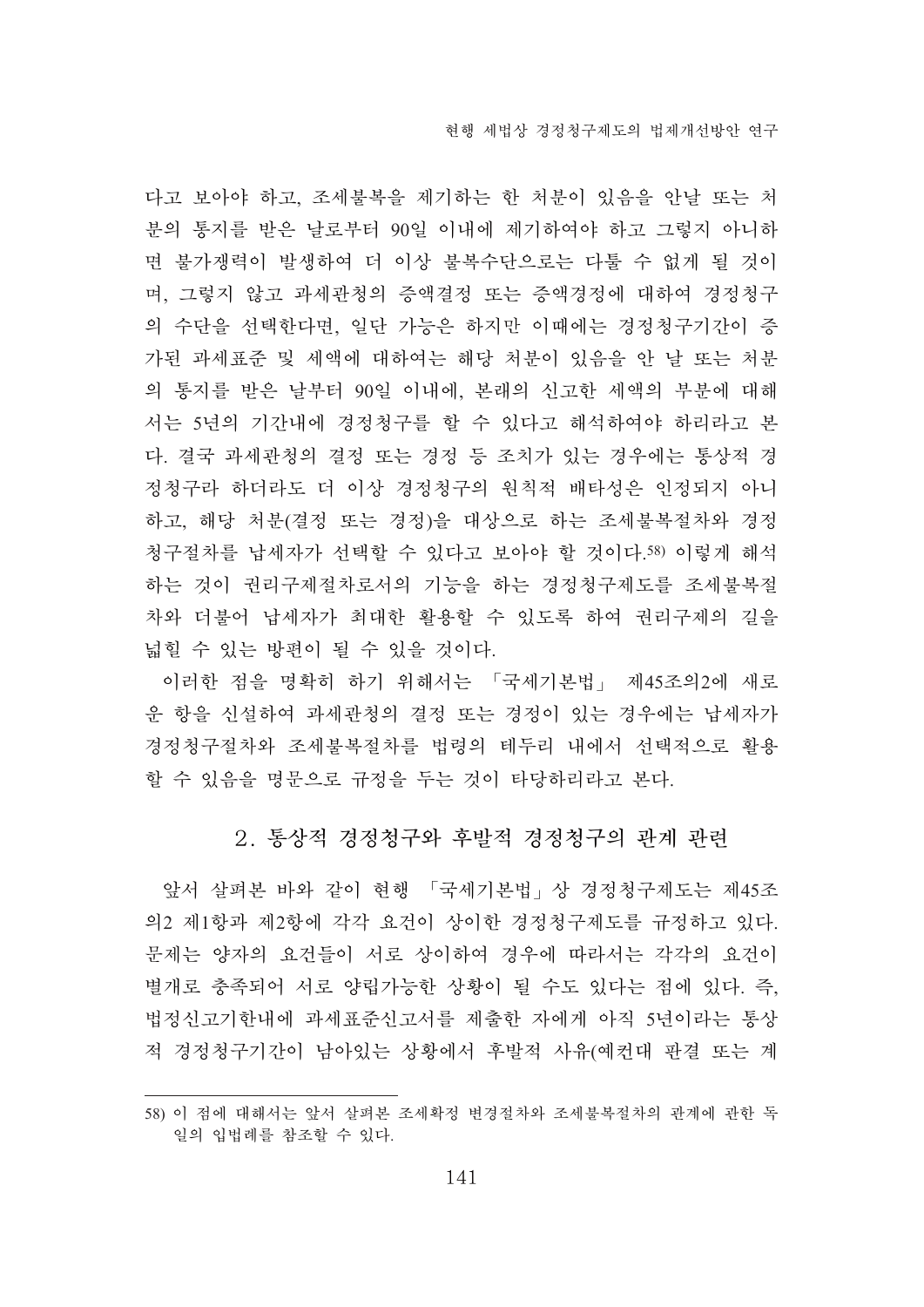약해제 등)가 발생하여 제1항과 제2항에 의한 경정청구가 모두 가능한 상황이 벌어질 수 있다.

이에 대해서 판례에서는 아직 명확한 입장표명이 없는 가운데, 학설은 대립하고 있다. 즉, 1설에서는 후발적 경정청구기간은 통상적 경정청구기 간이 지난 후, 후발적 사유가 발생한 것에 대하여 납세자의 권익을 보호 하고자 하는 특별규정이라고 보기 때문에, 그 후발적 사유가 통상의 청구 기간 내에 발생한 경우에는 당연히 후발적 경정청구는 통상적 경정청구 에 포괄되어 납세자로서는 통상적 경정청구를 하여야 한다고 보고 있 다.59) 반면에 2설에서는 후발적 경정청구사유가 발생한 경우 비록 통상적 경정청구기간내라 하더라도 통상적 경정청구가 아닌 후발적 사유에 의한 경정청구를 하여야 한다는 견해를 피력한다.60) 제1설은 후발적 경정청구 사유가 발생했다고 하더라도 후발적 사유에 의한 경정청구가 통상적 사 유에 의한 경정청구권의 행사를 제한하는 것이 아니라고 보아 납세자의 이익을 위한 구체적 타당성을 추구할 수 있는 장점이 있을 수 있다. 반면 제2설은 현행 「국세기본법」 제45조의2 제2항이 "제1항에서 규정하는 기간에도 불구하고"라고 규정하고 있는 것을 가장 잘 반영하여 제2항의 요건이 충족된 이상 제1항의 기간이 아직 남아있다고 하더라도 제2항에 의한 후발적 경정청구를 하여야 한다고 봄으로써 법문언에 가장 충실한 해석을 할 수 있는 장점이 있다.

생각건대 이 문제는 통상적 경정청구와 후발적 경정청구의 관계에 관 한 명확한 규정이 없는 데서 기인하는 문제라고 보여진다. 개인적으로는 법문언대로만 해석한다면 제2설의 입장이 옳다고 생각한다. 즉, 제2항에 서 "제1항에서 규정하는 기간에도 불구하고"라는 문구를 두고 있는 한은 제1항의 요건이 충족되더라도 제2항의 요건이 충족되는 순간 제1항은 적 용순위에서 제2항에 밀릴 수밖에 없다고 보이기 때문이다. 그러나 제1항 과 제2항의 관계를 이처럼 상호 배척관계로 해석하게 되면 납세자에게는 아무런 유익이 없다고 할 것이다. 오히려 제1항과 제2항의 관계를 상호

<sup>59)</sup> 소순무, 조세소송, 2012, 104면; 이동식, 국세기본법상 후발적 경정청구 제도, 현대공 법이론의 제문제, 천봉 석종현박사화갑기념논문집, 2003, 1307쪽.

<sup>60)</sup> 김완석, 경정청구제도에 관한 연구(I), 월간조세(1997.8.), 23쪽.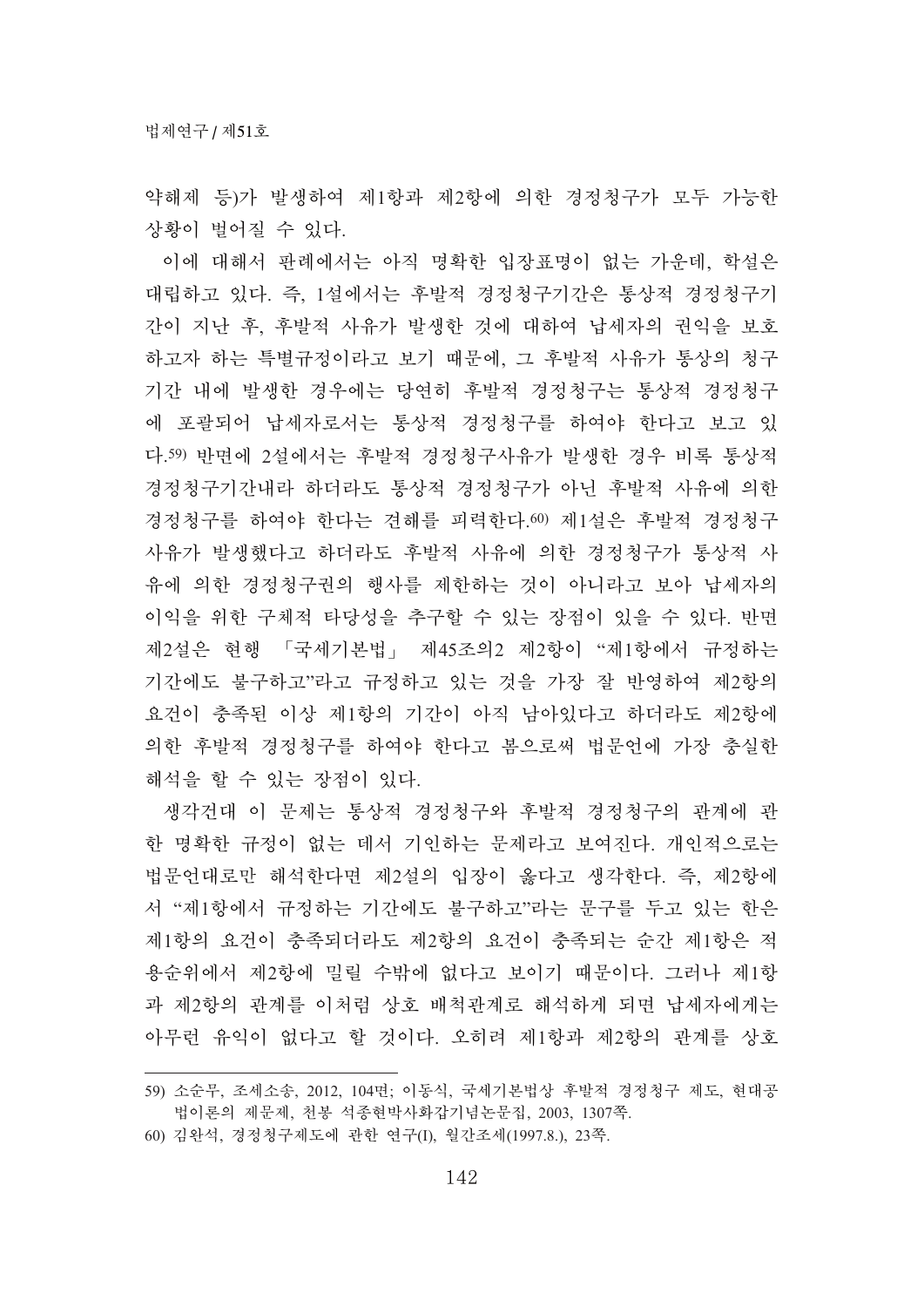보완적으로 하여 최소한 제1항의 일반적 요건이 충족된 이상 제1항에 의 한 넓은 범위의 경정청구권은 보장된 것으로 보아야 하고, 따라서 설사 제2항의 사유에 문제가 생기더라도 납세자로서는 제1항에 의존해서 충분 히 경정청구를 할 수 있다고 하는 것이 납세자의 유익을 위해서는 바람 직하다고 할 것이다. 그러나 이러한 해석은 현행 제2항의 문언하에서는 불가능하다. 따라서 입법적으로 해결하여야 할 것이다. 앞서 살펴본 일본 의 입법례에서는 일본 국세통칙법 제23조 제2항에서 "납세신고서를 제출 한 자에 대하여는 당해 각 호에 해당하는 기간의 만료일이 전항에 규정 하는 기간의 만료일 후에 도래하는 경우에 한한다"고 규정하여 최소한 제1항의 통상적 경정청구기간은 보장될 수 있도록 하고 후발적 경정청구 사유는 그 위에 추가적으로 주장할 수 있는 방법으로 규정하고 있는 것 을 볼 수 있다. 우리의 경우도 이와 똑같지는 않더라도 제1항의 기간을 배척하는 것이 아니라 그 기간이 기본적으로 보장된다는 취지를 명확히 하여 통상적 경정청구 경정청구가 별개의 제도가 아닌 상호 보 완적인 납세자 권익구제제도로서 작용할 수 있도록 명문의 규정을 두는 것이 필요하다고 생각한다.

# 3. 청구권자 범위의 확대 - 기한후신고의 경우 경정 청구 인정 방아

현행 「국세기본법」 제45조의2 제1항은 "과세표준신고서를 법정신고 기한 내에 제출한 자"에게 통상적 경정청구권을 부여하고, 제2항은 "과세 표준신고서를 법정신고기한 내에 제출한 자 또는 국세의 과세표준과 세 액의 결정을 받은 자"에게 후발적 사유에 의한 경정청구권을 부여하여, 기본적으로 "법정신고기한내에 과세표준신고서를 제출한 자"만이 경정청 구를 할 수 있도록 엄격히 제한하고, 따라서 기한후 신고를 한 것에 불과 한 경우에는 경정청구권을 부인하고 있다.

앞서 살펴본 일본의 입법례에서는 기한내 신고와 기한후 신고는 법정 신고기간내에 납세신고를 하였는지 아닌지의 차이일 뿐 경정청구권자에 해당하는 '납세신고서를 제출한 자'의 범위에는 당연히 기한내 신고를 한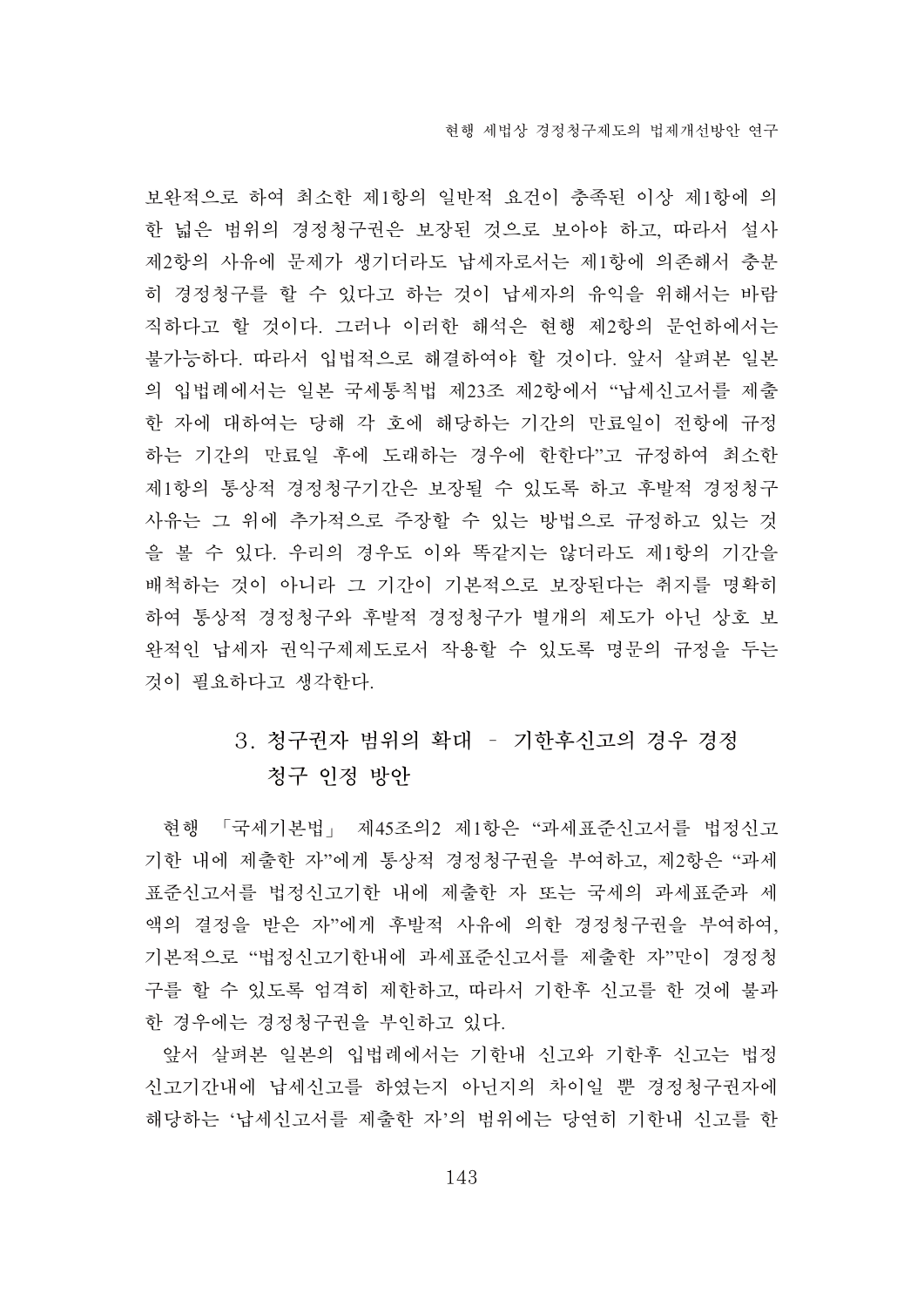자와 기한후 신고를 한자가 모두 포함되도록 하고 있어서, 기한후 신고를 한 자가 경정청구를 하는 것이 가능하고 또한 배제되지 아니한다. 우리나 라의 경우는 기한후 신고를 한 자는 과세관청이 결정행위를 해줄 때까지 기다리는 수밖에 별다른 대책을 강구할 수 없다. 즉, 법정신고기한이 경 과하여 신고하였다는 이유만으로 과세표준신고서의 내용에 누락 또는 오 류가 있는 경우에도 경정청구(및 수정신고)를 할 수 없도록 차단하고 있 다. 이는 비례성원칙에서 보더라도 수단과 목적의 정당한 비례관계를 침 해하여 당사자에게 너무 가혹한 결과를 강요하는 결과를 가져올 수 있다. 즉, 기한후신고서를 제출하는 경우 이미 신고불성실가산세와 납부불성실 가산세를 부담하였음에도 불구하고 경정청구(및 수정신고)를 할 수 없도 록 하는 것은 이중적인 제재일 수 있기 때문이다.61)

기한후 신고의 경우를 경정청구권자 범위에 추가하는 것 여부는 입법 정책일 수 있으나, 법리적인 측면에서나 현실적인 측면에서나 기한후 신 고의 경우를 굳이 경정청구권자의 범위에서 배제할 필요가 없다면, 수정 신고한 자에 더하여 기한후 신고를 한 자도 경정청구를 할 수 있도록 문 호를 개방하여 납세자의 권익증대를 더한층 강화하는 것이 바람직 할 것 이다.

# 4. 비거주자·외국법이이 워천납세의무자의 경정청구권 인정 무제

우리 「국세기본법」은 앞서 살펴본 어느 외국 입법례보다도 매우 선 진적인 제도를 한 가지 가지고 있다. 바로 비거주자 또는 외국법인인 원 천납세의무자에 대한 경정청구권 인정 문제이다. 앞서 설명한 바와 같이 2006년말 「국세기본법」이 일부개정되면서 제45조의2 제4항에서 우리나 라는 비거주자나 외국법인인 원천납세의무자에게도 전격적으로 경정청구 권을 허용하는 제도를 도입하였다. 본래 원천징수의 법률관계에 있어서 원천납세의무자는 민사소송으로 원천징수의무자에게 과소지급된 금원을 청구할 수 있었고, 원천징수의무자가 취득할 환급청구권에 기하여 부당이

<sup>61)</sup> 명영준, 기한후신고에 관한 연구, 세무학연구 제28권 제4호, 2011, 256쪽.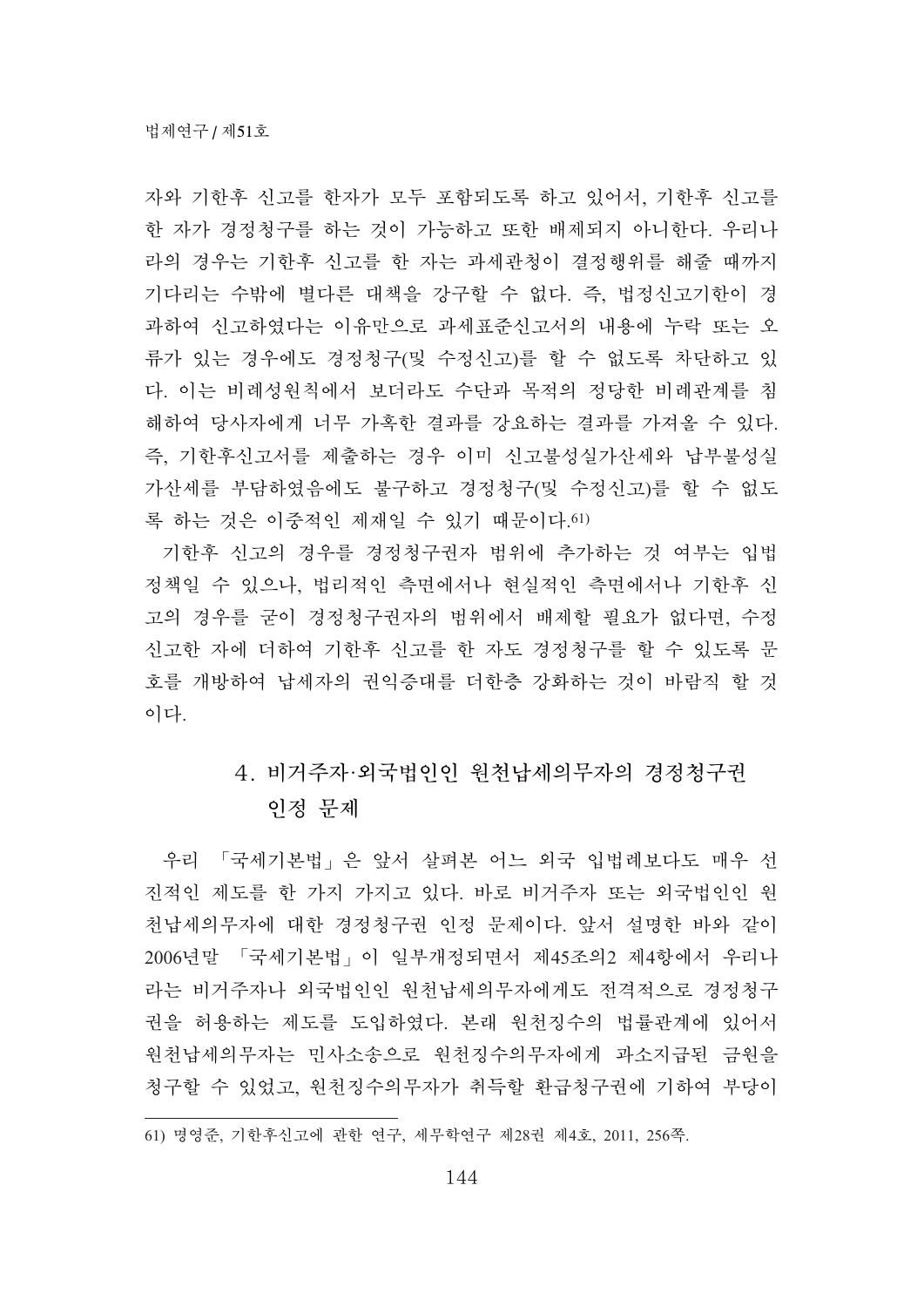득반환청구를 할 수도 있었다. 또한 소득구부이나 세율적용에 다툼이 있 는 경우에는 상호합의를 신청하고 과세당국간 소득구분에 관한 협의를 거쳐 원천세의 범위를 확정하는 방법도 있었다. 그러나 이러한 절차들은 모두 장시간에 걸칠 수 있고 따라서 권리구제에 비효율적인 면이 있어서 2006년 말 법개정을 통해 원천납세의무자가 직접 환급을 구할 수 있는 길을 열어주게 된 것이다.

그러나 최근 이와 별도로 국내원천소득의 실질귀속자인 비거주자나 외 국법인이 조세조약에 따라 비과세 또는 면제를 적용받으려는 경우 이들 실질귀속자 또는 소득지급자가 세액이 워처징수된 날이 속하는 달의 말 일부터 3년 이내에 대통령령으로 정하는 바에 따라 소득지급자의 납세지 관할 세무서장에게 경정을 청구할 수 있는 제도가 「소득세법」 제156조 의2제4항 및 「법이세법」 제98조의4 제4항에 각각 도입되면서 비거주 자·외국법인인 원천납세의무자의 경정청구제도가 상당히 혼란스런 되었 다. 앞서 언급한 바와 같이 「국세기본법」 상의 경정청구제도에 대해서는 개별세법에서 그에 대한 특례규정을 둘 수 있도록 「국세기본법」 제3조 에서 허용하고 있는데, 그에 따르면 「소득세법」 제156조의2제4항과 「법인세법」 제98조의4제4항은 「국세기본법」 제46조의2에 우선하여 적용하게 되고, 그렇게 되면 경정청구기간이 통상적 경정청구의 경우 5년 이던 것이 3년으로 되어야 하므로 원처납세의무자에게는 더 불리한 법적 용이 된다.

원천납세의무자의 경정청구권 행사와 관련해서는 더 본질적으로 이것 이 우리나라의 원천징수법제 체계와 얼마나 정합성을 가지는지의 측면에 서 비판적 검토가 가능할 것이다. 즉, 원천징수법률관계에 관한 학설 및 판례62)의 입장에 따르면 원천납세의무자는 원천징수의무자의 징수행위를 수인하거나 원천징수의무자에게 세액 상당액을 급부할 의무를 지는 것에 그치고 스스로 조세를 납부할 의무를 부담하지 않으므로 조세채권자인

<sup>62)</sup> 법인세의 원천징수 제도에 있어서 조세법률관계는 원칙적으로 원천징수의무자와 과 징권자인 세무관서와의 사이에만 존재하게 되고, 납세의무자와 세무관서와의 사이에 있어서는 원천징수된 법인세를 원천징수의무자가 세무관서에 납부한 때에 납세의무 자로부터 납부가 있는 것으로 되는 것 이외에는 원칙적으로 양자간에는 조세법률관 계가 존재하지 아니한다(대법원 1984.02.14. 선고 82누177 판결).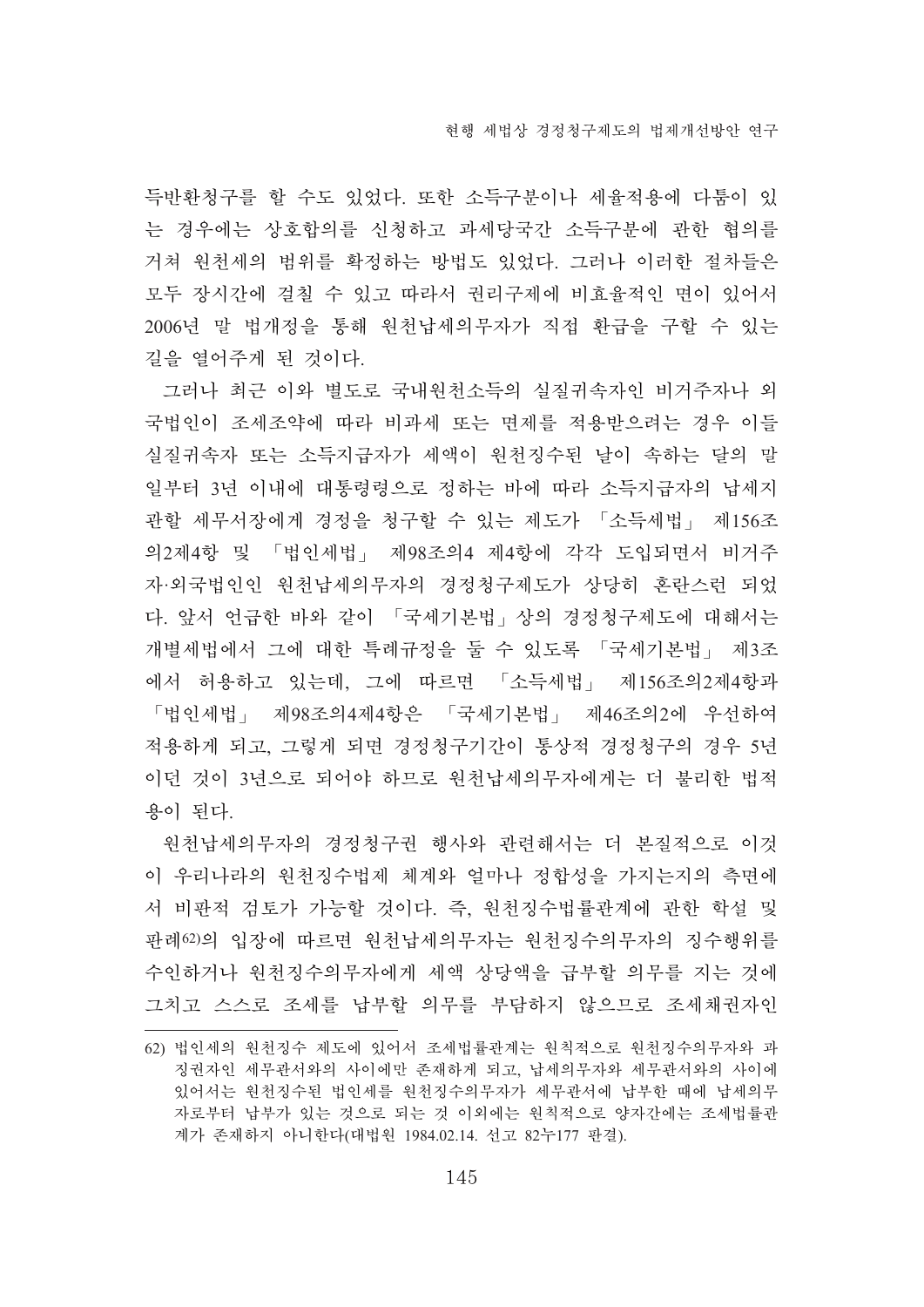국가와 워천납세의무자간에는 명시적인 법률관계가 없다고 보고 있다.63) 따라서 원천징수가 과다하게 되더라도 원천납세의무자는 원칙적으로 직 접 국가를 상대로 차액의 환급청구나 납부할 세액에서 공제를 신청할 수 없고, 그러한 청구는 원천징수의무자와의 관계에서만 가능하다.64) 이렇듯 구체적인 법률관계를 인정하지 아니하는 원천납세의무자와 과세당국의 원천징수법률관계하에서 과연 원천납세의무자인 비거주자·외국법인에게 까지 「국세기본법」상 경정청구권을 인정해주는 것이 합리적인 것인지 의문이 제기될 수 있다고 본다. 앞서 살펴본 바와 같이 일본의 경우도 국 세통칙법상 경정청구제도에서는 원천납세의무자에게까지 경정청구권을 인정하고 있지는 않다. 다만, 비거주자 등이 조세조약을 적용받는 경우에 는 별도의 제도로서 '조세조약의 실시에 따른 소득세법, 법인세법 및 지 방세법의 특례에 과하 법률' 제6조의2 제6항에서 조세조약에 의하 경감. 면제를 받고자 하는 비거주자는 '조세조약에 관한 신청서'를 국내원천소 득 지급자를 경유하여 세무서에 제출하도록 하고, 이러한 신청서를 제출 하는 것이 불가능한 경우에는 일단 국내법상의 세율로 원천징수된 뒤 '조세조약에 관한 신청서'와 '조세조약에 관한 원천징수세액의 환급청구 서'를 제출하여 경감, 면제세액과 실제 원천징수된 세액의 차이를 환급받 을 수 있도록 하고 있다고 한다.65)

요컨대 원천징수관계에 있어서 원천납세의무자에게 국가에 대한 직접 적인 청구권을 부여하는 것은 제도의 본질에 부합하지 않는 측면이 강하

<sup>63)</sup> 대표적으로 최명근, 세법학총론, 2007, 324쪽 이하.

<sup>64)</sup> 원처징수의무자인 법인이 소득금액변동통지서를 받고 그에 따른 소득세를 납부한 경 우 법인 명의로 납부된 세액의 환급청구권자는 소득금액변동통지로써 형성되는 과세 관청과의 법률관계에 관한 직접 당사자인 원천징수의무자이므로, 원천납세의무자가 소득세법 시행령 제134조 제1항에 따라 종합소득 과세표준 및 세액을 추가신고한 후 에 추가신고의 대상이 된 과세표준과 세액 전부에 대하여 구 국세기본법 제45조의2 제1항 제1호에 따른 경정청구권을 행사함에 따라 환급청구권이 발생하는 경우에도 원천납세의무자는 자신 명의로 납부된 세액에 관하여만 환급청구권자가 될 수 있을 뿐이고 원천징수의무자 명의로 납부된 세액에 관하여는 원천징수의무자가 환급청구 권자가 된다(대법원 2016.07.14. 선고 2014두45246 판결).

<sup>65)</sup> http://www.nta.go.jp/taxanswer/gensen/2885.htm 및 안종석 · 구자은, "비거주자 · 외국법인에 대한 원천징수제도 개선방안", 재정경제부 연구용역 보고서, 한국조세연구원, 2008, 84~86면 및 149쪽 참조.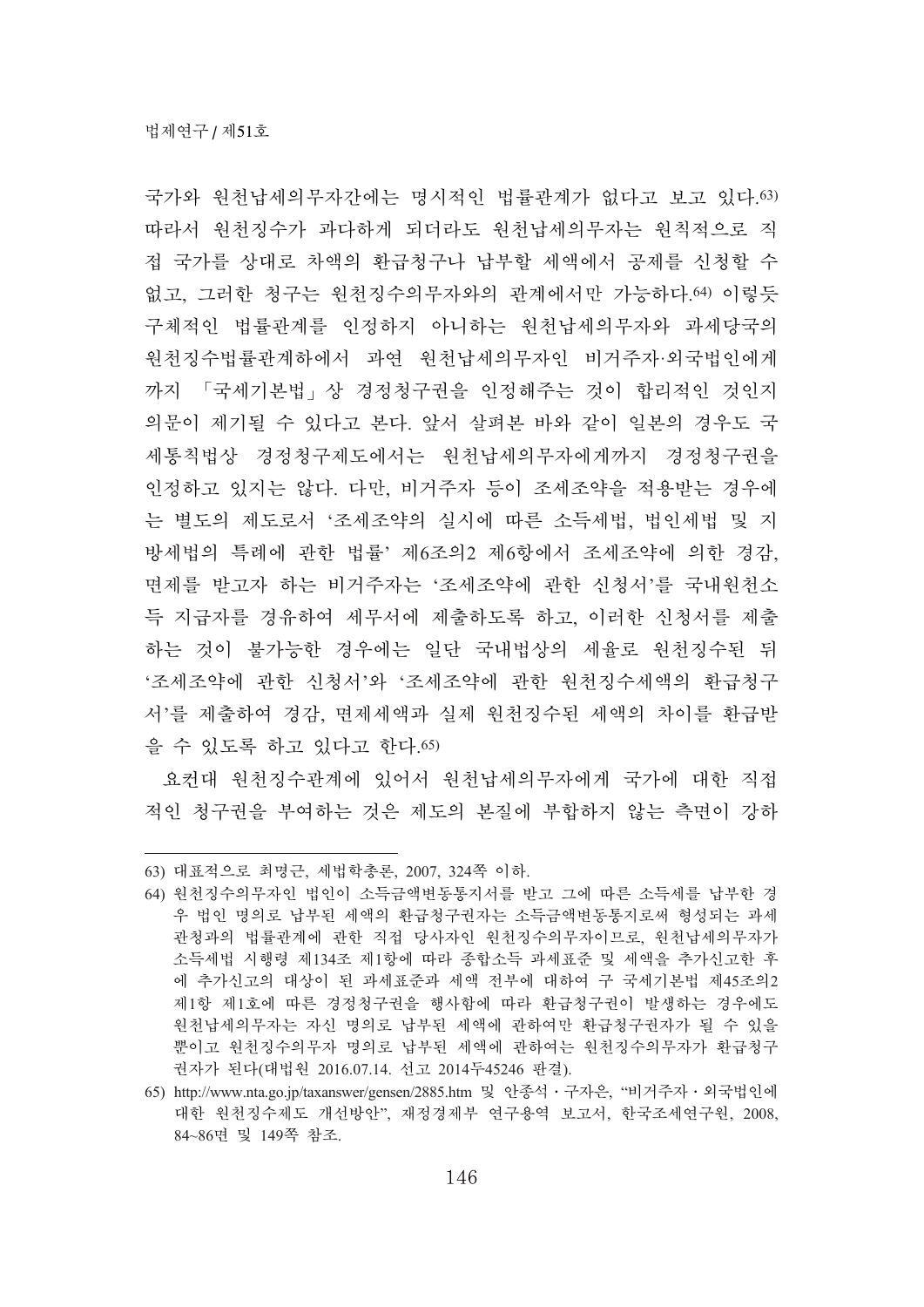므로 「국세기본법」 제45조의2 제4항에서는 제외하는 것이 타당하고, 최 소한 거주자나 내국법인을 제외한 비거주자 외국법인의 경우는 국제조세 영역의 문제로서 「법인세법」, 「소득세법」 및 「국제조세조정에 관한 법률 에의한 일정한 제약60하에서의 경정청구제도를 인정하는 것이 체 계상 더 합리적이고 우리 국민이 국외에서 현지 납부세액을 환급받는 경 우와의 형평성의 측면에서도 바람직하다고 생각된다.67)

## 5. 조리상의 경정청구권 인정 무제

앞서 서술한 바와 같이 경정청구는 그 법적 성질상 조세확정의 유리한 변경신청행위로서 수익적 행정처분을 납세의무자인 국민이 신청하는 행 위에 해당한다. 경정청구권은 그러한 신청권을 명시적으로 입법자가 선언 하여 규정하였다는 점에 매우 큰 의미가 있다. 그런데 앞서 경정청구권의 법적 성질과 관련하여 이 글의 모두에서 언급한 바와 같이 조세법 영역 이 아닌 일반 행정법 영역에 있어서는 국가에 대하여 국민이 수익적 행 정행위를 발급받고자 신청하는 경우에 그러한 신청권은 법규상의 신청권 은 물론 조리상의 신청권도 허용하는 것이 판례의 일관된 태도이다.68) 그 러나 유독 조세법 영역에서는 이른바 조리상의 경정청구권은 부인된다고 보는 것이 또한 판례의 태도이다.69) 아마도 조세법률주의의 원칙상 입법 자가 명시적으로 규정한 신청권만을 인정하겠다는 취지로 해석된다.

그러나 헌법재판소가 후발적 경정청구권의 본질에 대하여 설명하는 바

69) 대법원 2006.05.12 선고 2003두7651 판결.

<sup>66)</sup> 예컨대 조세조약이나 해당국 세법상 우리 자국민에 대한 상호주의에 의한 경정청구 인정 등을 조건으로 우리 세법상 비거주자나 외국법인에게 경정청구권을 인정하는 방안을 생각해볼 수 있다.

<sup>67)</sup> 현행 체계의 문제점을 인식한 듯 금년 2016년 세법개정안에서는 비거주자·외국법인 의 권리보호를 강화한다는 취지에서 「법인세법」 제98조의4 제4항과 「소득세법」 제156조의2 제4항에 따른 경정청구 기한을 「국세기본법」 상의 그것과 똑같이 5년 으로 확대하는 내용을 제시하고 있다. 이러한 개정으로 「국세기본법」과 개별세법 의 정합성 부족이라는 법체계적 하자는 시정되겠지만, 그럼에도 불구하고 원천납세 의무자인 비거주자·외국법인에게까지 경정청구권을 인정하여야 할 것인가에 대한 근 본적인 의문은 여전히 남는다고 하겠다.

<sup>68)</sup> 각주 8, 각주 9, 각주 10, 각주 11에서 인용한 대법원 판례 참조.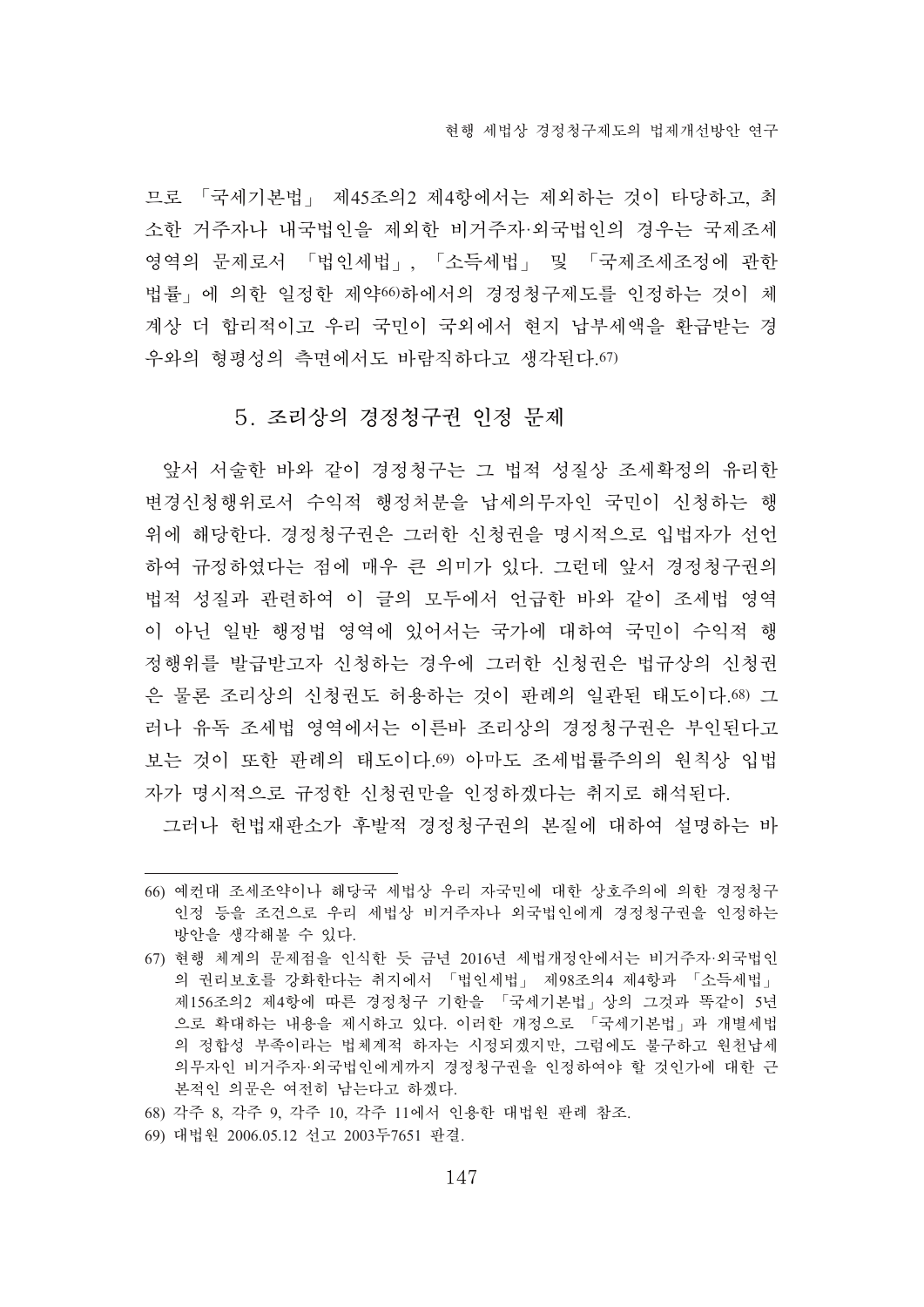에 의하면,70) 후발적 사유의 발생으로 과세의 기초가 해소되거나 감축되 었다면 결과적으로 조세채무의 전부 또는 일부가 실체적으로 존재하지 않는 것으로 되고 이미 납부된 세액은 아무런 근거 없는 것이 되므로 국 가는 그 납부세액을 납세자에게 반환할 의무가 있고 납세자는 그 납부세 액의 반환을 청구할 권리가 있으며, 이러한 후발적 사유에 의한 경정청구 권은 법률상 명문의 규정이 있는지의 여부에 따라 좌우되는 것이 아니라 조세법률주의 및 재산권을 보장하고 있는 헌법의 정신에 비추어 볼 때 조리상 당연이 인정되는 것이라고 한다. 이러한 근본취지는 경정청구제도 의 원형인 통상적 경정청구권에도 동일하게 적용된다고 본다.

실정법에 명문의 규정이 있는 경정청구권에 더하여 조리상의 청구권까 지 인정할 것인가에 대해서는 의견이 나뉠 수 있다. 명문의 규정을 기준 으로 후발적 경정청구권의 인정여부를 판단함에 있어서도 다수의 분쟁이 제기되는 상황에서 조리상의 청구권까지 인정하는 것은 납세자에 대한 과다한 권리의 부여로 보이고, 이는 오히려 더 많은 분쟁을 발생시키는 요인이 될 수도 있다. 그러나 예컨대 세금납부의 근거가 되었던 조세법률 이 경정청구기간이 훨씬 지난 시점에 헌법재판소에 의하여 위헌판결을 받는 경우 그렇게 납부되어진 세금은 당연히 국민이 돌려받아야 할 것이 지만 현행 경정청구제도하에서는 요건충족이 어려워 불가능할 것이다. 이 러한 경우에는 실정법상의 요건에 구애됨이 없이 바로 헌법적 차워의 경 정청구가 가능하여야 할 것이다.71)

입법론적으로는 단기적으로 후발적 경정청구 사유 중 「국세기본법시 행령 | 제25조의2의 "그밖에 이에 준하는 사유가 있는 경우"를 합목적적 으로 해석하여 조리상의 경정청구가 필요한 사항까지 포섭시키는 해석론 을 지속적으로 검토하여야 할 것이며, 장기적으로는 독일의 입법례에서처럼 조세법률이 위헌판결을 받는 경우 등 새로운 후발적 경정청구 사유를 발굴하 여72) 국민의 권익구제 범위를 지금보다 확대해 나아가는 방법을 제안한다.

<sup>70)</sup> 헌법재판소 2000.2.24. 선고 97헌마13, 245(병합) 결정.

<sup>71)</sup> Habscheidt, Der Anspruch des Buergers auf Erstattung verfassungswidriger Steuern, 2003, S. 13 f.

<sup>72)</sup> 이러한 사유를 찾아내는 판례의 역할과 이를 실정법적으로 뒷받침해주는 입법자의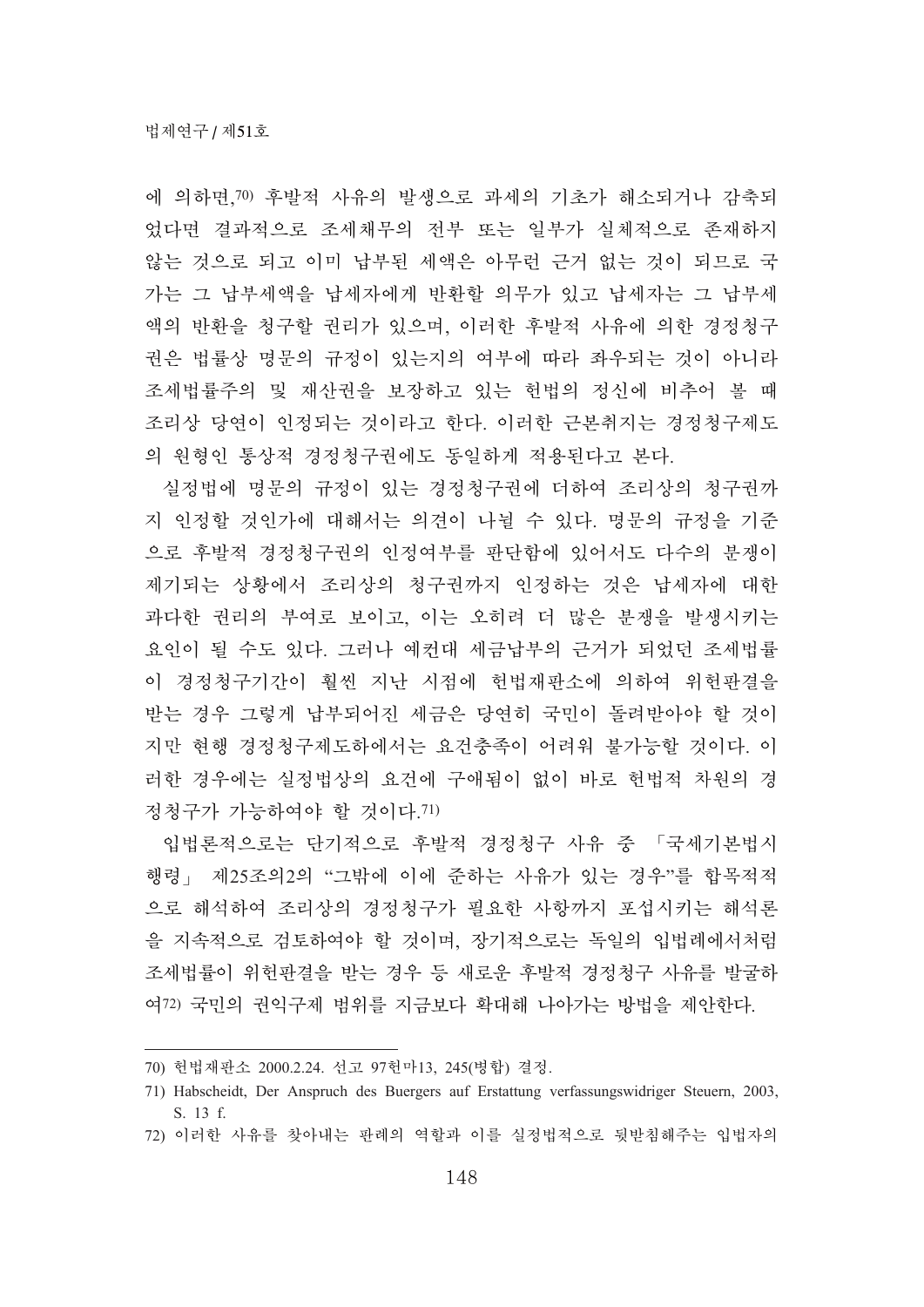혀행 세법상 경정청구제도의 법제개선방안 역구

# V. 요약 및 결어

이상 현행 세법상 경정청구제도에 관한 현행 법제의 내용을 개관하고 주요국의 입법례를 검토하여 몇 가지 개선방안을 제시하였다.

경정청구제도는 조세확정의 변경처분을 납세자에게 유리하게 발해줄 것을 과세관청에 신청하는 청구권으로서 신고납세방식의 세목에 대해서 는 물론 부과과세방식의 세목에 대해서도 인정되는 납세자 권익구제제도 의 하나이다. 주요국에서도 조세확정의 변경에 관한 제도를 운영하고 있 지만 우리나라는 주로 일본의 국세통칙법상 경정청구제도와 유사한 제도 를 도입 시행하면서, 점차 그 요건 중 청구기간을 1년에서, 2년, 3년으로 늘리다가 최근 과세관청의 원칙적 부과제척기간과 동일한 수준인 5년으 로 확대하였다. 최근까지의 주된 개정 동향은 납세자와 과세관청간의 무 기대등을 기하여야 한다는 취지하에 경정청구기간을 확대하는 방향으로 만 주로 관심이 경주되어왔다고 평가할 수 있다. 그러나 앞서 정리한 바 와 같이 청구권자의 범위면에서는 기한후신고자에 대해서도 경정청구를 허용할 필요성도 있고, 경정청구제도와 조세불복제도의 관계에 관해서도 이를 해석으로만 해결하도록 할 것이 아니라 명확한 규정을 두어 양자의 관계를 교통정리할 필요가 있으며, 통상적 경정청구와 후발적 경정청구의 관계에 대해서도 가급적이면 납세자에게 유리하도록 양자를 배척 내지 적용제외관계로 규율할 것이 아니라 상호 보완적으로 활용할 수 있도록 규정하여 납세자에게 후발적 경정청구사유가 있다고 하더라도 통상적 경 정청구기간이 남아 있는 이상 양 청구권을 선택적으로 활용할 수 있도록 하여야 할 필요성이 있다. 아울러 현재까지는 실정법상 규정된 경우에 한 해서만 경정청구권을 허용하고 조리상의 경정청구권은 불허하는 것이 일 관된 판례인데, 위헌선언된 조세의 환급을 구하는 등 실정법규정에만 의 존해서는 구제가 불가능한 상황에서는 헌법재판소가 97헌마13 결정에서 후발적 경정청구제도의 성격을 잘 설명해준 바와 같이 헌법적 원리에 터 잡은 조리상의 경정청구권을 인정하여 납세자 권익구제의 지평을 한 단

역할이 중요하리라고 본다.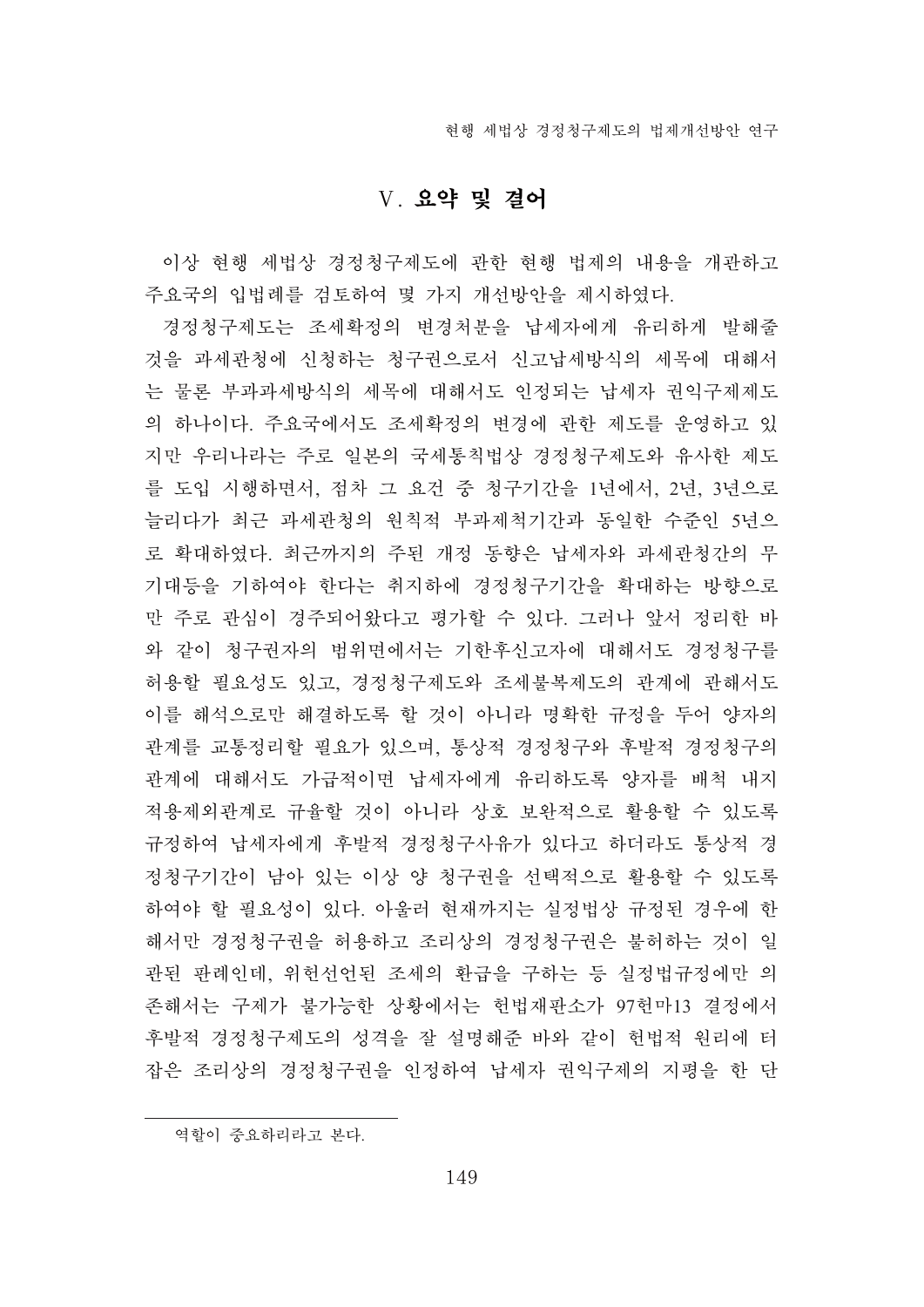계 더 상승시킬 필요가 있다. 마지막으로 비거주자 외국법이이 워천납세 의무자에게까지 경정청구권을 허용한 것은 「소득세법」이나 「법인세 법 | 상 조세조약에 따른 경정·환급절차와 상충될 수 있고, 일본 등 주요 국에서도 찾아보기 어려운 제도라는 점에서 양 제도를 일원화화여 「소 득세법 · 「법인세법 · 상 경정·환급제도 중심으로 규율하는 것이 타당하 다고 본다.

경정청구제도는 실질적 조세법률주의 및 납세자주권의 관점에서 조세 채무의 전부 또는 일부가 실질적으로 존재하지 않게 된 경우 과세관청의 우월적 지위에 대응하여 납세자의 권익을 지킬 수 있는 매우 중요한 권 리보호수단이다. 법적안정성과 예측가능성의 측면에서뿐 아니라. 납세자 의 권리행사가 충분히 보장되도록 하기 위해서는, 비록 모든 사유를 일일 이 법령에 규정할 수는 없지만, 경정청구제도가 납세자의 권익을 위한 중 요한 수단의 하나임을 고려하여 상기와 같은 사항을 유념하여 지속적인 법령개정을 통해 좀 더 다양한 사유들을 구체적으로 명시하여 해석·적용 상의 논란을 줄여갈 수 있기를 기대해본다.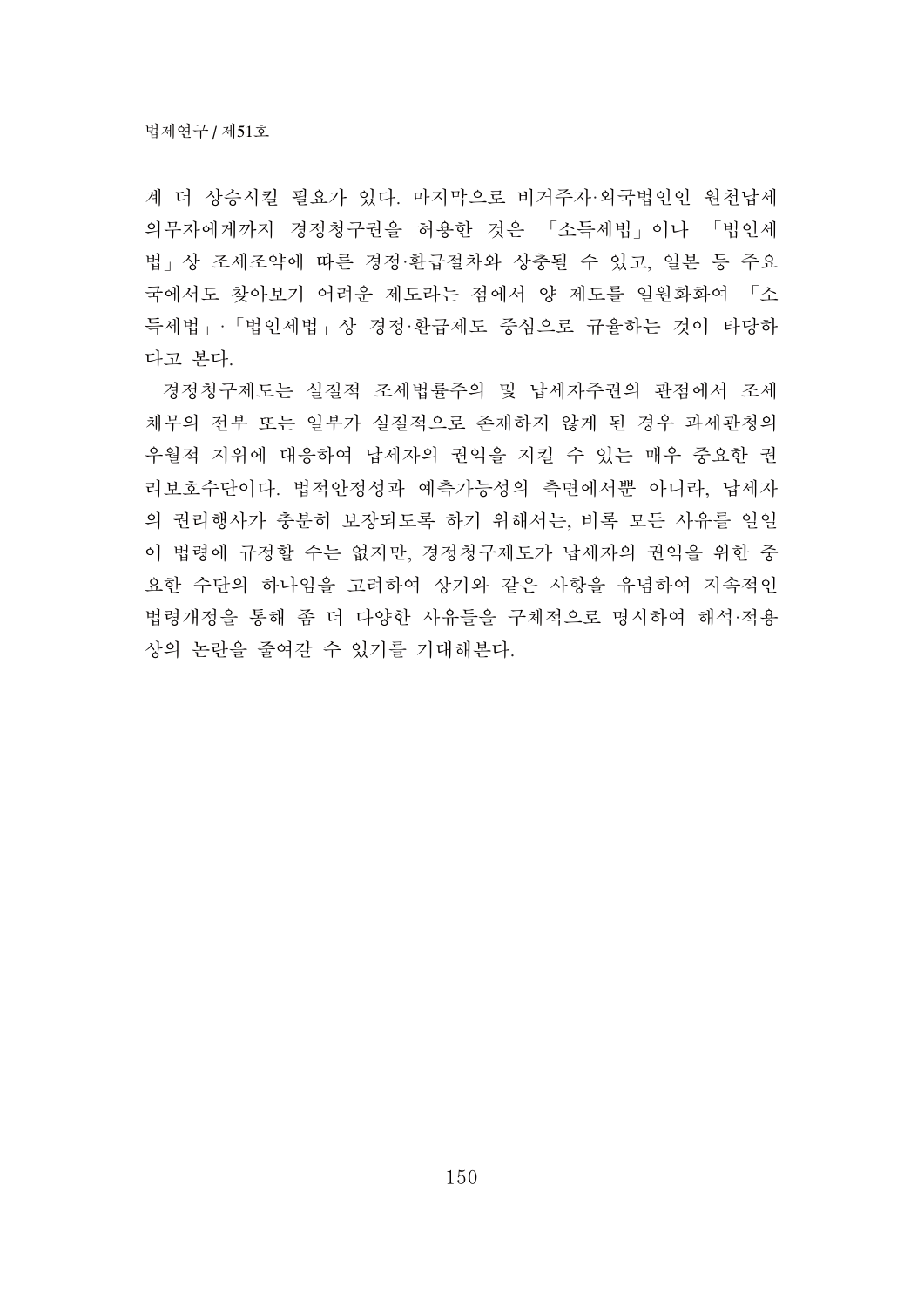혀행 세법상 경정청구제도의 법제개선방안 역구

# 참고무헌

- 김두형, "후발적 경정청구 사유로서 소송에 대한 판결의 의미와 범위", 조세와 법 8(2), 서울시립대학교 법학연구소, 2015.
- 김완석, 경정청구제도에 관한 연구(I), 월간조세, 1997.
- 류지태, 박종수, 행정법신론, 박영사, 2016
- 명영준, 기한후신고에 관한 연구, 세무학연구 제28권 제4호, 2011.
- 박종수, "국세기본법 제45조의2 제2항 제1호의 후발적 경정청구 사유로 서의 판결의 의미", 안암법학 제34권, 2011.
- 소순무, 조세소송, 2012
- 아종석, 구자은, "비거주자 · 외국법인에 대한 원천징수제도 개선방안". 재정경제부 역구용역 보고서 학국조세역구원 2008
- 이동식, "국세기본법상 후발적 경정청구제도", 현대공법이론의 제문제, 2003.
- 이창희, 세법강의, 박영사, 2016
- 이태로, 한만수, 조세법 강의, 박영사, 2013
- 임승순, 조세법, 박영사, 2015
- 최명근, 세법학총론, 세경사, 2007
- Arndt/Jenzen, Grundzüge des allgemeinen Steuer- und Abgabenrechts, 2. Aufl. 2005
- Habscheidt, Der Anspruch des Buergers auf Erstattung verfassungswidriger Steuern, 2003
- Jochum, Steuerrecht I, 2009
- Stadie, Allgemeines Steuerrecht, 2003
- Tipke/Lang, Steuerrecht, 20. Aufl., 2010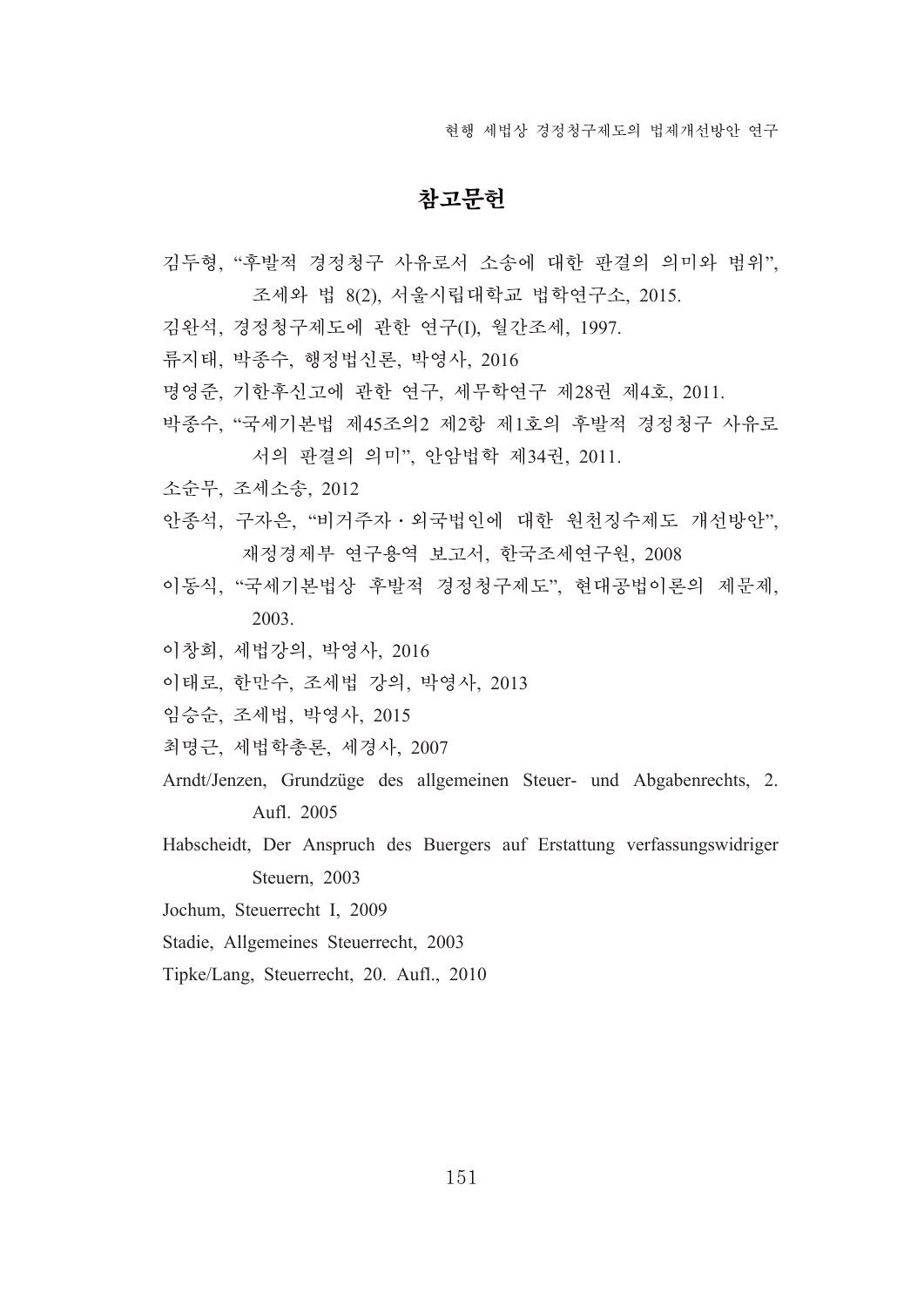# $<$ 국무초록>

경정청구제도는 조세확정의 변경처분을 납세자에게 유리하게 발해줄 것을 과세관청에 신청하는 청구권으로서 신고납세방식의 세목에 대해서 는 물론 부과과세방식의 세목에 대해서도 인정되는 납세자 권익구제제도 의 하나이다. 우리나라는 주로 일본의 국세통칙법상 경정청구제도와 유사 한 제도를 도입 시행하면서, 점차 그 요건 중 청구기간을 1년에서, 2년, 3 년으로 늘리다가 최근 과세관청의 원칙적 부과제척기간과 동일한 수준인 5년으로 확대하였다. 최근까지의 주된 개정동향은 납세자와 과세관청간의 무기대등을 기하여야 한다는 취지하에 경정청구기간을 확대하는 방향으 로만 주로 관심이 경주되어왔다고 평가할 수 있다. 그러나 청구권자의 범 위면에서는 기한후신고자에 대해서도 경정청구를 허용할 필요성도 있고. 경정청구제도와 조세불복제도의 관계에 관해서도 이를 해석으로만 해결 하도록 할 것이 아니라 명확한 규정을 두어 양자의 관계를 교통정리할 필요가 있으며, 통상적 경정청구와 후발적 경정청구의 관계에 대해서도 가급적이면 납세자에게 유리하도록 양자를 배척 내지 적용제외관계로 규 율할 것이 아니라 상호 보완적으로 활용할 수 있도록 규정하여 납세자에 게 후발적 경정청구사유가 있다고 하더라도 통상적 경정청구기간이 남아 있는 이상 양 청구권을 선택적으로 활용할 수 있도록 할 필요가 있는 등 법제개선의 필요성이 있다. 본 논문에서는 독일, 미국, 일본, 호주 등 주 요국의 조세확정 변경절차에 관한 입법례를 바탕으로 우리나라의 세법상 경정청구제도에 관한 바람직한 법제개선방안을 도출하고 있다. 경정청구 제도가 납세자의 권익을 위한 중요한 수단의 하나임을 고려하여 지속적 인 법령개정을 통해 좀 더 다양한 사유들을 구체적으로 명시하여 해석· 적용상의 논란을 줄여갈 수 있기를 기대해본다.

주제어: 세법, 경정청구, 법제개선, 권리구제, 납세의무자